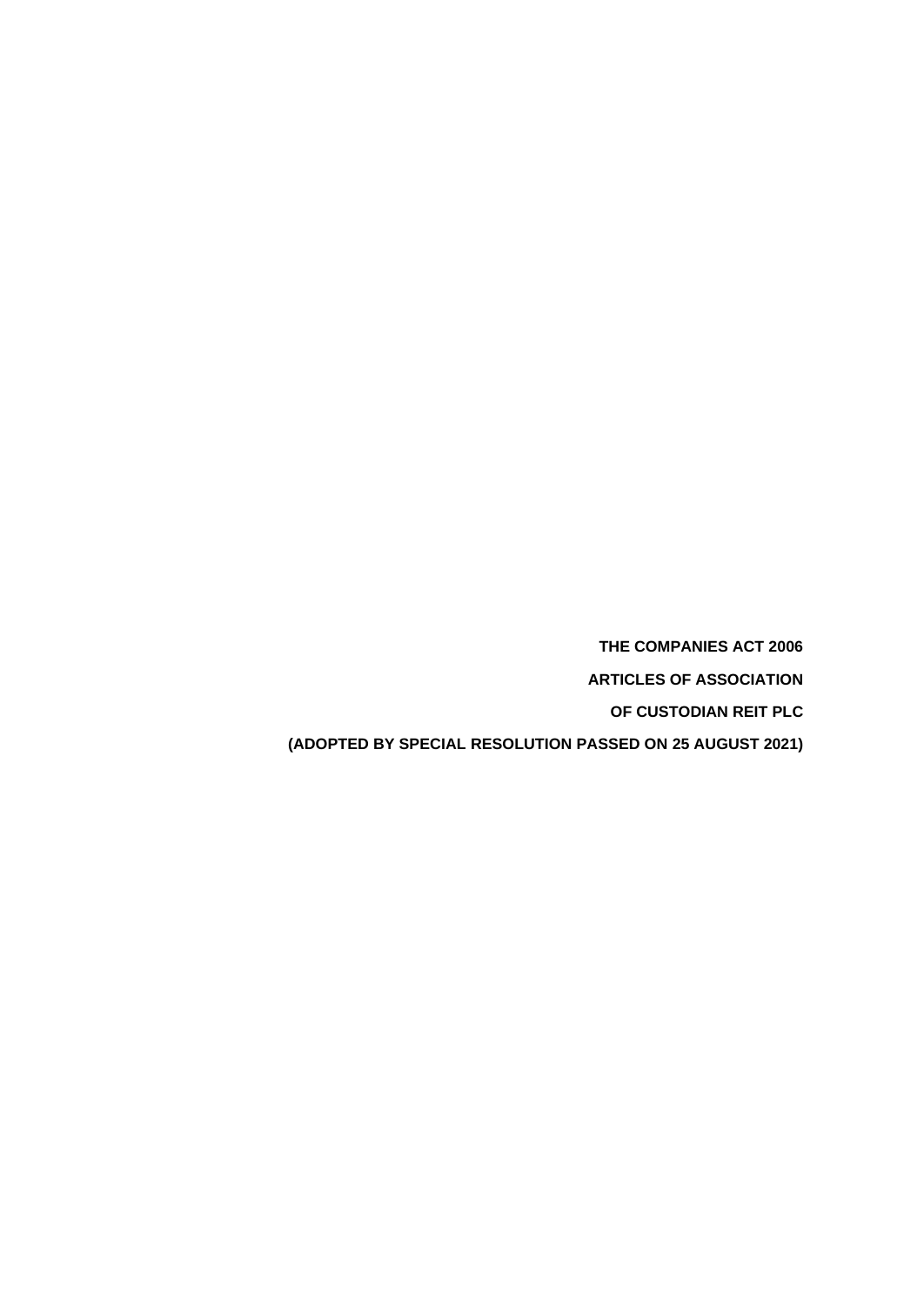# **CONTENTS**

| 1.  | <b>Exclusion of other Regulations</b>                                                | 1  |
|-----|--------------------------------------------------------------------------------------|----|
| 2.  | <b>Definitions and Interpretation</b>                                                | 1  |
| 3.  | <b>Registered Office</b>                                                             | 5  |
| 4.  | <b>Limited Liability</b>                                                             | 5  |
| 5.  | <b>Change of Name</b>                                                                | 5  |
| 6.  | <b>Share Capital</b>                                                                 | 5  |
| 7.  | <b>Variation of Rights</b>                                                           | 6  |
| 8.  | <b>Shares in Uncertificated Form</b>                                                 | 7  |
| 9.  | <b>Share Certificates</b>                                                            | 8  |
| 10. | Lien                                                                                 | 9  |
| 11. | <b>Call on Shares</b>                                                                | 10 |
| 12. | <b>Forfeiture</b>                                                                    | 11 |
| 13. | <b>Transfer of Shares</b>                                                            | 12 |
| 14. | <b>Transmission of Shares</b>                                                        | 14 |
| 15. | <b>Alteration of Share Capital</b>                                                   | 15 |
| 16. | <b>Purchase of Own Shares</b>                                                        | 15 |
| 17. | <b>General Meetings</b>                                                              | 15 |
| 18. | <b>Notice of General Meetings</b>                                                    | 16 |
| 19. | <b>Proceedings at General Meetings</b>                                               | 16 |
| 20. | <b>Votes of Members</b>                                                              | 19 |
| 21. | <b>Powers of the Board</b>                                                           | 26 |
| 22. | <b>Borrowing Powers</b>                                                              | 27 |
| 23. | <b>Number and Qualification of Directors</b>                                         | 29 |
| 24. | Election, Appointment and Retirement by Rotation                                     | 29 |
| 25. | <b>Resignation and Removal of Directors</b>                                          | 30 |
| 26. | <b>Vacation of Office</b>                                                            | 31 |
| 27. | <b>Remuneration of Directors</b>                                                     | 32 |
| 28. | <b>Chief Executive, Managing and Executive Directors</b>                             | 32 |
| 29. | <b>Associate and Other Directors</b>                                                 | 33 |
| 30. | <b>Directors' Gratuities and Pensions</b>                                            | 33 |
| 31. | <b>Alternate Directors</b>                                                           | 33 |
| 32. | <b>Proceedings of the Board</b>                                                      | 34 |
| 33. | <b>Directors' Interests</b>                                                          | 36 |
| 34. | Directors' interests other than in relation to transactions or arrangements with the |    |
|     | Company                                                                              | 36 |
| 35. | <b>Secretary</b>                                                                     | 40 |
| 36. | <b>Minutes</b>                                                                       | 40 |
| 37. | <b>The Seal</b>                                                                      | 40 |
| 38. | <b>Accounting Records, Books and Registers</b>                                       | 41 |
| 39. | <b>Audit</b>                                                                         | 41 |
| 40. | <b>Authentication of Documents</b>                                                   | 41 |
|     | 41. Record Dates                                                                     | 42 |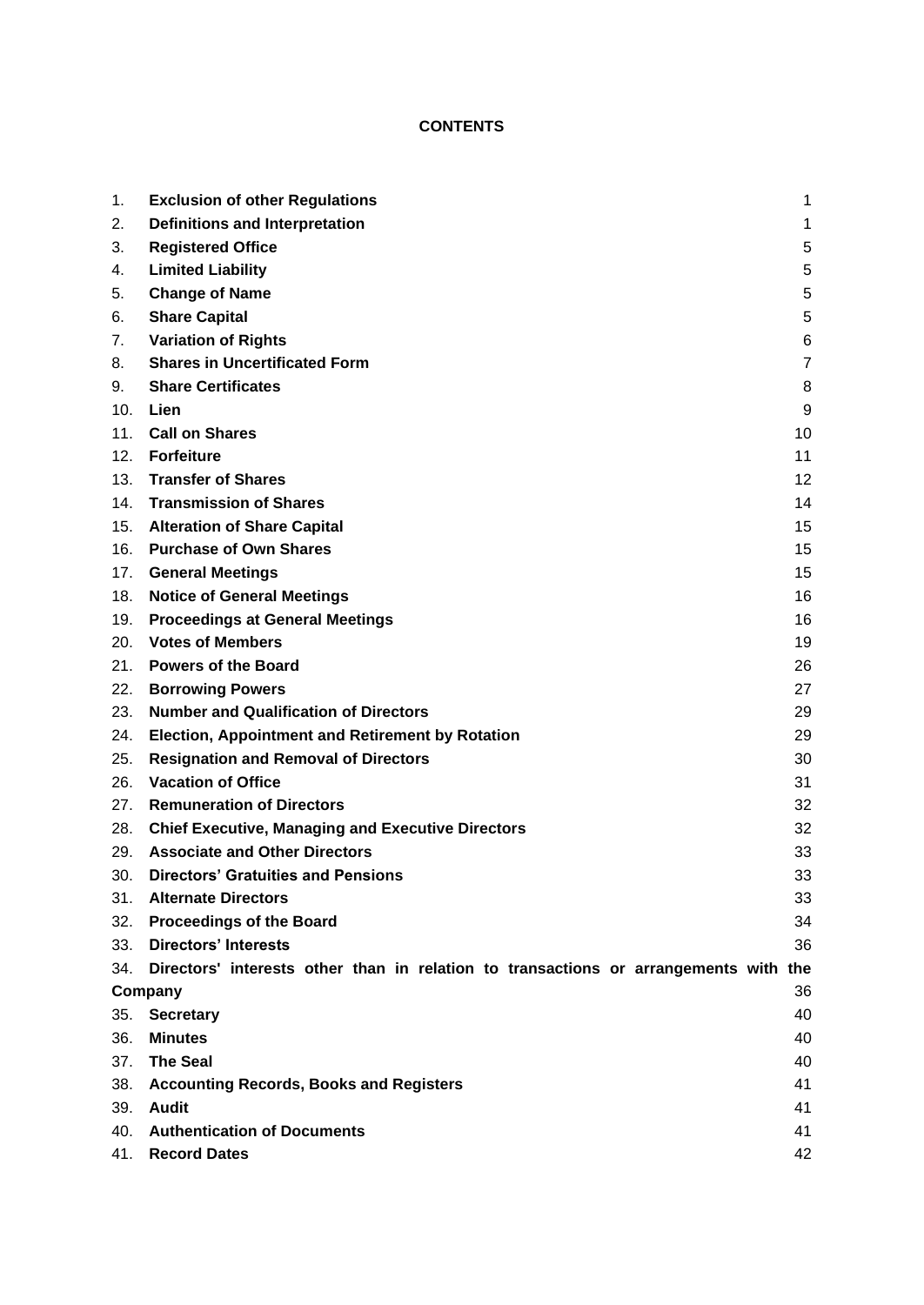| 42. | <b>Dividends</b>                                         | 42 |
|-----|----------------------------------------------------------|----|
| 43. | <b>Reserves</b>                                          | 46 |
| 44. | <b>Capitalisation of Profits</b>                         | 46 |
| 45. | <b>Notices</b>                                           | 47 |
| 46. | <b>Untraced Members</b>                                  | 51 |
| 47. | <b>Destruction of Documents</b>                          | 53 |
| 48. | Winding-up                                               | 54 |
| 49. | <b>Continuation Vote</b>                                 | 54 |
| 50. | <b>Indemnity</b>                                         | 54 |
| 51. | <b>Insurance</b>                                         | 55 |
| 52. | <b>Nomination Notices</b>                                | 55 |
| 53. | <b>Compulsory Transfer</b>                               | 57 |
| 54. | <b>Substantial Shareholders</b>                          | 58 |
| 55. | Notification of Substantial Shareholder and Other Status | 60 |
| 56. | Distributions in respect of Substantial Shareholdings    | 60 |
| 57. | <b>Distribution Trust</b>                                | 62 |
| 58. | <b>Obligation to Disclose</b>                            | 63 |
| 59. | General                                                  | 64 |
|     |                                                          |    |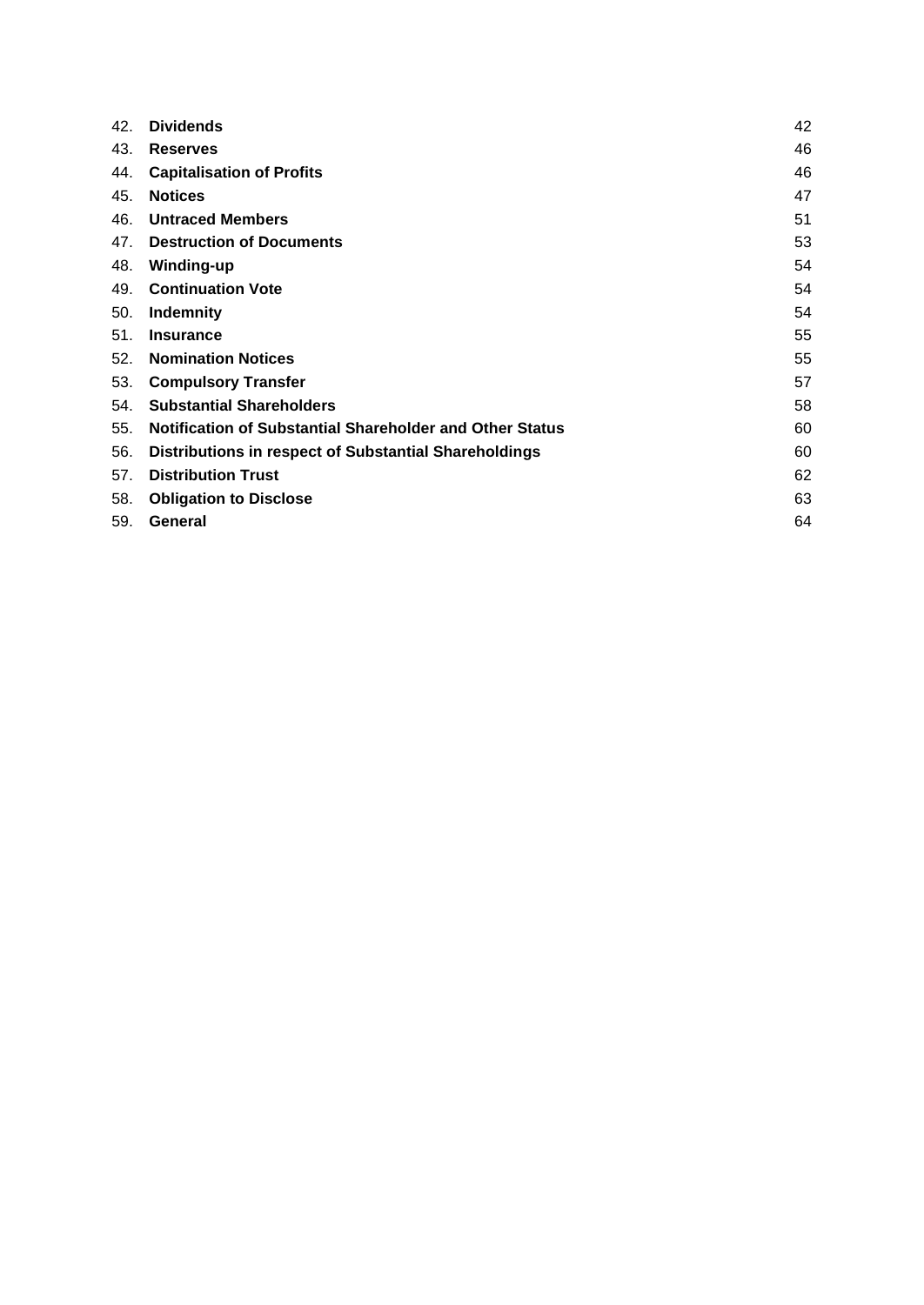#### **THE COMPANIES ACT 2006**

# **ARTICLES OF ASSOCIATION**

**of**

# **CUSTODIAN REIT PLC**

# **(Company Number: 8863271)**

# **(Adopted by a Special Resolution passed on 25 August 2021)**

### <span id="page-3-0"></span>1. **Exclusion of other Regulations**

This document comprises the articles of association of the Company and no regulations set out in any statute or statutory instrument concerning companies including, without prejudice to such generality, the regulations contained in the Companies (Model Articles) Regulations 2008, shall apply as articles of association of the Company.

# <span id="page-3-1"></span>2. **Definitions and Interpretation**

2.1 In these Articles, the following expressions have the following meanings unless the context otherwise requires:

| Act                      | the Companies Acts (as defined in section 2 of the Companies<br>Act 2006), insofar as they apply to the Company;                                                                                                                                                                                                            |
|--------------------------|-----------------------------------------------------------------------------------------------------------------------------------------------------------------------------------------------------------------------------------------------------------------------------------------------------------------------------|
| address                  | in relation to electronic communications, includes any number or<br>address (including, in the case of any Uncertificated Proxy<br>Instruction permitted in accordance with these Articles, an<br>identification number of a participant in the Relevant System<br>concerned) used for the purposes of such communications; |
| <b>Articles</b>          | these articles of association as altered from time to time;                                                                                                                                                                                                                                                                 |
| auditors                 | the auditors for the time being of the Company;                                                                                                                                                                                                                                                                             |
| <b>Board</b>             | the board of directors of the Company or the Directors present<br>at a duly convened meeting of the Directors at which a quorum<br>is present;                                                                                                                                                                              |
| clear days               | in relation to the period of a notice, that period calculated in<br>accordance with section 360 of the Act;                                                                                                                                                                                                                 |
| communication            | has the same meaning as in section 15 of the Electronic<br>Communications Act;                                                                                                                                                                                                                                              |
| Company                  | Custodian REIT Plc;                                                                                                                                                                                                                                                                                                         |
| <b>Company's website</b> | the web site, operated or controlled by the Company, which<br>contains information about the Company in accordance with the<br>Statutes;                                                                                                                                                                                    |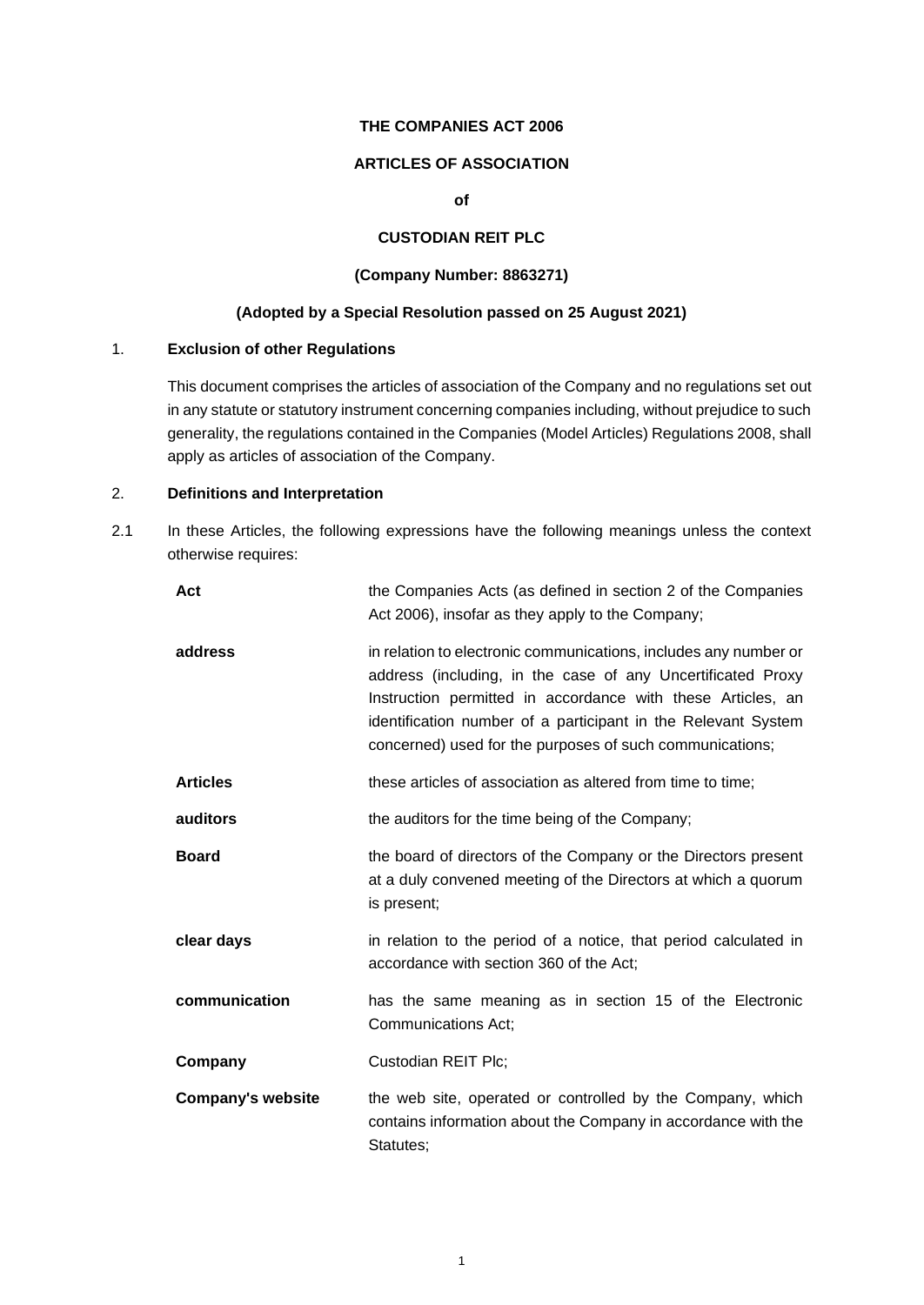| competent authority                            | the designated competent authority for the purposes of Part VI<br>of FSMA;                                                                     |
|------------------------------------------------|------------------------------------------------------------------------------------------------------------------------------------------------|
| <b>Daily Official List</b>                     | the publication issued daily by the London Stock Exchange of<br>share prices of listed securities;                                             |
| <b>Directors</b>                               | the directors of the Company for the time being;                                                                                               |
| elected                                        | elected or re-elected;                                                                                                                         |
| electronic address                             | any number or address used for the purposes of sending or<br>receiving notices, documents or information by electronic<br>means;               |
| electronic<br>communication                    | has the same meaning as in section 15 of the Electronic<br>Communications Act;                                                                 |
| electronic means                               | has the same meaning as in the Acts;                                                                                                           |
| <b>Electronic</b><br><b>Communications Act</b> | the Electronic Communications Act 2000 (as amended from time<br>to time);                                                                      |
| <b>ERISA</b>                                   | the United States Employee Retirement Income Security Act of<br>1974, as amended, and the applicable regulations thereunder;                   |
| <b>FATCA</b>                                   | the US Foreign Account Tax Compliance Act;                                                                                                     |
| <b>FSMA</b>                                    | the Financial Services and Markets Act 2000 (as amended from<br>time to time);                                                                 |
| group                                          | the Company and its subsidiary undertakings for the time being;                                                                                |
| holder                                         | in relation to shares, the member whose name is entered in the<br>register as the holder of the shares;                                        |
| in electronic form                             | in a form specified by section 1168(3) of the Act and otherwise<br>complying with the provisions of that section;                              |
| <b>Information Rights</b>                      | has the meaning given to such expression in section 146(3) of<br>the Act;                                                                      |
| <b>London Stock</b><br><b>Exchange</b>         | London Stock Exchange plc;                                                                                                                     |
| member                                         | a member of the Company;                                                                                                                       |
| month                                          | calendar month;                                                                                                                                |
| <b>NAV</b>                                     | the net asset value of the Company calculated in accordance<br>with the valuation policies of the Company from time to time as<br>appropriate; |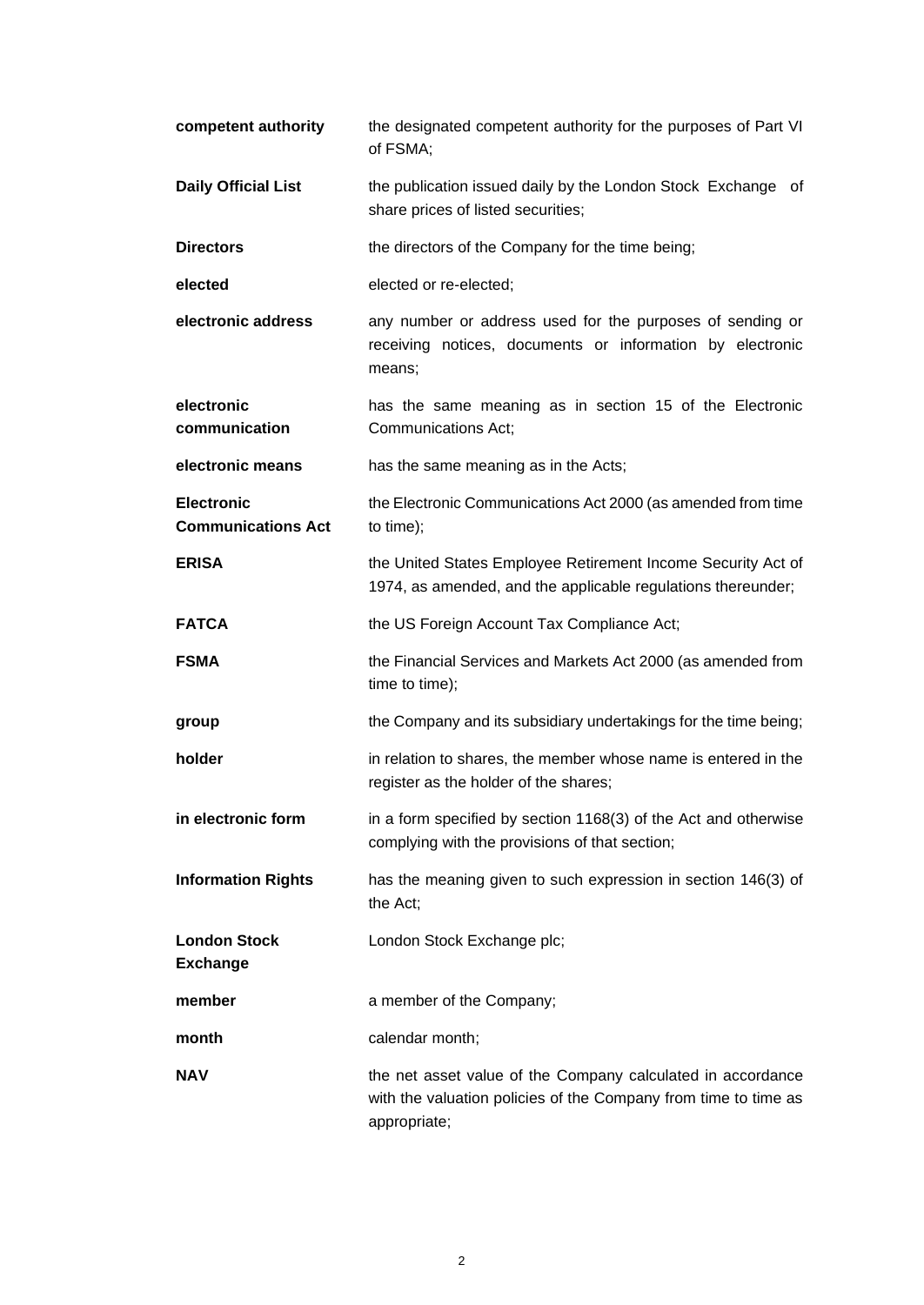**Net Proceeds** the aggregate value of all of the ordinary shares issued pursuant to the Company's initial public offering comprising a placing of ordinary shares and an offer for subscription for ordinary shares and after the deduction of expenses relating to the initial public offering; **Nomination Notice** a notice given by a member to the Company that another person is entitled to enjoy Information Rights and to receive Shareholder Information which that member is entitled to enjoy or to receive; **office** the registered office for the time being of the Company; **Operator a** person approved under the Regulations as Operator of a Relevant System; **paid up paid up** paid up or credited as paid up; **recognised person** a recognised cleaning house acting in relation to a recognised investment exchange, or a nominee of a recognised clearing house acting in that way, or a nominee of a recognised investment exchange; **register register** the register of members of the Company and shall, so long as the Regulations so permit or require, include so far as relevant a related Operator register of members; **Relevant System** in relation to a share, a computer-based system, and procedures, which enable title to units of a security to be evidence and transferred without written instrument, and which facilitate supplementary and incidental matters; **Regulations** the Uncertificated Securities Regulations 2001 (SI 2001 No 2001/3755) (as amended from time to time); **seal** seal the common seal (if any) of the Company and an official seal (if any) kept by the Company by virtue of section 50 of the Act, or either of them as the case may require; **secretary** the secretary of the Company or any other person appointed to perform any of the duties of the secretary of the Company including a joint, temporary, assistant or deputy secretary; **Shareholder Information** notices, documents or information which the Company wishes or is required to communicate to shareholders including, without limitation, annual reports and accounts, summary financial statements, notices of meetings and proxy forms; **Statutes** the Act and every other statute (including any orders, regulations or other subordinate legislation made under them) for the time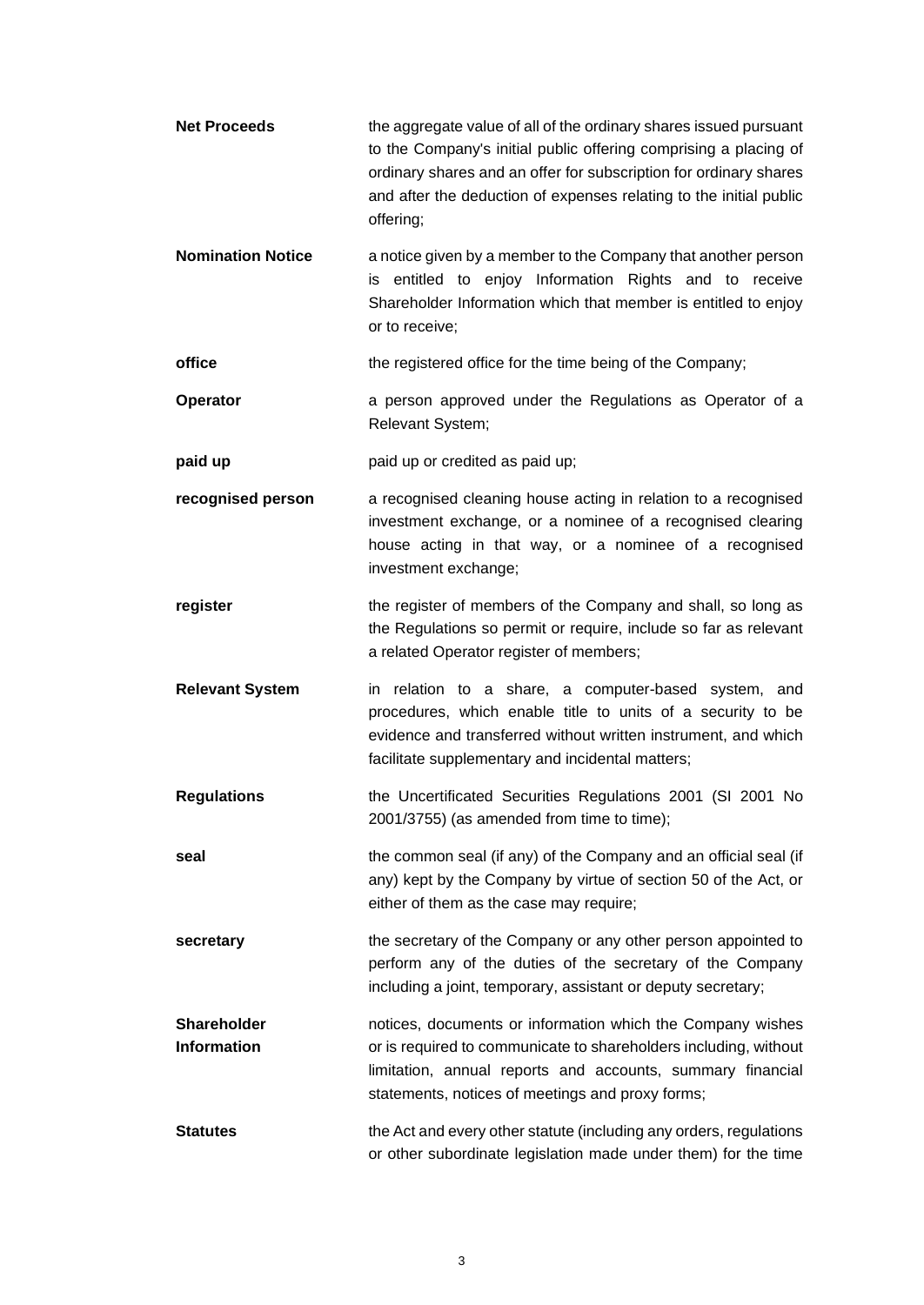being in force concerning companies and affecting the Company (including, without limitation, the Electronic Communications Act);

- **Uncertificated Proxy Instruction** a properly authenticated dematerialised instruction, and/or other instruction or notification, which is sent by means of the Relevant System concerned and received by such participant in that system acting on behalf of the Company as the Directors may prescribe, in such form and subject to such terms and conditions as may from time to time be prescribed by the Directors (subject always to the facilities and requirements of the Relevant System concerned);
- **United Kingdom** Great Britain and Northern Ireland;
- **US Exchange Act** the US Securities Exchange Act of 1934, as amended US Internal Revenue Code the United States Internal Revenue Code of 1986, as amended;
- **US Internal Revenue Code** the United States Internal Revenue Code of 1986, as amended; **US Investment Company Act** the US Investment Company Act of 1940, as amended;
- **website communication** the publication of a notice or other Shareholder Information on the Company's website in accordance with Part 4 of Schedule 5 to the Act; and

**year** calendar year.

- 2.2 References to **writing** include references to printing, typewriting, lithography, photography and any other mode or modes of presenting or reproducing words in a visible and non-transitory form whether sent or supplied in electronic form or made available on a website or otherwise.
- 2.3 Words importing one gender shall (where appropriate) include any other gender and words importing the singular shall (where appropriate) include the plural and vice versa.
- 2.4 Any words or expressions defined in the Act, the Electronic Communications Act or the Regulations shall, if not inconsistent with the subject or context and unless otherwise expressly defined in these Articles, bear the same meaning in these Articles save that the word **company** shall include anybody corporate.
- 2.5 References to:
	- (a) **mental disorder** mean mental disorder as defined in section 1 of the Mental Health Act 1983 or the Mental Health (Scotland) Act 1984 (as the case may be);
	- (b) any statute, regulation or any section or provision of any statute or regulation, if consistent with the subject or context, shall include any corresponding or substituted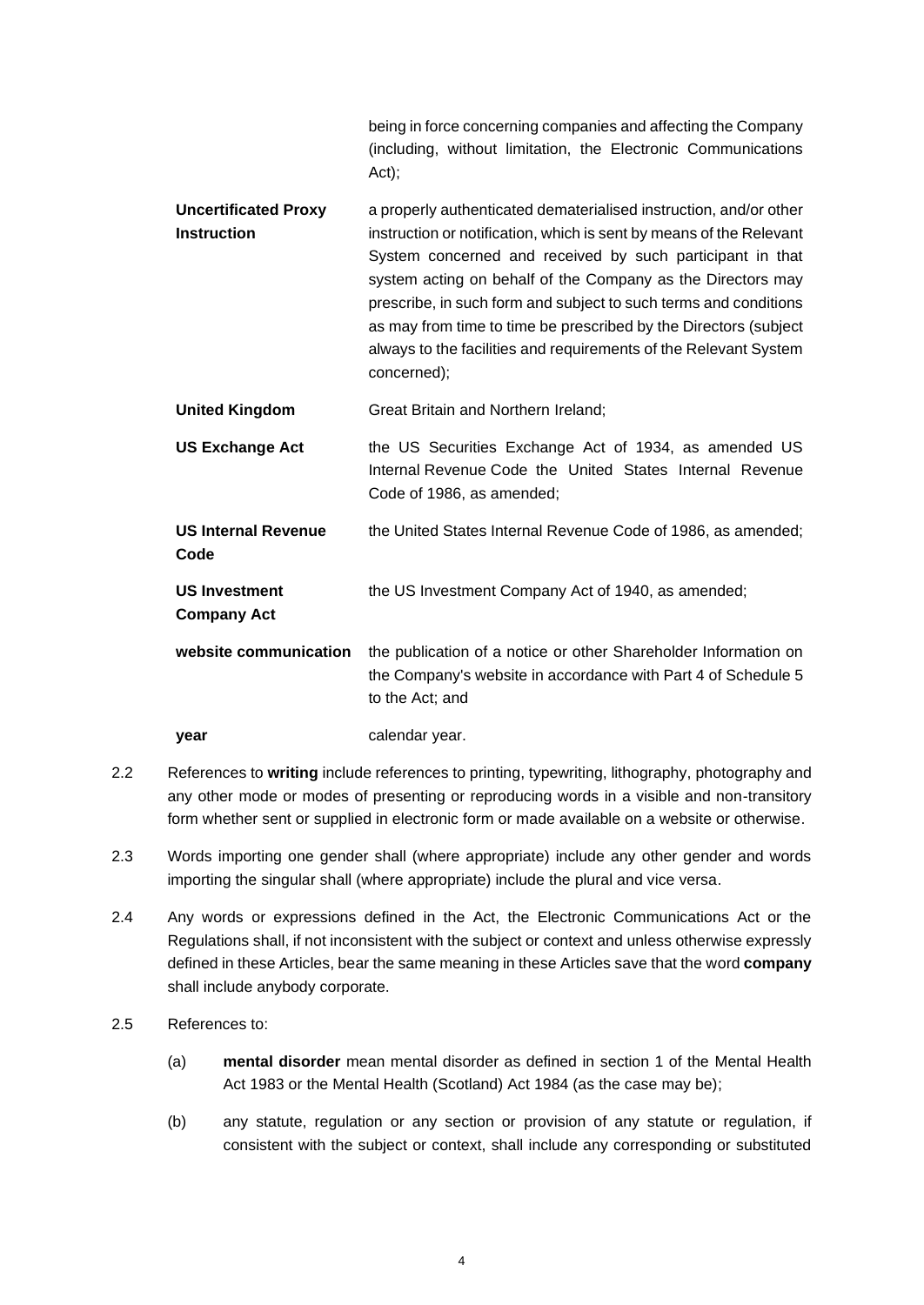statute, regulation or section or provision of any amending, consolidating or replacement statute or regulation;

- (c) **executed** include any mode of execution;
- (d) an Article by number are to a particular Article of these Articles;
- (e) a **meeting** shall be taken as not requiring more than one person to be present if any quorum requirement can be satisfied by one person;
- (f) a **person** include references to a body corporate and to an unincorporated body of persons;
- (g) a share (or to a holding of shares) being in uncertificated form or in certificated form are references respectively to that share being an uncertificated unit of a security or a certificated unit of a security provided that any reference to a share in uncertificated form applies only to a share class which is, for the time being, a participating security, and only for so long as it remains a participating security; and
- (h) a **cash memorandum account** are to an account so designated by the Operator of the Relevant System concerned.

# <span id="page-7-0"></span>3. **Registered Office**

The Company's registered office is to be situated in England and Wales.

#### <span id="page-7-1"></span>4. **Limited Liability**

The liability of the members is limited to the amount, if any, unpaid on the shares held by them.

### <span id="page-7-2"></span>5. **Change of Name**

The Company may change its registered name in accordance with the Statutes.

# <span id="page-7-3"></span>6. **Share Capital**

- <span id="page-7-4"></span>6.1 Subject to the provisions of the Statutes and without prejudice to the rights attaching to any existing shares or class of shares, any share may be issued with such preferred, deferred or other special rights or such restrictions as the Company may from time to time by ordinary resolution determine or, if the Company has not so determined, as the Directors may determine.
- 6.2 In the event that rights and restrictions attaching to shares are determined by ordinary resolution pursuant to Article [6.1,](#page-7-4) those rights and restrictions shall apply, in particular in place of any rights or restrictions that would otherwise apply by virtue of the Act in the absence of any provisions in the articles of a company, as if those rights and restrictions were set out in the Articles.
- 6.3 Subject to the provisions of these Articles and to the Statutes, any unissued shares in the capital of the Company (whether forming part of the original or any increased capital) and all (if any) shares in the Company lawfully held by or on behalf of it shall be at the disposal of the Board which may offer, allot (with or without a right of renunciation), issue or grant options over such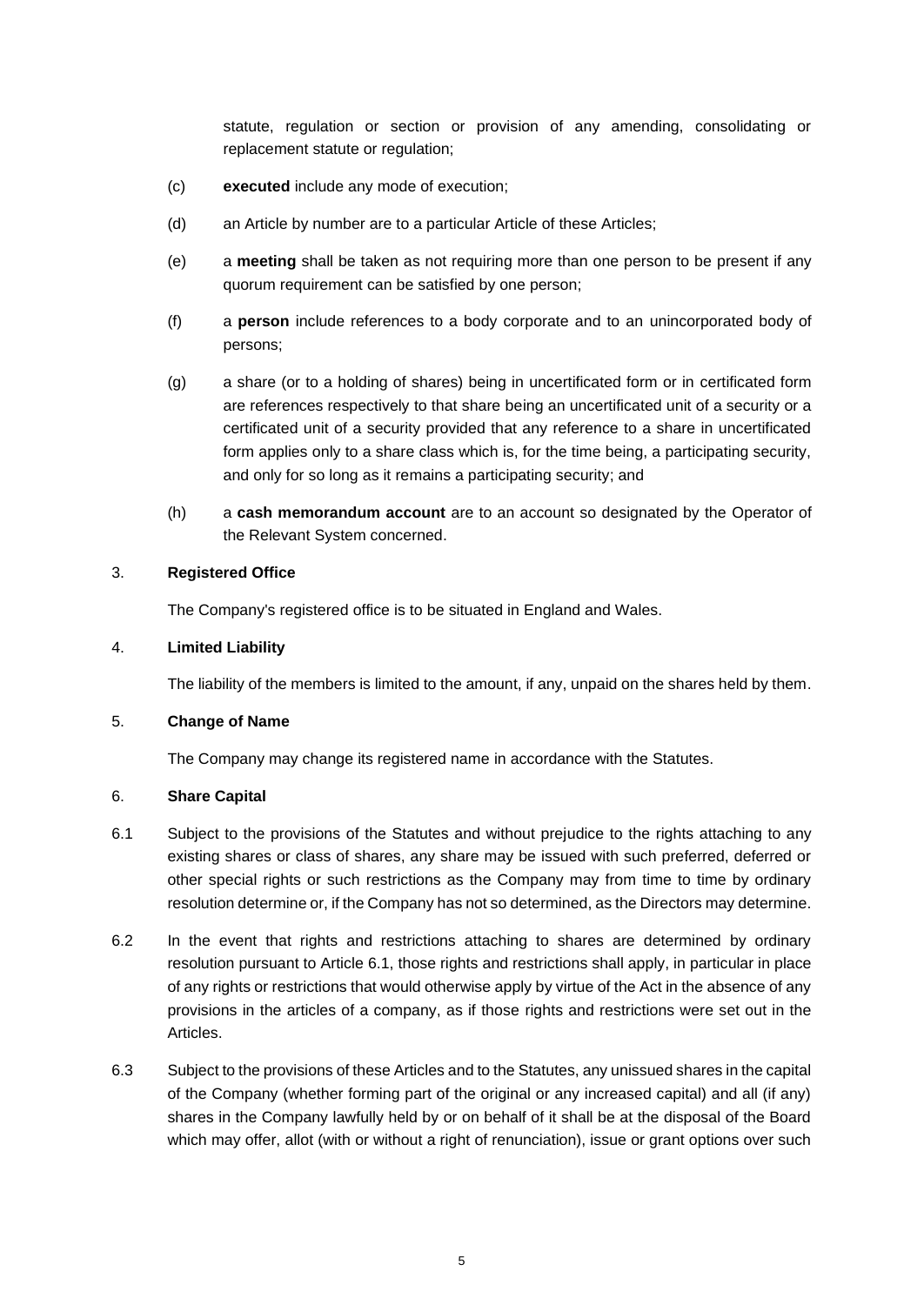shares to such persons, at such time and for such consideration and upon such terms and conditions as the Board may determine.

- 6.4 The Company may exercise the powers of paying commissions conferred by the Statutes. Subject to the provisions of the Statutes, any such commission may be satisfied by the payment of cash or by the allotment of fully or partly paid shares or partly in one way and partly in the other and may be in respect of a conditional or absolute subscription. The Company may also on any issue of shares pay such brokerage as may be lawful.
- 6.5 Subject to the provisions of the Statutes and to any rights conferred on the holders of any other shares, shares may be issued on terms that they are, at the option of the Company or a member, liable to be redeemed on such terms and in such manner as may be determined by the Board.
- 6.6 Except as required by law, no person shall be recognised by the Company as holding any share upon any trust, and (except as otherwise provided by these Articles or by law) the Company shall not be bound by or compelled in any way to recognise (even if having notice of it) any equitable, contingent, future, partial or other claim or any interest in any share, except an absolute right to the entirety thereof in the holder.
- 6.7 The Company may give financial assistance for the acquisition of shares in the Company to the extent that it is not restricted by the Statutes.

# <span id="page-8-0"></span>7. **Variation of Rights**

- <span id="page-8-1"></span>7.1 Subject to the provisions of the Statutes, whenever the capital of the Company is divided into different classes of shares, the rights attached to any class may (unless otherwise provided by the terms of issue of the shares of that class) be varied or abrogated, whether or not the Company is being wound up, either with the consent in writing of the holders of not less than three-quarters in nominal amount of the issued shares of the affected class (excluding any shares of that class held as treasury shares), or with the sanction of a special resolution passed at a separate general meeting of the holders of shares of that class (but not otherwise).
- 7.2 All the provisions of these Articles relating to general meetings shall, mutatis mutandis, apply to every such separate general meeting, except that:
	- (a) the necessary quorum at any such meeting other than an adjourned meeting shall be two persons together holding or representing by proxy at least one-third in nominal amount of the issued shares of the class in question (excluding any shares of that class held as treasury shares) and at an adjourned meeting one person holding shares of the class in question (other than treasury shares) or his proxy;
	- (b) any holder of shares of the class in question present in person or by proxy may demand a poll; and
	- (c) the holder of shares of the class in question shall, on a poll, have one vote in respect of every share of such class held by him.
- <span id="page-8-2"></span>7.3 Subject to the terms on which any shares may be issued, the rights or privileges attached to any class of shares in the capital of the Company shall be deemed not to be varied or abrogated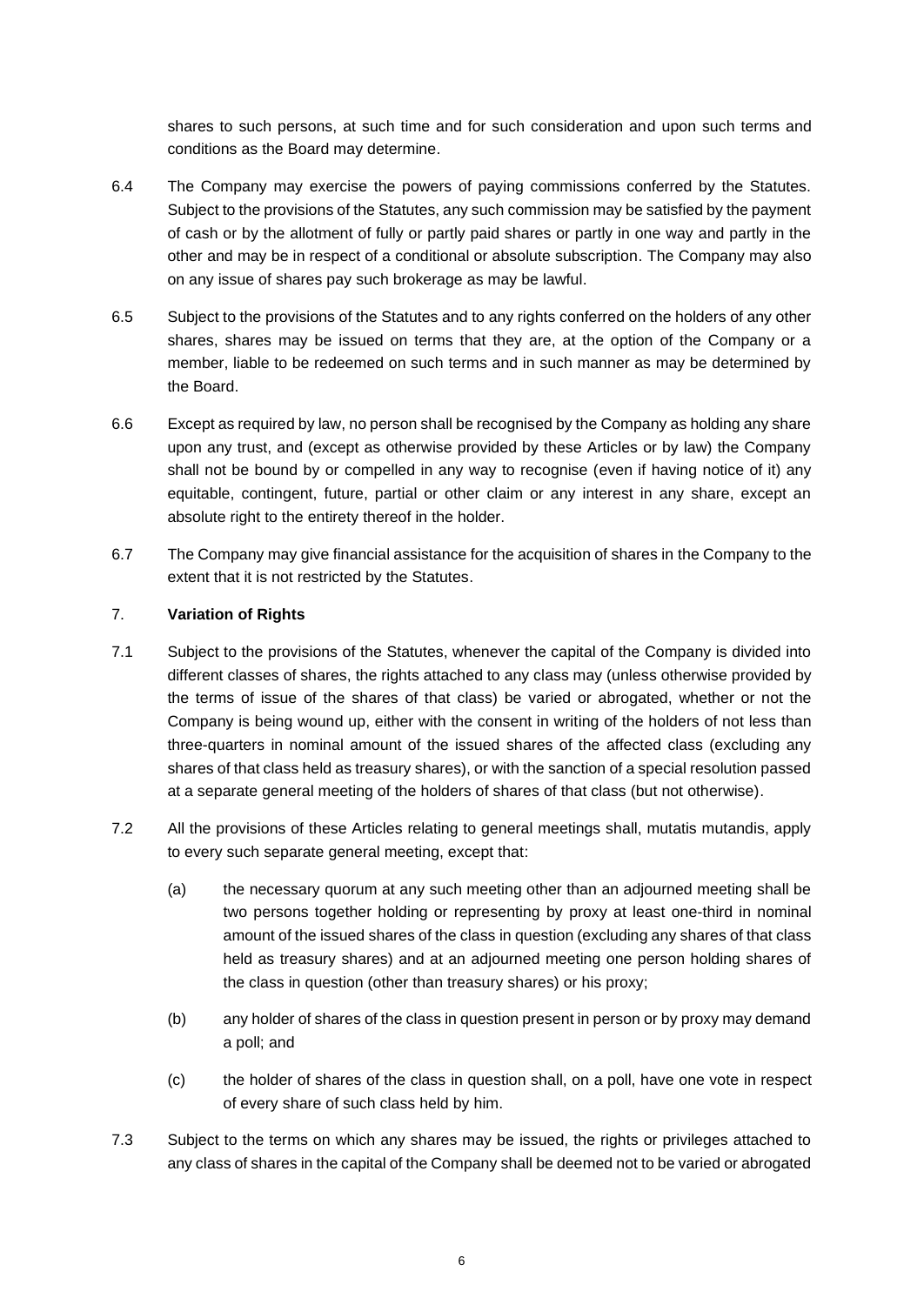by the creation or issue of any new shares ranking pari passu in all respects (save as to the date from which such new shares shall rank for dividend) with or subsequent to those already issued or by any purchase by the Company of its own shares or the holding of such shares as treasury shares.

7.4 The provisions of Articles [7.1](#page-8-1) to [7.3](#page-8-2) shall apply to the variation or abrogation of the special rights attached to some only of the shares of any class as if such group of shares of the class differently treated formed a separate class.

# <span id="page-9-0"></span>8. **Shares in Uncertificated Form**

- 8.1 The Directors shall have power to implement such arrangements as they may, in their absolute discretion, think fit in order for any class of shares to be a participating security (subject always to the Regulations and the facilities and requirements of the Relevant System concerned). Where they do so, Articles [8.2](#page-9-1) and [8.3](#page-9-2) shall come into effect immediately prior to the time at which the Operator of the Relevant System concerned permits the class of shares concerned to be a participating security.
- <span id="page-9-1"></span>8.2 In relation to any class of shares which is, for the time being, a participating security, and for so long as such class remains a participating security, no provision of these Articles shall apply or have effect to the extent that it is in any respect inconsistent with:
	- (a) the holding of shares of that class in uncertificated form;
	- (b) the transfer of title to shares of that class by means of a Relevant System; or
	- (c) the Regulation,

and, without prejudice to the generality of this Article, no provision of these Articles shall apply or have effect to the extent that it is in any respect inconsistent with the maintenance, keeping or entering up by the Operator, so long as that is permitted or required by the Regulations, of an Operator register of securities in respect of shares of that class in uncertificated form.

- <span id="page-9-2"></span>8.3 Without prejudice to the generality of Article [8.2](#page-9-1) and notwithstanding anything contained in these Articles or the Regulations, where any class of shares is, for the time being, a participating security (such class being referred to in these Articles as the **Relevant Class**):
	- (a) the register relating to the Relevant Class shall be maintained at all times in the United Kingdom;
	- (b) shares of the Relevant Class may be issued in uncertificated form in accordance with and subject as provided in the Regulations;
	- (c) unless the Directors otherwise determine, shares of the Relevant Class held by the same holder or joint holder in certificated form and uncertificated form shall be treated as separate holdings;
	- (d) shares of the Relevant Class may be changed from uncertificated to certificated form, and from certificated to uncertificated form, in accordance with and subject as provided in the Regulations;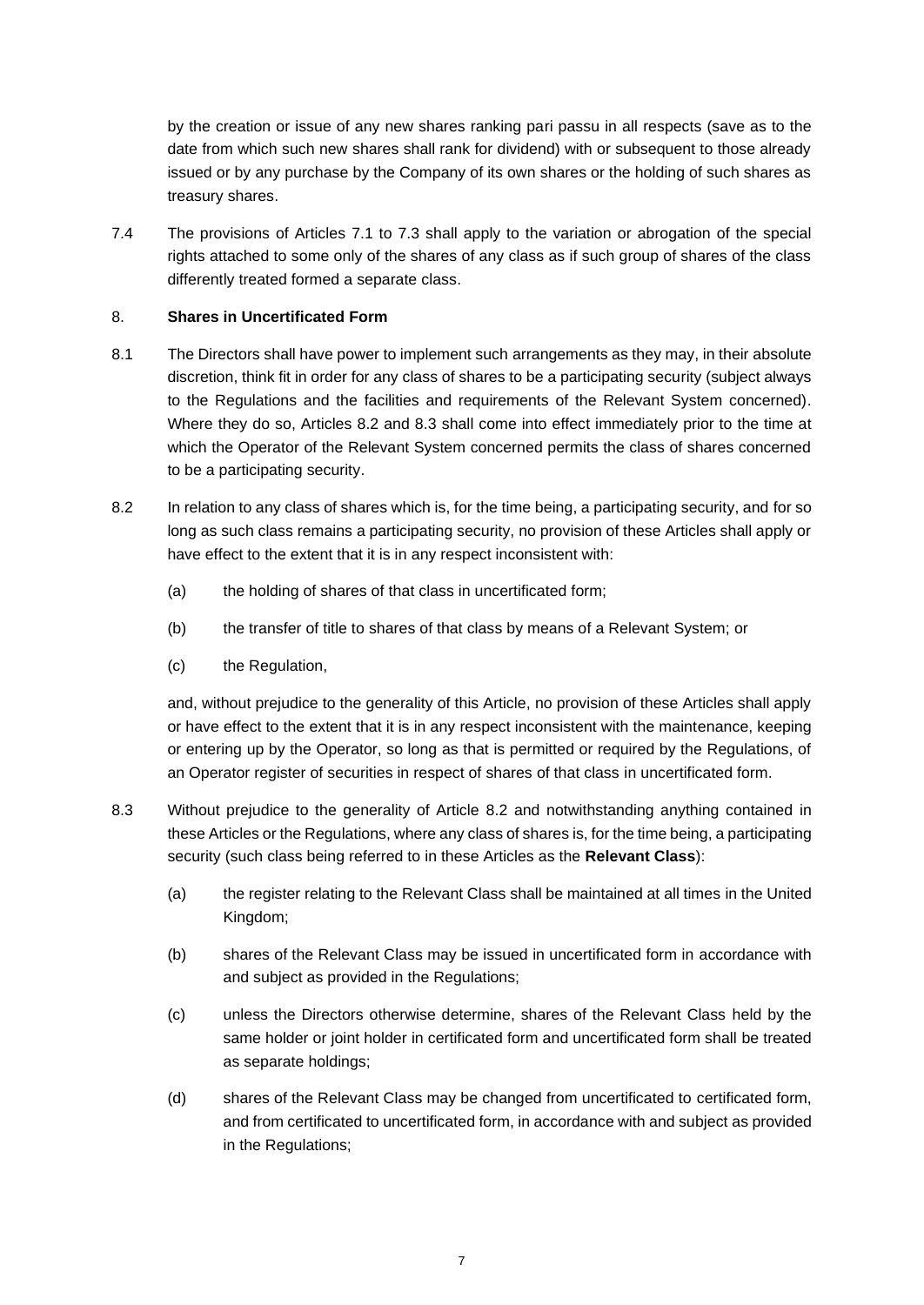- (e) title to shares of the Relevant Class which are recorded on the register as being held in uncertificated form may be transferred by means of the Relevant System concerned and accordingly (and in particular) Articles [47,](#page-55-0) [48](#page-56-0) and [49](#page-56-1) shall not apply in respect of such shares to the extent that those Articles require or contemplate the effecting of a transfer by an instrument in writing and the production of a certificate for the share to be transferred;
- (f) the Company shall comply with the provisions of Regulations 25 and 26 in relation to the Relevant Class;
- (g) the provisions of these Articles with respect to meetings of or including holders of the Relevant Class, including notices of such meetings, shall have effect subject to the provisions of Regulation 41; and
- (h) Articles [9.1](#page-10-1) to [9.4](#page-11-1) shall not apply so as to require the Company to issue a certificate to any person holding shares of the Relevant Class in uncertificated form.
- 8.4 The Company shall be entitled to assume that the entries on any record of securities maintained by it in accordance with the Regulations and regularly reconciled with the relevant Operator register of securities are a complete and accurate reproduction of the particulars entered in the Operator register of securities and shall accordingly not be liable in respect of any act or thing done or omitted to be done by or on behalf of the Company in reliance upon such assumption; in particular, any provision of these Articles which requires or envisages that action will be taken in reliance on information contained in the register shall be construed to permit that action to be taken in reliance on information contained in any relevant record of securities (as so maintained and reconciled).

#### <span id="page-10-0"></span>9. **Share Certificates**

- <span id="page-10-1"></span>9.1 Subject to these Articles and the provisions of the Regulations every person (except a person in respect of whom the Company is not by law required to complete and have ready for delivery a certificate) whose name is entered as a holder of any share in the register shall be entitled without payment to have issued to him within two months after allotment or lodgement of a transfer (unless the terms of the issue of the shares provide otherwise) one certificate in respect of each class of shares held by him or, with the consent of the Board and upon payment of such reasonable out-of-pocket expenses for every certificate after the first as the Board shall determine, several certificates, each for one or more of his shares. Shares of different classes may not be included in the same certificate.
- <span id="page-10-2"></span>9.2 Where a holder of any share (except a recognised person) has transferred a part of the shares comprised in his holding, he shall be entitled to a certificate for the balance without charge or, upon payment for every certificate after the first of such reasonable sum as the Directors may determine, several certificates each for one or more of his shares.
- <span id="page-10-3"></span>9.3 Any two or more certificates representing shares of any one class held by any member may at his request be cancelled and a single new certificate for such shares issued in lieu without charge.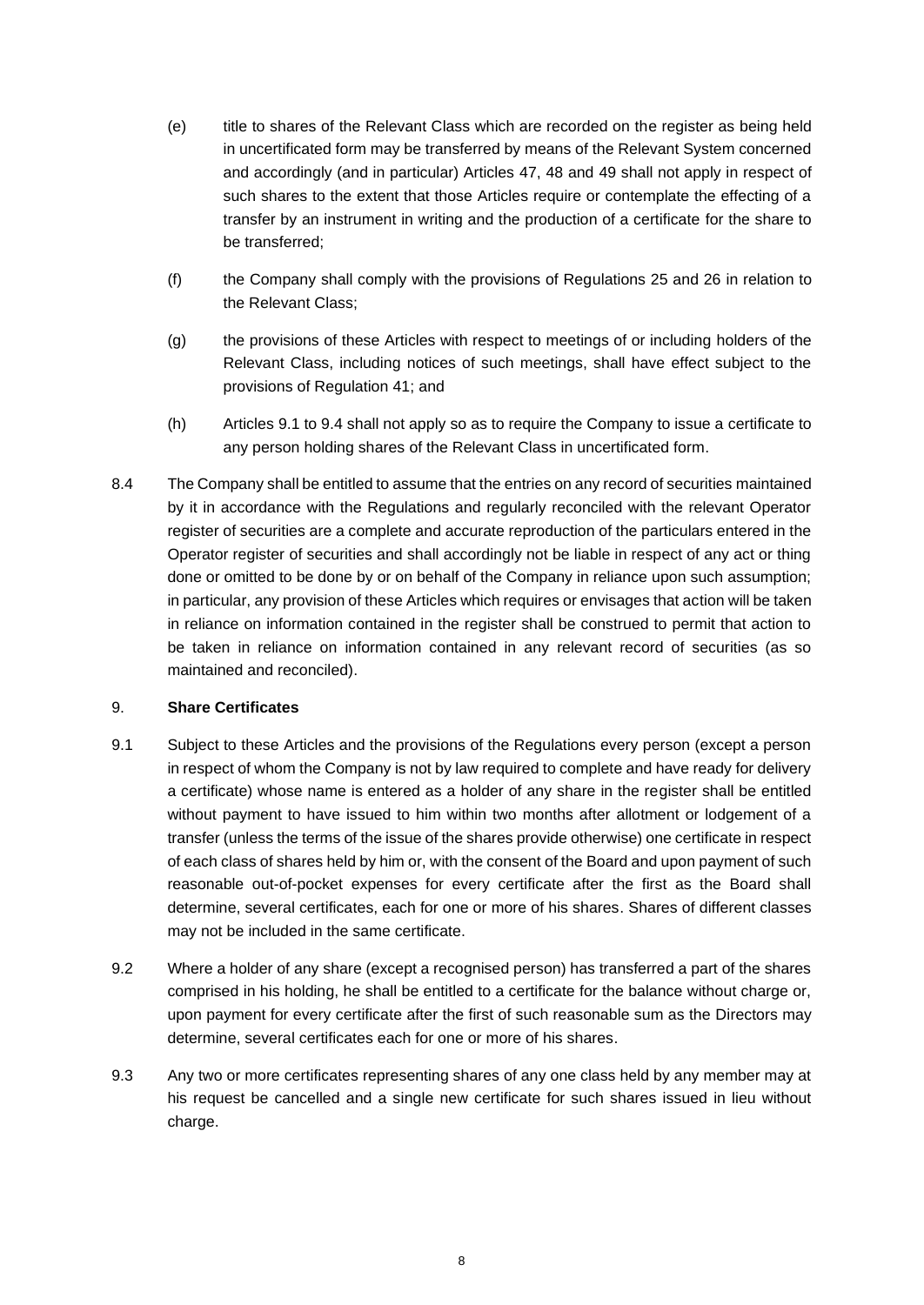- <span id="page-11-1"></span>9.4 The Company shall not be bound to issue more than one certificate for shares held jointly by several persons and delivery of a certificate to the joint holder who is named first in the register shall be a sufficient delivery to all of them.
- 9.5 In the case of shares held jointly by several persons, any such request mentioned in Articles [9.1,](#page-10-1) [9.2](#page-10-2) or [9.3](#page-10-3) may only be made by the joint holder who is named first in the register.
- 9.6 Every certificate shall be executed by the Company in such manner as the Board, having regard to the Statutes and the listing requirements of the competent authority, may authorise. Every certificate shall specify the number, class and distinguishing number (if any) of the shares to which it relates and the nominal value of and the amount paid up on each share.
- 9.7 The Board may by resolution decide, either generally or in any particular case or cases, that any signatures on any certificates for shares or any other form of security at any time issued by the Company need not be autographic but may be applied to the certificates by some mechanical means or may be printed on them or that the certificates need not be signed by any person.
- 9.8 If a share certificate is damaged, worn out, defaced, lost, stolen or destroyed, it may be replaced without charge (other than exceptional out-of-pocket expenses) and otherwise on such terms (if any) as to evidence and/or indemnity (with or without security) as the Board may require. In the case where the certificate is damaged, worn out or defaced, it may be renewed only upon delivery of the certificate to the Company.
- <span id="page-11-0"></span>10. **Lien**
- 10.1 The Company shall have a first and paramount lien on every share (not being a fully paid share) for all money (whether presently due or not) payable in respect of that share. The Company's lien over a share extends to any dividend and (if the lien is enforced and the share is sold by the Company) the proceeds of sale of that share. The Board may at any time declare any share to be wholly or in part exempt from the provisions of this Article.
- 10.2 The Company may sell, in such manner as the Board decides, any shares on which the Company has a lien, if a sum in respect of which the lien exists is presently payable and is not paid within 14 clear days after notice in writing has been served on the holder of the shares in question or the person entitled to such shares by reason of death or bankruptcy of the holder or otherwise by operation of law, demanding payment of the sum presently payable and stating that if the notice is not complied with the shares may be sold.
- 10.3 To give effect to any such sale, the Board may authorise such person as it directs to execute any instrument of transfer of the shares sold to, or in accordance with the directions of, the purchaser. The title of the transferee to the shares shall not be affected by any irregularity in or invalidity of the proceedings relating to the sale, and he shall not be bound to see to the application of the purchase money.
- 10.4 The net proceeds of the sale, after payment of the costs of such sale, shall be applied in or towards satisfaction of the liability in respect of which the lien exists so far as the same is presently payable, and any residue shall (upon surrender to the Company for cancellation of the certificate for the shares sold (where applicable) and subject to a like lien for any monies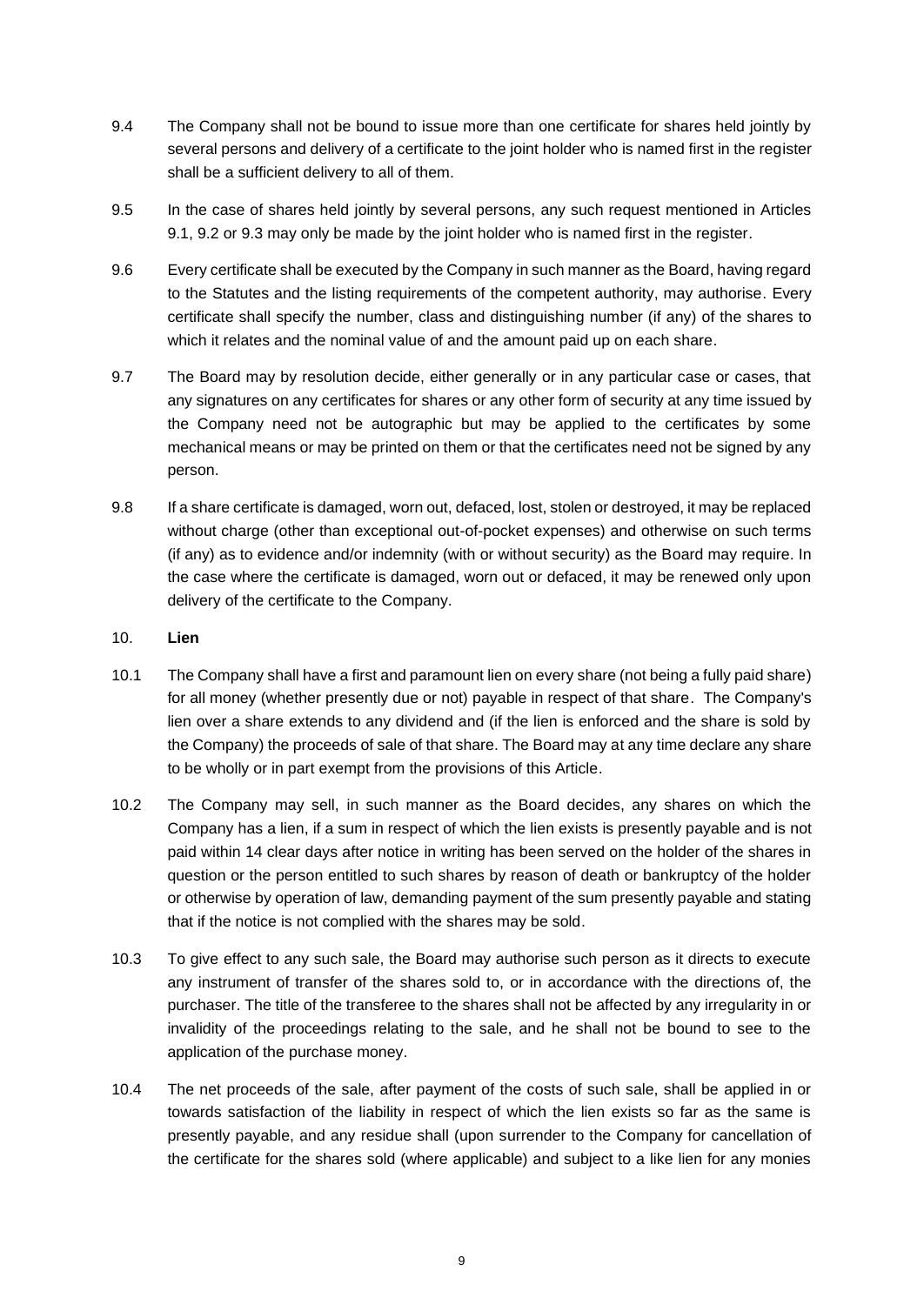not presently payable or any liability or engagement not likely to be presently fulfilled or discharged as existed upon the shares before the sale) be paid to the holder of (or person entitled by transmission to) the shares immediately before the sale.

### <span id="page-12-0"></span>11. **Call on Shares**

- 11.1 Subject to the terms of allotment of any shares, the Board may send a notice and make calls upon the members in respect of any monies unpaid on their shares (whether in respect of the nominal value of the shares or by way of premium) provided that (subject as aforesaid) no call on any share shall be payable within one month from the date fixed for the payment of the last preceding call and that at least 14 clear days' notice from the date the notice is sent shall be given of every call specifying the time or times, place of payment and the amount called on the members' shares. A call may be revoked in whole or in part or the time fixed for its payment postponed in whole or in part by the Board at any time before receipt by the Company of the sum due thereunder.
- 11.2 A call shall be deemed to have been made at the time when the resolution of the Directors authorising the call was passed.
- 11.3 A call may be made payable by instalments.
- 11.4 The joint holders of a share shall be jointly and severally liable to pay all calls in respect of the share.
- 11.5 Each member shall pay to the Company, at the time and place of payment specified in the notice of the call, the amount called on his shares. A person on whom a call is made will remain liable for calls made upon him, notwithstanding the subsequent transfer of the shares in respect of which the call was made.
- 11.6 If a sum called in respect of a share shall not be paid before or on the day appointed for payment, the person from whom the sum is due shall pay interest on the sum from the day fixed for payment to the time of actual payment at such rate, not exceeding 5 per cent above the base lending rate per annum most recently set by the Monetary Policy Committee of the Bank of England, as the Board may decide, together with all expenses that may have been incurred by the Company by reason of such non-payment, but the Board may waive payment of interest and such expenses wholly or in part. No dividend or other payment or distribution in respect of any such share shall be paid or distributed and no other rights which would otherwise normally be exercisable in accordance with these Articles may be exercised by a holder of any such share so long as any such sum or any interest or expenses payable in accordance with this Article in relation thereto remains due.
- 11.7 Any sum which becomes payable by the terms of allotment of a share, whether on allotment or on any other fixed date or as an instalment of a call and whether on account of the nominal value of the share or by way of premium, shall for the purposes of these Articles be deemed to be a call duly made, notified and payable on the date on which, by the terms of allotment or in the notice of the call, it becomes payable In the case of non-payment, all the provisions of these Articles relating to payment of interest and expenses, forfeiture and otherwise shall apply as if such sum had become payable by virtue of a call duly made and notified.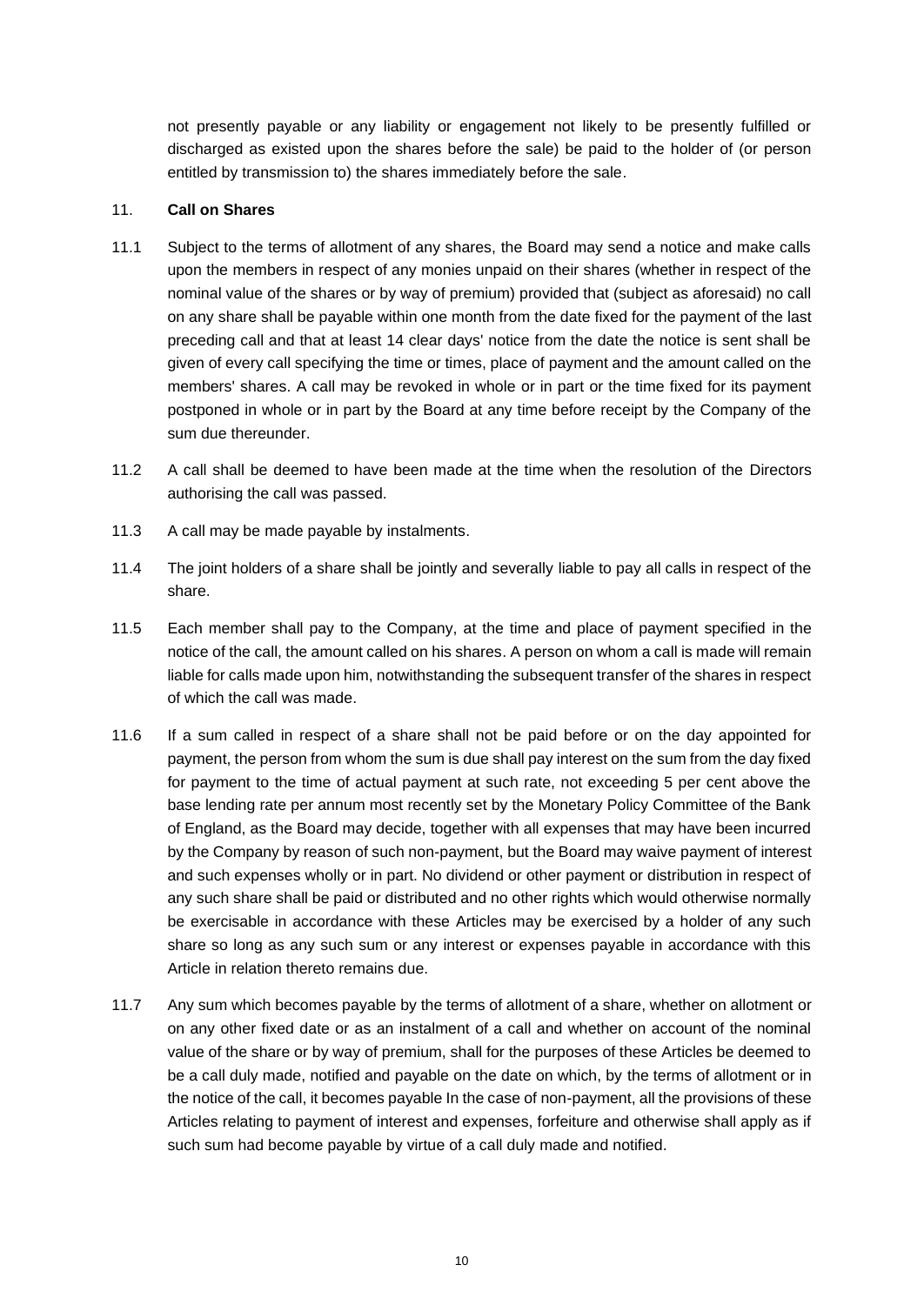- 11.8 The Board may, if it thinks fit, receive from any member willing to advance it all or any part of the money (whether on account of the nominal value of the shares or by way of premium) uncalled and unpaid upon any shares held by him, and such payment shall, to the extent of it, extinguish the liability on the shares in respect of which it is advanced. The Company may pay upon all or any part of the money so advanced (until it would but for the advance become presently payable) interest at such rate (if any) not exceeding 5 per cent. above the base lending rate per annum most recently set by the Monetary Policy Committee of the Bank of England, as the Board may decide. No sum paid in advance of calls shall entitle the holder of a share to any portion of a dividend or other payment or distribution subsequently declared in respect of any period prior to the date upon which such sum would, but for such payment, become presently payable.
- 11.9 The Board may on the allotment of shares differentiate between the allottees or holders as to the amount of calls to be paid and the times of payment.

#### <span id="page-13-0"></span>12. **Forfeiture**

- 12.1 If a member fails to pay the whole or any part of any call or instalment of a call on the day fixed for payment, the Board may, at any time thereafter during such time as any part of such call or instalment remains unpaid, serve a notice on him requiring payment of so much of the call or instalment as is unpaid, together with any accrued interest and any costs, charges and expenses incurred by the Company by reason of the non-payment.
- 12.2 The notice shall fix a further day (not being less than seven clear days from the date of the notice) on or before which, and the place where, the payment required by the notice is to be made, and shall state that, in the event of non-payment at or before the time and at the place specified, the shares on which the call was made will be liable to be forfeited. The Board may accept the surrender of any share liable to be forfeited upon such terms and conditions as may be agreed and, subject to any such terms and conditions, a surrendered share shall be treated as if it had been forfeited.
- 12.3 If the requirements of the notice are not complied with, any share in respect of which the notice has been given may, at any time before the payments required by the notice have been made, be forfeited by a resolution of the Board to that effect. Every forfeiture shall include all dividends and other payments or distributions declared in respect of the forfeited shares and not paid or distributed before forfeiture. Forfeiture shall be deemed to occur at the time of the passing of the said resolution of the Board.
- 12.4 Subject to the provisions of the Statutes, a forfeited share shall be deemed to be the property of the Company and may be sold, reallotted or otherwise disposed of upon such terms and in such manner as the Board decides, either to the person who was before the forfeiture the holder or to any other person, and at any time before sale, reallotment or other disposition the forfeiture may be cancelled on such terms as the Board decides. The Company shall not exercise any voting rights in respect of such a share. Where for the purposes of its disposal a forfeited share (being in certificated form) is to be transferred to any person, the Board may authorise a person to execute an instrument of transfer of the share In the case of a share in uncertificated form, the Directors may, to enable the Company to deal with the share in accordance with the provisions of this Article, require the Operator of a Relevant System to convert the share into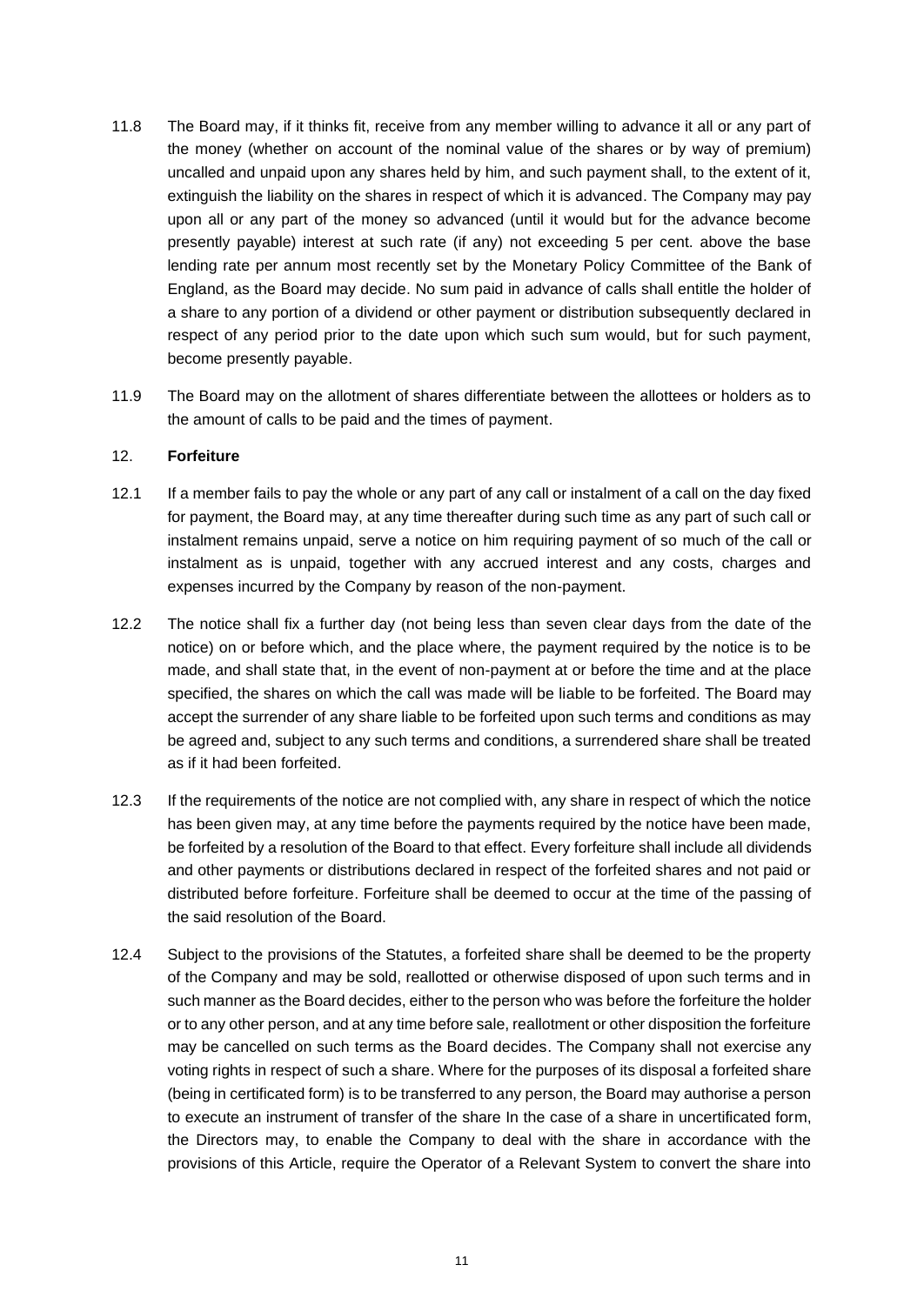certificated form, and after such conversion, authorise any person to execute an instrument of transfer and/or take such other steps (including the giving of directions to or on behalf of the holder, who shall be bound by them) as they think fit to effect the transfer.

- 12.5 When any share has been forfeited, notice of the forfeiture shall be served upon the person who was before forfeiture the holder, or the person entitled to the share by transmission, and an entry of the forfeiture, with the date of the forfeiture, shall be entered in the register, but no forfeiture shall be invalidated by any failure to give such notice or make such entry.
- 12.6 A person, any of whose shares have been forfeited, shall cease to be a member in respect of the forfeited shares and shall surrender to the Company for cancellation the certificate for the shares forfeited, but shall, notwithstanding the forfeiture, remain liable to pay to the Company all money which at the date of forfeiture was then payable by him to the Company in respect of the shares, with interest on such money at such rate not exceeding 5 per cent above the base lending rate per annum most recently set by the Monetary Policy Committee of the Bank of England, as the Board may decide, or, if no interest was so payable, at the appropriate rate (as defined in the Act) from the date of forfeiture until payment. The Board may, if it thinks fit, waive the payment of all or part of such money and/or the interest payable thereon, or enforce payment without any allowance for the value of the shares at the time of forfeiture or for any consideration received on their disposal.
- 12.7 A statutory declaration by a Director or the secretary that a share has been duly forfeited or surrendered on a specified date shall be conclusive evidence of the facts stated in it as against all persons claiming to be entitled to the share. The statutory declaration shall (subject to the execution of an instrument of transfer, if necessary) constitute a good title to the share and the person to whom the share is disposed of shall not be bound to see to the application of the consideration (if any) nor shall his title to the share be affected by any irregularity in or invalidity of the proceedings in reference to the forfeiture, surrender, sale, reallotment or disposal of the share.
- 12.8 If the Company sells a forfeited share, the person who held it prior to its forfeiture is entitled to receive from the Company the proceeds of such sale, net of any commission, and excluding any amount which was, or would have become, payable and had not, when that share was forfeited, been paid by that person in respect of that share, but no interest is payable to such person in respect of such proceeds and the Company is not required to account for any money earned on them.

# <span id="page-14-0"></span>13. **Transfer of Shares**

- 13.1 The instrument of transfer of a share may be in any usual form or in any other form which the Board may approve.
- 13.2 The instrument of transfer of a share shall be executed by or on behalf of the transferor and (in the case of a partly paid share) by or on behalf of the transferee. The transferor shall be deemed to remain the holder until the name of the transferee is entered in the register.
- 13.3 Where any class of shares is, for the time being, a participating security, title to shares of that class which are recorded on an Operator's register of members as being held in uncertificated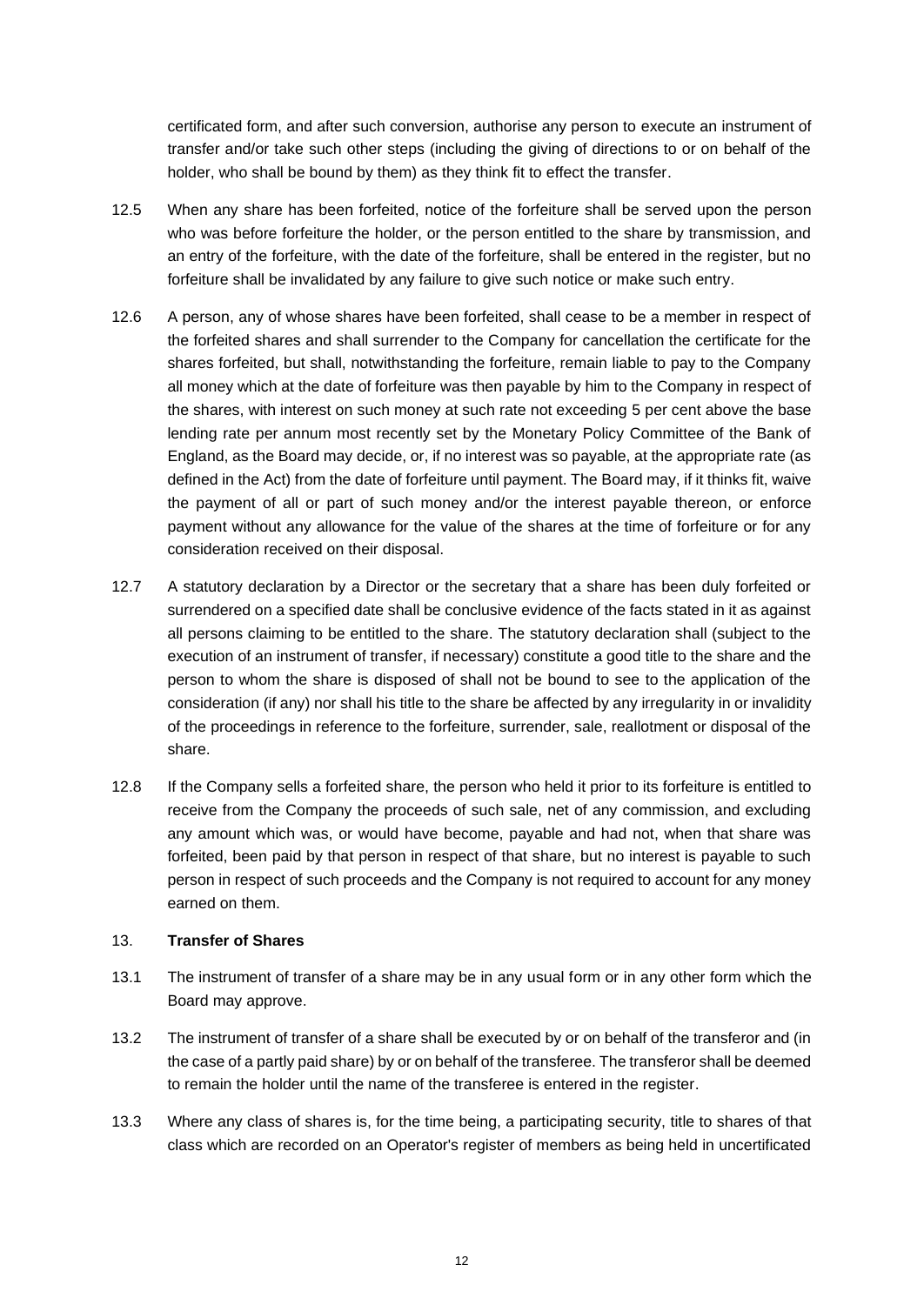form may be transferred by means of the Relevant System concerned. The transfer may not be in favour of more than four transferees.

- 13.4 The Board may, in its absolute discretion, and without assigning any reason therefor, refuse to register any transfer of shares which are not fully paid provided that, where any such shares are admitted to the Official List of the competent authority, such discretion may not be exercised in such a way as to prevent dealings in the shares of that class from taking place on an open and proper basis.
- 13.5 The Board may refuse to register any transfer of shares, unless (in the case of a certificated share):
	- (a) the instrument of transfer is lodged (duly stamped if the Statutes so require) at the office or at such other place as the Board may appoint, accompanied by the certificate for the shares to which it relates and such other evidence (if any) as the Board may reasonably require to show the right of the transferor to make the transfer (and, if the instrument of transfer is executed by some other person on his behalf, the authority of that person to do so) provided that, in the case of a transfer by a recognised person where a certificate has not been issued in respect of the share, the lodgement of share certificates shall not be necessary;
	- (b) the instrument of transfer is in respect of only one class of share, and
	- (c) in the case of a transfer to joint holders, they do not exceed four in number.
- 13.6 The Board may refuse to register any transfer of shares to a transferee:
	- (a) whose ownership of shares may cause the Company's assets to be deemed "plan assets" for the purposes of ERISA or the US Internal Revenue Code;
	- (b) whose ownership of shares may cause the Company to be required to register as an "investment company" under the US Investment Company Act (including because the purchaser of the shares is not a "qualified purchaser" as defined in the US Investment Company Act), or members of the senior management of the Company to register as an "investment adviser" under the US Investment Advisers Act of 1940;
	- (c) whose ownership of shares may cause the Company to register under the US Exchange Act or any similar legislation;
	- (d) whose ownership of shares may cause the Company not being considered a "Foreign Private Issuer" as such term is defined in rule 3b-4(c) under the Exchange Act;
	- (e) whose ownership may result in a person holding shares in violation of the transfer restrictions put forth in any prospectus published by the Company, from time to time, in connection with any increase in the Company's share capital pursuant to Article [15.1;](#page-17-3)
	- (f) whose ownership of shares may cause the Company to be a "controlled foreign corporation" for the purposes of the US Internal Revenue Code, or may cause the Company to suffer any pecuniary disadvantage (including any excise tax, penalties or liabilities under ERISA or the US Internal Revenue Code), and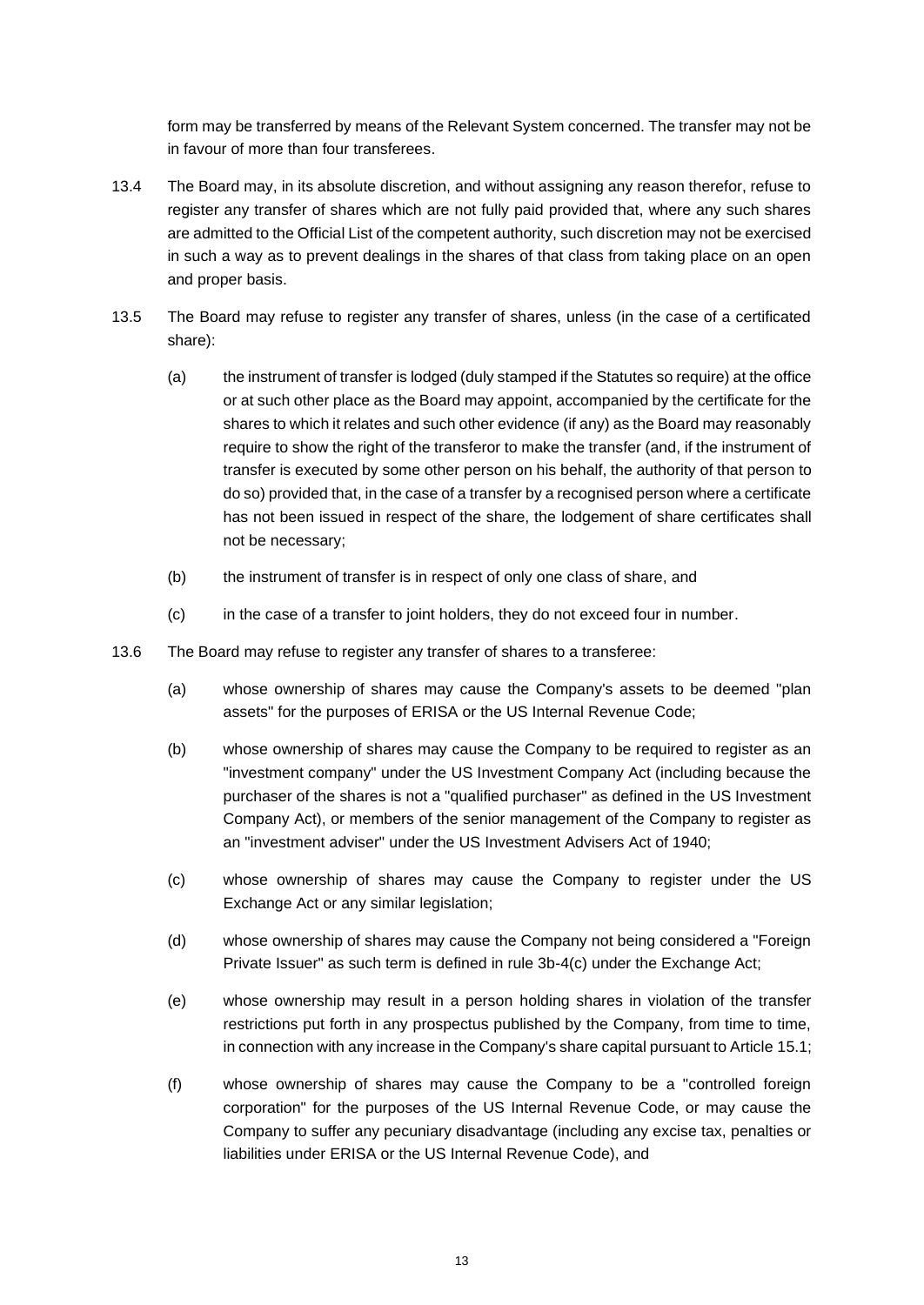- (g) whose ownership of shares may cause the Company to be required to comply with any registration or filing requirements in any jurisdiction with which the Company would not otherwise be required to comply.
- 13.7 The Directors may refuse to register a transfer of a share in uncertificated form to a person who is to hold it thereafter in certificated form in any case where the Company is entitled to refuse (or is excepted from the requirement) under the Regulations to register the transfer.
- 13.8 The Company shall be entitled to retain any instrument of transfer which is registered, but any instrument of transfer which the Board refuses to register (except in the case of fraud) shall be returned to the person lodging it when notice of the refusal is given.
- 13.9 If the Board refuses to register a transfer, it shall as soon as practicable and in any event within two months after the date on which the instrument of transfer was lodged with the Company (or in the case of uncertificated shares the date on which the Operator-instruction was received) send to the transferee notice of, together with the reasons for, the refusal. The Board shall send such further information about the reasons for the refusal to the transferee as the transferee may reasonably request.
- 13.10 No fee shall be payable to the Company for the registration of any transfer or any other document relating to or affecting the title to any share or for making any entry in the register affecting the title to any share.
- 13.11 Nothing in these Articles shall preclude the Directors from recognising a renunciation of the allotment of any share by the allottee in favour of some other person.

# <span id="page-16-0"></span>14. **Transmission of Shares**

- 14.1 If a member dies, the survivor or survivors where he was a joint holder and his personal representatives where he was a sole holder or the only survivor of joint holders shall be the only person(s) recognised by the Company as having any title to his shares, but nothing contained in these Articles shall release the estate of a deceased member from any liability in respect of any share held by him solely or jointly with other persons.
- 14.2 Any person becoming entitled to a share in consequence of the death or bankruptcy of a member or by operation of law may, upon such evidence as to his title being produced as may be reasonably required by the Board and subject to these Articles, elect either to be registered as the holder of the share or to have a person nominated by him registered as the holder. If the person elects to become the holder, he shall give notice in writing to that effect If the person elects to have another person registered, he shall execute an instrument of transfer of the share to that person. All the provisions of these Articles relating to the transfer of shares shall apply to the notice or instrument of transfer as if the death or bankruptcy of the member or other event giving rise to the transmission had not occurred and the notice or instrument of transfer were an instrument of transfer executed by the member.
- 14.3 Any person becoming entitled to a share in consequence of the death or bankruptcy of a member or by operation of law shall, subject to the requirements of these Articles and to the provisions of this Article, be entitled to receive, and may give a good discharge for, all dividends and other money payable in respect of the share, but he shall not be entitled to receive notice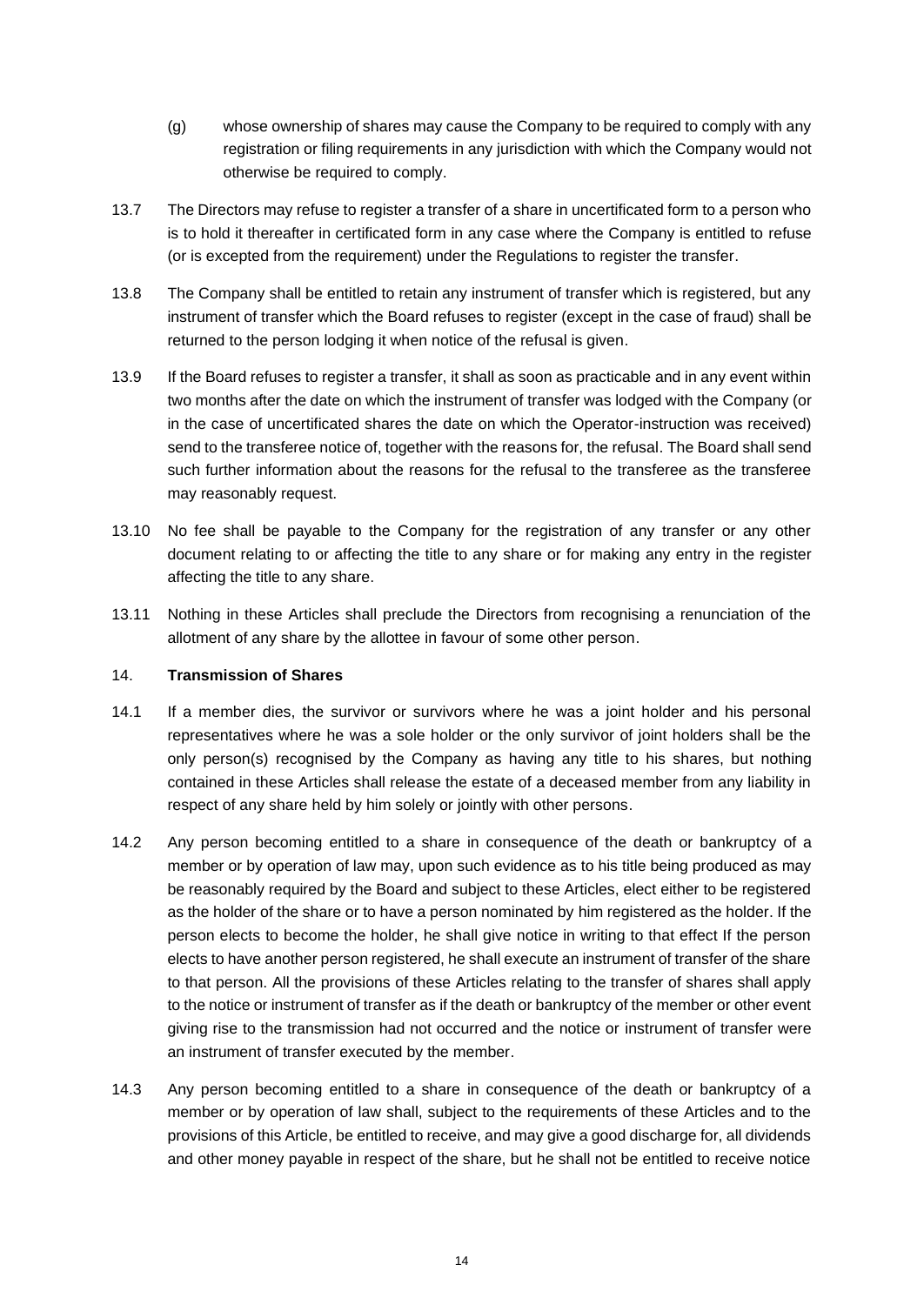of or to attend or vote at meetings of the Company or at any separate meetings of the holders of any class of shares or to any of the rights or privileges of a member until he shall have become a holder in respect of the share in question. The Board may at any time give notice requiring any such person to elect either to be registered or to transfer the share, and if the notice is not complied with within 60 days, the Board may withhold payment of all dividends and other distributions and payments declared in respect of the share until the requirements of the notice have been complied with.

### <span id="page-17-0"></span>15. **Alteration of Share Capital**

- <span id="page-17-3"></span>15.1 The Company may by ordinary resolution alter its share capital in accordance with the Act.
- 15.2 A resolution to sub-divide shares may determine that, as between the holders of such shares resulting from the sub-division, any of them may have any preference or advantage or be subject to any restriction as compared with the others.
- 15.3 Whenever as a result of a consolidation of shares any members would become entitled to fractions of a share, the Board may deal with the fractions as it thinks fit and in particular may, on behalf of those members, sell the shares representing the fractions for the best price reasonably obtainable to any person (including, subject to the provisions of the Statutes, the Company) and distribute the net proceeds of sale (subject to retention by the Company of amounts not exceeding £3, the cost of distribution of which would be disproportionate to the amounts involved) in due proportion among those members, or retain such net proceeds for the benefit of the Company, and in the case of shares in certificated form, the Board may authorise a person to execute an instrument of transfer of the shares to, or in accordance with the directions of, the purchaser, and in the case of shares in uncertificated form, the Board may, to enable the Company to deal with the share in accordance with the provisions of this Article, require the Operator of a Relevant System to convert the share into certificated form; and after such conversion, authorise any person to execute an instrument of transfer and/or take such other steps (including the giving of directions to or on behalf of the holder, who shall be bound by them) as they think fit to effect the transfer. The transferee shall not be bound to see to the application of the purchase money nor shall his title to the shares be affected by any irregularity in or invalidity of the proceedings relating to the sale.

#### <span id="page-17-1"></span>16. **Purchase of Own Shares**

On any purchase by the Company of its own shares, neither the Company nor the Board shall be required to select the shares to be purchased rateably or in any manner as between the holders of shares of the same class or as between them and the holders of shares of any other class or in accordance with the rights as to dividends or capital conferred by any class of shares.

### <span id="page-17-2"></span>17. **General Meetings**

- 17.1 The Company shall hold an annual general meeting which shall be convened by the Board in accordance with the Statutes.
- 17.2 The Board may call a general meeting whenever it thinks fit and, on the requisition of members in accordance with the Act, it shall proceed to convene a general meeting for a date not more than 28 days after the date of the notice convening the meeting.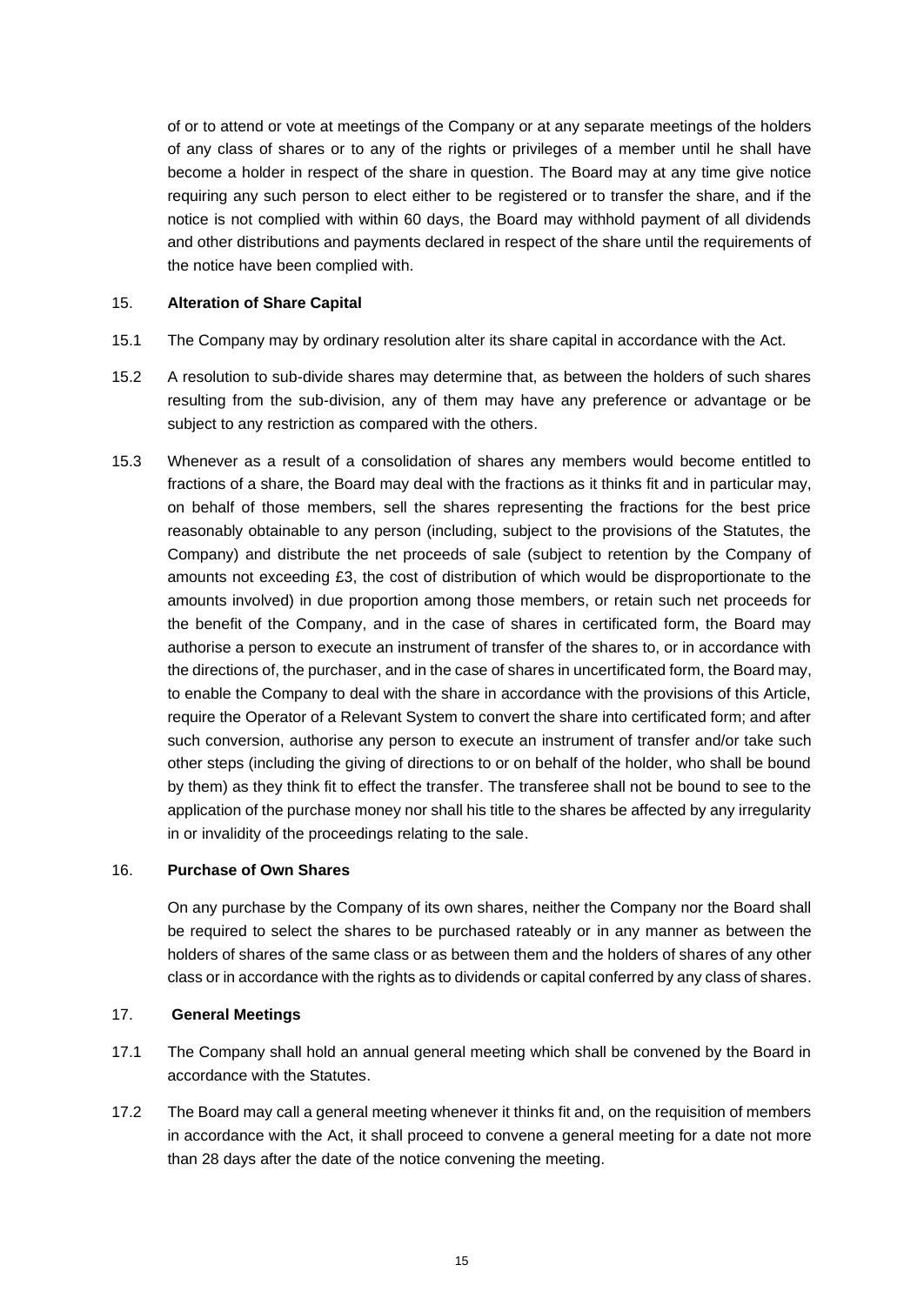### <span id="page-18-0"></span>18. **Notice of General Meetings**

- 18.1 An annual general meeting shall be called by at least 21 clear days' notice in writing. All other general meetings shall be called by at least 14 clear days' notice in writing. The notice shall specify:
	- (a) if the meeting is an annual general meeting, that the meeting is an annual general meeting;
	- (b) the day, time and place of the meeting;
	- (c) the general nature of the business to be transacted;
	- (d) if the meeting is convened to consider a special resolution, the intention to propose the resolution as such; and
	- (e) with reasonable prominence, that a member entitled to attend and vote is entitled to appoint one or more proxies to attend, to speak and to vote instead of him and that a proxy need not also be a member.
- 18.2 Where the Company has given an electronic address in any notice of meeting, any document or information relating to proceedings at the meeting may be sent by electronic means to that address, subject to any conditions or limitations specified in the relevant notice of meeting. Subject to the provisions of these Articles and to any rights or restrictions attached to any shares, notices shall be given to all members, to all persons entitled to a share in consequence of the death or bankruptcy of a member and to the Directors and auditors of the Company.
- 18.3 Subject to the provisions of these Articles, to the rights attaching to any class of shares and to any restriction imposed on any holder, notice of any general meeting shall be given to all members, the Directors and (in the case of an annual general meeting) the auditors.
- 18.4 The accidental omission to send a notice of any meeting, or notice of a resolution to be moved at a meeting or (where forms of proxy are sent out with notices) to send a form of proxy with a notice or the failure to give notice due to circumstances beyond the Company's control to any person entitled to receive the same, or the non-receipt of a notice of any meeting or a form of proxy by such a person, shall not invalidate the proceedings at the meeting.
- 18.5 The Board may postpone a general meeting if they deem it necessary to do so. Notice of such postponement shall be given in accordance with these Articles.

# <span id="page-18-1"></span>19. **Proceedings at General Meetings**

19.1 No business shall be transacted at any general meeting unless a quorum is present but the absence of a quorum shall not preclude the choice or appointment of a chairman in accordance with these Articles (which shall not be treated as part of the business of the meeting). Subject to Article [19.2,](#page-19-0) two members present in person being either members or representatives (in the case of a corporate member) or proxies appointed by members in relation to the meeting and entitled to vote shall be a quorum for all purposes.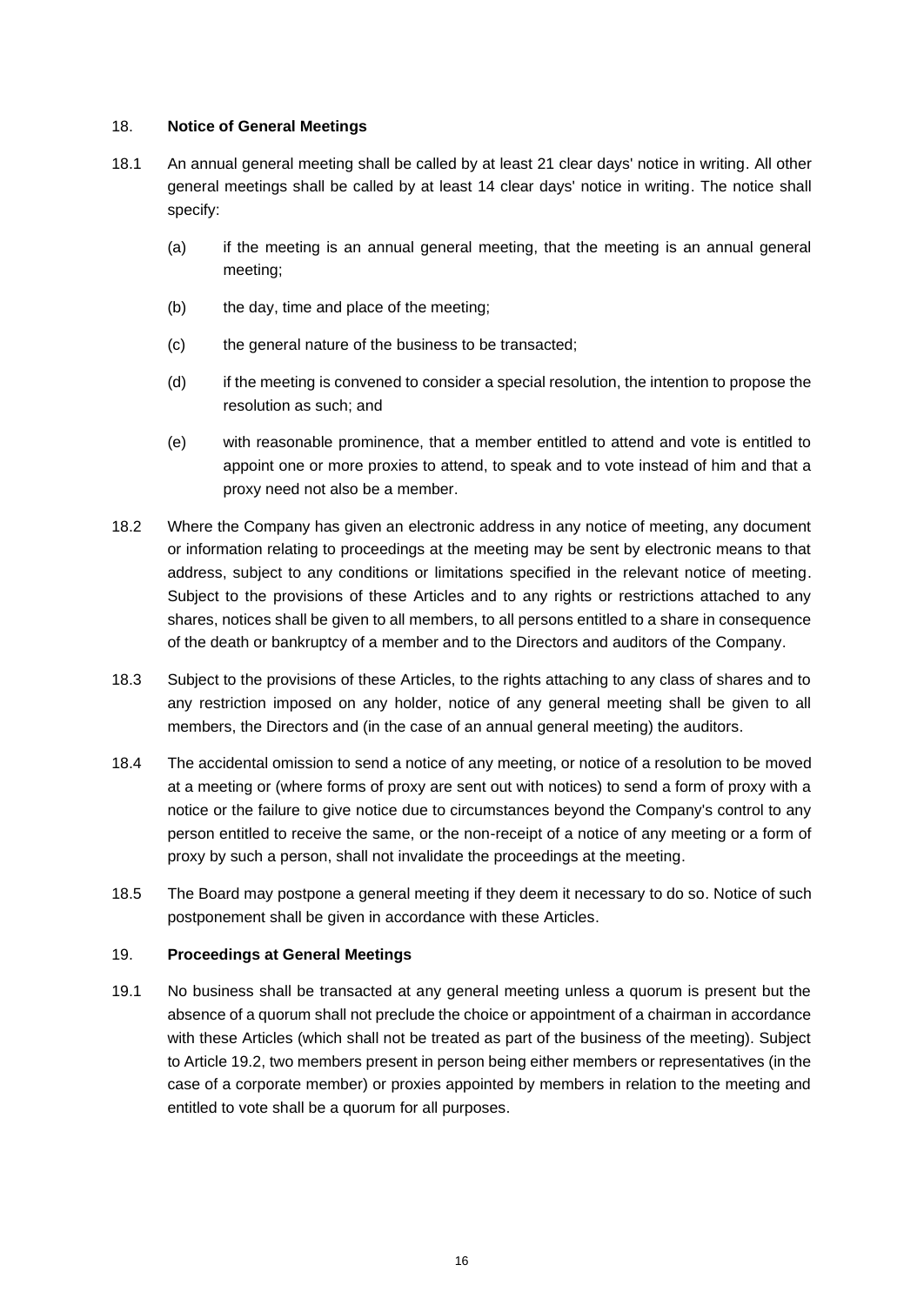- <span id="page-19-0"></span>19.2 If within 15 minutes from the time fixed for a meeting a quorum is not present or if during a meeting a quorum ceases to be present, the meeting, if convened on the requisition of members, shall be dissolved and in any other case it shall stand adjourned to such day and to such time and place (being not less than 14 nor more than 28 days thereafter) as may be fixed by the chairman of the meeting. At such adjourned meeting a quorum shall be two persons present in person being either members or representatives (in the case of a corporate member) or proxies appointed by members in relation to the meeting and entitled to vote. If within 15 minutes from the time fixed for holding an adjourned meeting a quorum is not present or if during an adjourned meeting a quorum ceases to be present, the adjourned meeting shall be dissolved. The Company shall give at least 10 clear days' notice (in any manner in which notice of a meeting may lawfully be given from time to time) of any meeting adjourned through lack of a quorum and such notice shall state the quorum requirement.
- 19.3 The chairman of the Board or in his absence the deputy chairman shall preside as chairman at every general meeting of the Company. If there is no such chairman or deputy chairman or if at any meeting neither the chairman nor the deputy chairman is present within 15 minutes from the time fixed for holding the meeting or if neither is willing to act as chairman of the meeting, the Directors present shall choose one of their number, or if no Director is present or if all the Directors present decline to take the chair, the members present in person or by proxy or by corporate representative and entitled to vote shall choose one of their number to be chairman of the meeting.
- 19.4 The Board may implement at general meetings of the Company, such security arrangements as it shall think appropriate to which members, representatives (in the case of corporate members) and their proxies shall be subject. The Board shall be entitled to refuse entry to the meeting to any such member, representative or proxy who fails to comply with such security arrangements.
- 19.5 The chairman of each general meeting of the Company may take such action as he considers appropriate to permit the orderly conduct of the business of the meeting as set out in the notice of the meeting.
- 19.6 Any decision of the chairman of the meeting on matters of procedure or matters arising incidentally from the business of the meeting, and any determination by the chairman of the meeting as to whether a matter is of such a nature, shall be final.
- 19.7 The chairman of the meeting may permit other persons who are not members of the Company or otherwise entitled to exercise the rights of members in relation to general meetings to attend and, at the chairman of the meeting's discretion, speak at a general meeting or at any separate class meeting.
- 19.8 The chairman of a meeting at which a quorum is present may, without prejudice to any other power of adjournment which he may have under these Articles or at common law, with the consent of the meeting (and shall if so directed by the meeting), adjourn the meeting from tune to time (or indefinitely) and from place to place. No business shall be transacted at any adjourned meeting except business left unfinished at the meeting from which the adjournment took place. Where a meeting is adjourned for an indefinite period, the time and place for the adjourned meeting shall be fixed by the Board. Whenever a meeting is adjourned for 14 days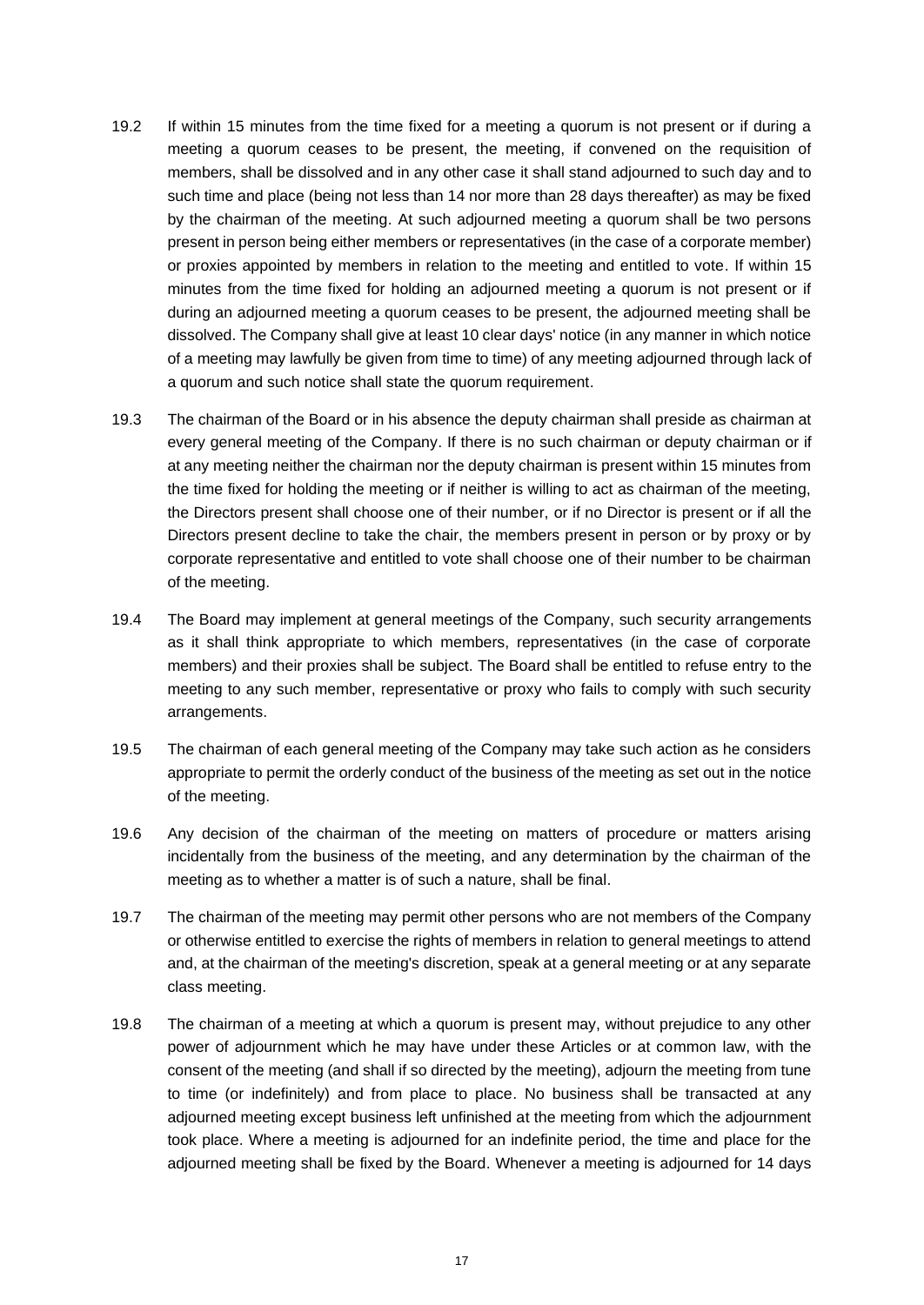or more or for an indefinite period, at least seven clear days' notice, specifying the place, the day and the time of the adjourned meeting and the general nature of the business to be transacted, shall be given (in any manner in which notice of a meeting may lawfully be given from time to time). Save as provided in these Articles, it shall not otherwise be necessary to give any notice of an adjournment or of the business to be transacted at an adjourned meeting.

- 19.9 If it appears to the chairman that the meeting place specified in the notice convening the meeting is inadequate to accommodate all members entitled and wishing to attend, the meeting shall nevertheless be duly constituted and its proceedings valid provided that the chairman is satisfied that adequate facilities are available to ensure that any member who is unable to be accommodated is nonetheless able to participate in the business for which the meeting has been convened and to hear and see all persons present who speak (whether by the use of microphones, loudspeakers, audiovisual communication equipment or otherwise), whether in the meeting place or elsewhere, and to be heard and seen by all other persons so present in the same manner.
- 19.10 At any general meeting, a resolution put to the vote of the meeting shall be decided on a show of hands unless, before or on the declaration of the result of the show of hands or on the withdrawal of any other due demand for a poll, a poll is duly demanded. Subject to the provisions of the Statutes and to the rights attaching to any class of shares, a poll may be demanded:
	- (a) by the chairman of the meeting; or
	- (b) a majority of the Directors present at the meeting; or
	- (c) by at least five members present all of whom are either members or proxies and entitled to vote on the resolution; or
	- (d) by any member or members present in person or by proxy and representing not less than one-tenth of the total voting rights of all the members having the right to vote at the meeting (excluding any voting rights attached to any shares in the Company held as treasury shares); or
	- (e) by a member or members present in person or by proxy holding shares in the Company conferring a right to vote on the resolution, being shares on which an aggregate sum has been paid up equal to not less than one-tenth of the total sum paid up on all the shares conferring that right (excluding shares in the Company conferring a right to vote on the resolution which are held as treasury shares).
- 19.11 Unless a poll is so demanded, and the demand is not subsequently withdrawn, a declaration by the chairman of the meeting that a resolution has on a show of hands been carried, or carried unanimously, or by a particular majority, or lost, or not carved by a particular majority and an entry to that effect in the minute book, shall be conclusive evidence of the fact, without proof of the number or proportion of the votes recorded in favour of or against such resolution.
- 19.12 If a poll is duly demanded, it shall be taken where and in such manner as the chairman of the meeting may direct. The chairman may appoint scrutineers (who need not be members) and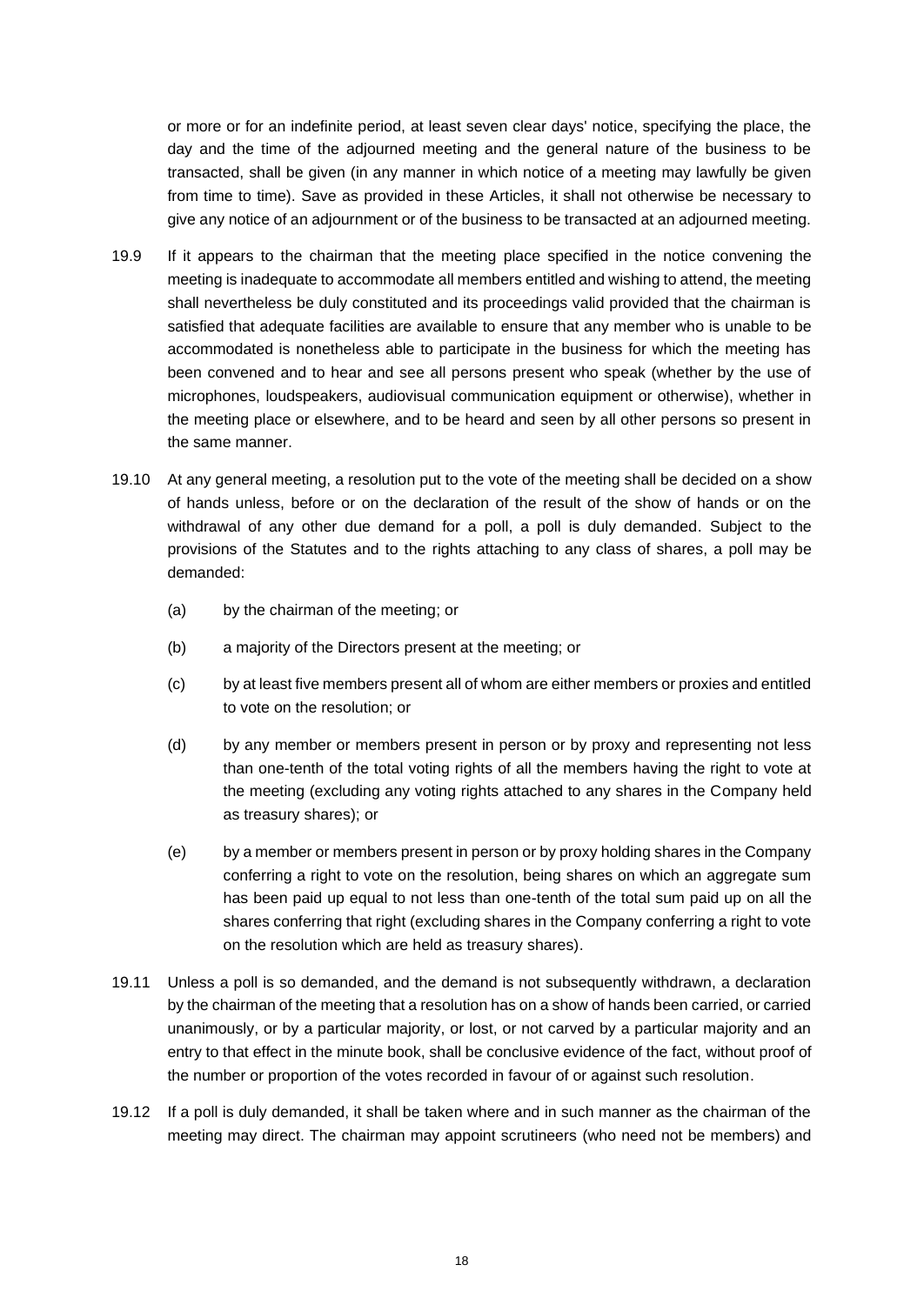fix a time and place for declaring the result of the poll. The result of a poll shall be the decision of the meeting in respect of which it was demanded.

- 19.13 A poll demanded on the election of the chairman of a meeting or on a question of adjournment shall be taken forthwith. A poll demanded on any other question shall be taken at such time and place as the chairman of the meeting directs, but in any case not more than 28 days after the meeting at which the poll was demanded. Any business other than that upon which a poll has been demanded may be proceeded with pending the completion of the poll The demand for a poll may be withdrawn at any time before the poll is taken with the consent of the chairman If a poll is demanded before the declaration of the result of a show of hands and the demand is subsequently duly withdrawn, the meeting shall continue as if the demand had not been made. No notice need be given of a poll not taken forthwith if the time and place at which it is to be taken are announced at the meeting at which it is demanded In any other case, at least seven clear days' notice shall be given (in any manner in which notice of a meeting may lawfully be given from time to time) specifying the time and place at which the poll is to be taken.
- 19.14 A Director shall, notwithstanding that he is not a member, be entitled to attend and speak at any general meeting and at any separate meeting of the holders of any class of shares in the Company.

#### <span id="page-21-0"></span>20. **Votes of Members**

- 20.1 Subject to any special terms as to voting upon which any shares may be issued or may for the time being be held the total number of votes a member present in person or (being a corporation) who is present by a duly authorised representative or a proxy for a member has on a show of hands shall be determined in accordance with the Act. On a poll every member present in person or by proxy or by representative (in the case of a corporate member) shall have one vote for each share of which he is the holder, proxy or representative. On a poll, a member entitled to more than one vote need not, if he votes, use all his votes or cast all the votes in the same way.
- 20.2 For the purposes of determining which persons are entitled to attend or vote at a general meeting and how many votes such persons may cast, the Company may specify in the notice convening the meeting a time, being not more than 48 hours before the time fixed for the meeting (and for this purpose no account shall be taken of any part of a day that is not a working day), by which a person must be entered on the register in order to have the right to attend or vote at the meeting.
- 20.3 In the case of joint holders of a share the vote of the senior holder who tenders a vote, whether in person or by proxy, shall be accepted to the exclusion of the votes of the other joint holders, and for this purpose seniority shall be determined by the order in which the names stand in the register in respect of the joint holding.
- 20.4 A member in respect of whom an order has been made by any court or official having jurisdiction (whether in the United Kingdom or elsewhere) that he is or may be suffering from mental disorder or is otherwise incapable of running his affairs may vote, whether on a show of hands or on a poll, by his guardian, receiver, curator bonis or other person authorised for that purpose and appointed by the court, and any such guardian, receiver, curator bonis or other person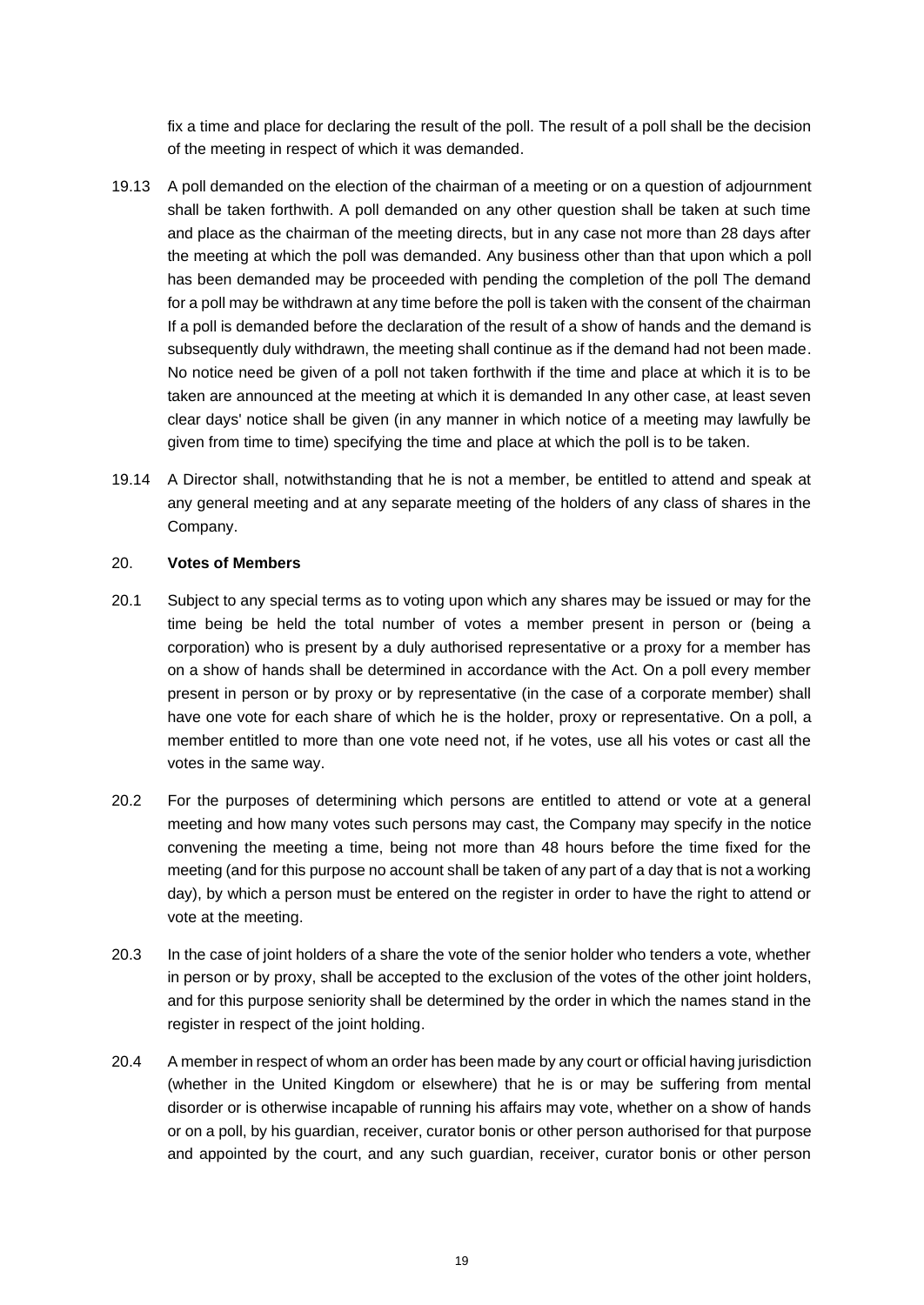may, on a poll, vote by proxy provided that evidence to the satisfaction of the Board of the authority of the person claiming to exercise the right to vote shall be deposited at the office, or at such other place as is specified in accordance with these Articles for the deposit of instruments of proxy, not less than 48 hours before the time appointed for holding the meeting or adjourned meeting at which the right to vote is to be exercised, and in default the right to vote shall not be exercisable.

- 20.5 No member shall, unless the Board otherwise determines, be entitled to vote at any general meeting or at any separate general meeting of the holders of any class of shares in the Company unless all calls or other sums presently payable by him in respect of shares in the Company have been paid.
- <span id="page-22-1"></span>20.6 Where, in respect of any shares of the Company, any holder or any other person appearing to be interested in such shares held by a member has been issued with a notice pursuant to section 793 of the Act (a **statutory notice**) and has failed in relation to any shares (the **default shares**) to comply with the statutory notice and to give the Company the information required by such notice within the prescribed period as defined in Article [20.11\(d\)](#page-24-0) from the date of the statutory notice, then the Board may serve on the holder of such default shares a notice (a **disenfranchisement notice**) whereupon the following sanctions shall apply (unless the Board otherwise determines):
	- (a) such holder shall not with effect from the service of the disenfranchisement notice be entitled in respect of the default shares to be present or to vote (either in person or by representative or by proxy) either at any general meeting or at any separate general meeting of the holders of any class of shares or on any poll or to exercise any other right conferred by membership in relation to any such meeting or poll; and
	- (b) where such shares represent not less than 0.25 per cent in nominal value of the issued shares of their class (calculated exclusive of treasury shares):
		- (i) any dividend or other monies payable in respect of the default shares shall be withheld by the Company which shall not be under any obligation to pay interest on it and the holder shall not be entitled under Article [42.16](#page-46-0) to elect to receive shares instead of that dividend;
		- (ii) no transfer, other than an excepted transfer (as defined in Article [20.11\(e\),](#page-24-1) of any shares in certificated form held by the holder shall be registered unless:
			- (1) the holder is not himself in default as regards supplying the information required; and
			- (2) the holder proves to the satisfaction of the Board that no person in default as regards supplying such information is interested in any of the shares the subject of the transfer,

<span id="page-22-0"></span>(and, for the purpose of ensuring this Article [20.6\(b\)\(ii\)](#page-22-0) can apply to all shares held by the holder, the Company may, in accordance with the Regulations, issue a written notification to the Operator requiring the conversion into certificated form of any shares held by the holder in uncertificated form).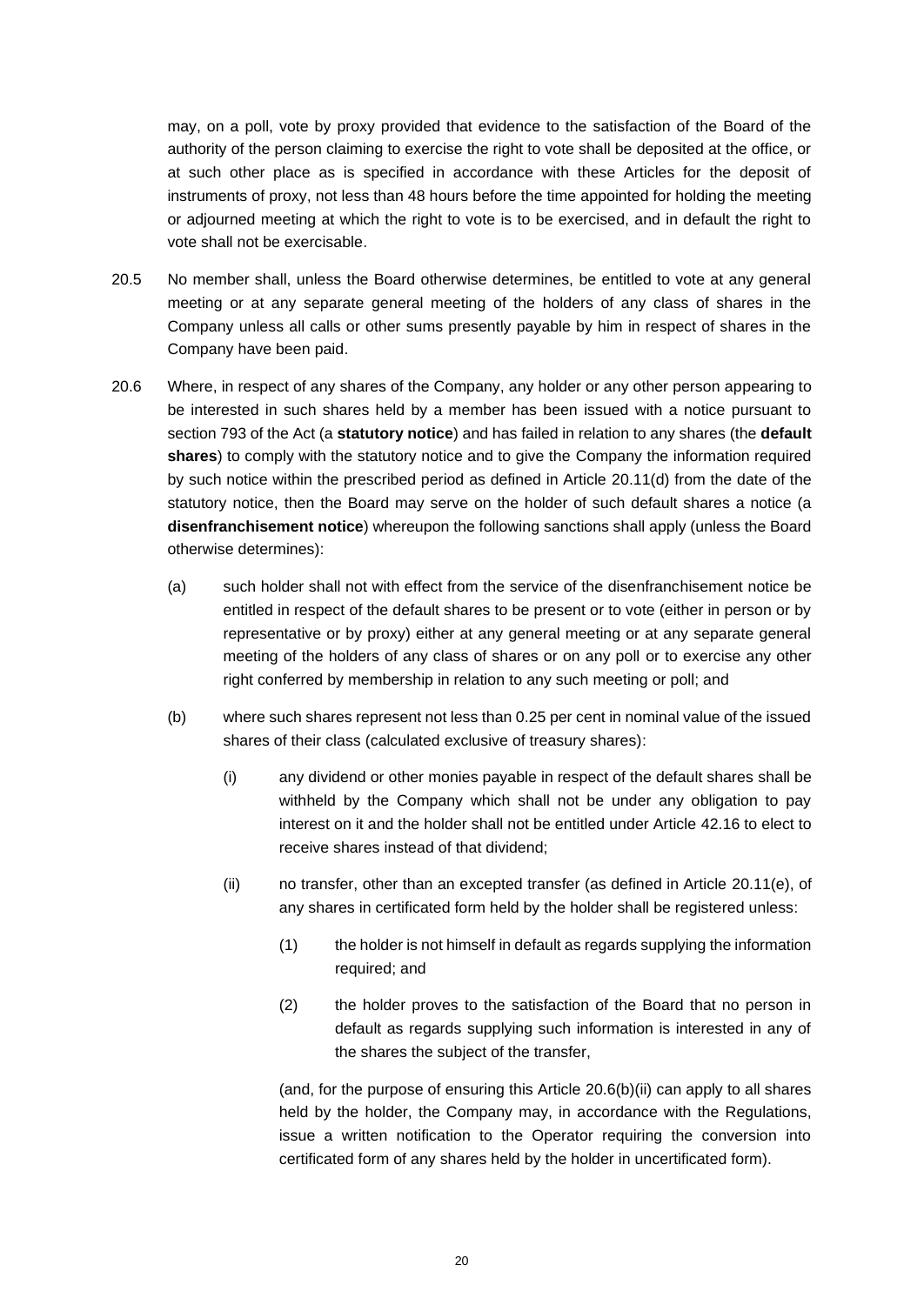- 20.7 Any new shares in the Company issued in right of default shares shall be subject to the same sanctions as apply to the default shares, and the Directors may make any right to an allotment of the new shares subject to sanctions corresponding to those which will apply to those shares on issue, provided that any sanctions applying to, or to a right to, new shares by virtue of this Article shall cease to have effect when the sanctions applying to the related default shares cease to have effect (and shall be suspended or cancelled if and to the extent that the sanctions applying to the related default shares are suspended or cancelled) and provided further that Article [20.6](#page-22-1) shall apply to the exclusion of this Article if the Company gives a separate notice under section 793 of the Act in relation to the new shares.
- <span id="page-23-0"></span>20.8 The Company may at any time withdraw a disenfranchisement notice by serving on the holder of the default shares a notice in writing to that effect (a **withdrawal notice**), and a disenfranchisement notice shall be deemed to have been withdrawn at the end of the period of seven days (or such shorter period as the Directors may determine) following the earlier of receipt by the Company of the information required by the statutory notice in respect of all the shares to which the disenfranchisement notice related, or receipt by the Company of notice that the shares have been transferred by means of an excepted transfer and the Directors may suspend or cancel any of the sanctions at any time in relation to any shares.
- 20.9 Unless and until a withdrawal notice is duly served in relation thereto or a disenfranchisement notice in relation thereto is deemed to have been withdrawn or the shares to which a disenfranchisement notice relates are transferred by means of an excepted transfer, the sanctions referred to in Articles [20.6](#page-22-1) and [20.8](#page-23-0) shall continue to apply.
- 20.10 Where, on the basis of information obtained from a holder in respect of any share held by him, the Company issues a notice pursuant to section 793 of the Act to any other person and such person fails to give the Company the information thereby required within the prescribed period and the Board serves a disenfranchisement notice upon such person, it shall at the same time send a copy of the disenfranchisement notice to the holder of such share, but the accidental omission to do so, or the non-receipt by the holder of the copy, shall not invalidate or otherwise affect the application of Articles [20.6](#page-22-1) and [20.8.](#page-23-0)
- 20.11 For the purposes of these Articles:
	- (a) a person other than the holder of a share shall be treated as appearing to be interested in that share if the holder has informed the Company that the person is or may be so interested or if (after taking into account the said notification and any other relevant notification pursuant to section 793 of the Act) the Company knows or has reasonable cause to believe that the person in question is or may be interested in the share;
	- (b) **interested** shall be construed as it is for the purpose of section 793 of the Act;
	- (c) reference to a person having failed to give the Company the information required by a notice, or being in default as regards supplying such information, includes:
		- (i) reference to his having failed or refused to give all or any part of it; and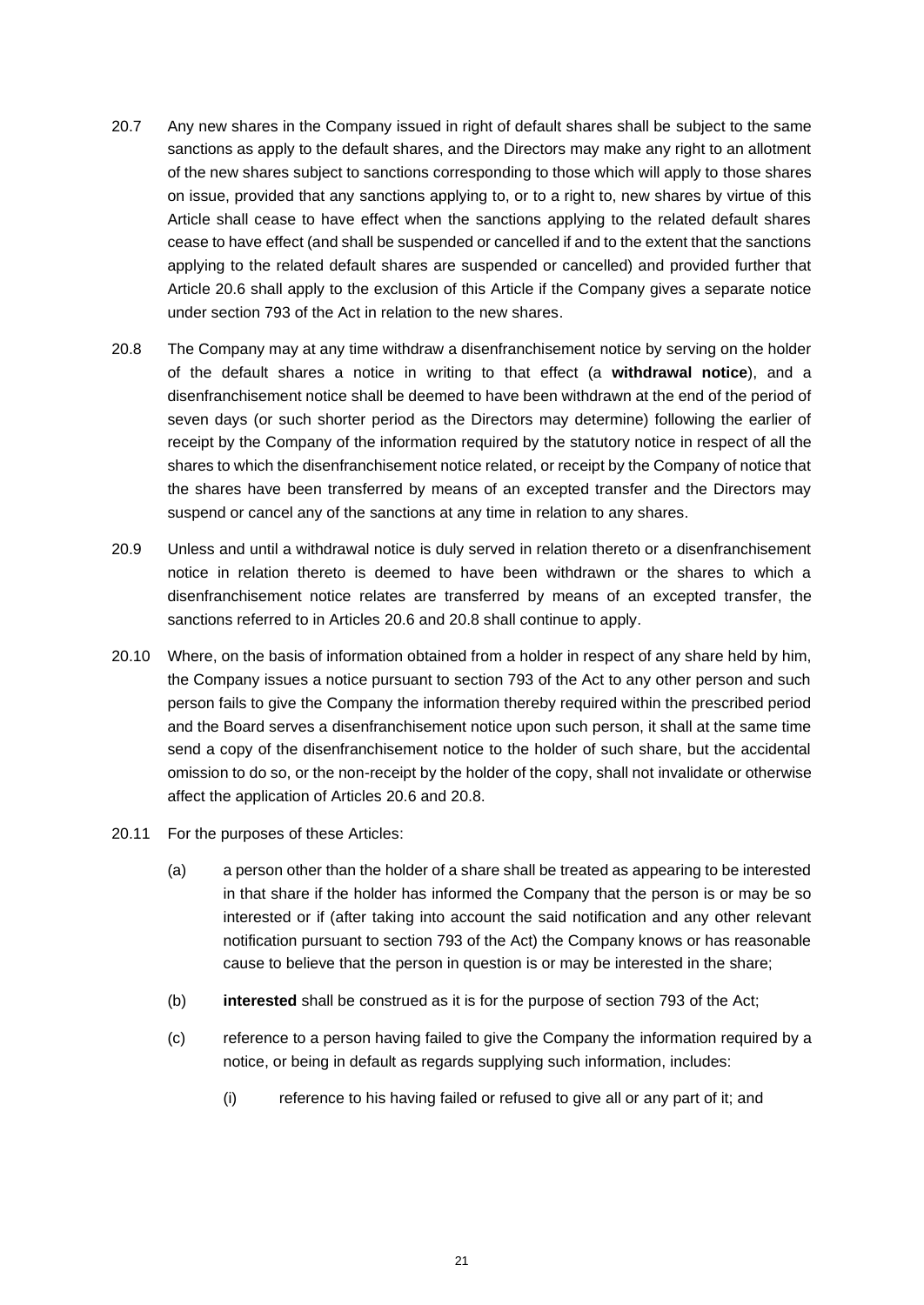- (ii) reference to his having given information which he knows to be false in a material particular or having recklessly given information which is false in a material particular;
- <span id="page-24-0"></span>(d) the **prescribed period** means:
	- $(i)$  in a case where the default shares represent at least 0.25 per cent of their class, 14 days; and
	- (ii) in any other case, 28 days, and
- <span id="page-24-1"></span>(e) an **excepted transfer** means, in relation to any share held by a holder:
	- (i) a transfer pursuant to acceptance of an offer made to all the holders (or all the holders other than the person making the offer and his nominees) of the shares in the Company to acquire those shares or a specified proportion of them, or to all the holders (or all the holders other than the person making the offer and his nominees) of a particular class of those shares to acquire the shares of that class or a specified proportion of them; or
	- (ii) a transfer in consequence of a sale made through a recognised investment exchange (as defined in FSMA) or any other stock exchange outside the United Kingdom on which the Company's shares are normally traded; or
	- (iii) a transfer which is shown to the satisfaction of the Board to be made in consequence of a bona fide sale of the whole of the beneficial interest in the share to a person who is unconnected with the holder and with any other person appearing to be interested in the share.
- 20.12 Nothing contained in these Articles shall prejudice or affect the right of the Company to apply to the court for an order under section 794 of the Act and in connection with such an application or intended application or otherwise to require information on shorter notice than the prescribed period.
- 20.13 No objections may be raised to the qualification of any person voting at a general meeting except at the meeting or adjourned meeting at which the vote objected to is tendered, and every vote not disallowed at the meeting is valid. Any such objection must be referred to the Chairman of the meeting whose decision is final. If a vote is not disallowed by the Chairman of the meeting, it is valid for all purposes.
- 20.14 If an amendment shall be proposed to any resolution under consideration but shall in good faith be ruled out of order by the chairman of the meeting, the proceedings on the substantive resolution shall not be invalidated by any error in such ruling. In the case of a resolution proposed as a special resolution, no amendment to it (other than a mere clerical amendment to correct a patent error) may in any event be considered or voted upon:
	- (a) invitations to appoint a proxy (whether made by instrument in writing, in electronic form or by website communication) shall be in any usual form or in such other form as the Board may approve Invitations to appoint a proxy shall be sent or made available by the Company to all persons entitled to notice of and to attend and vote at any meeting,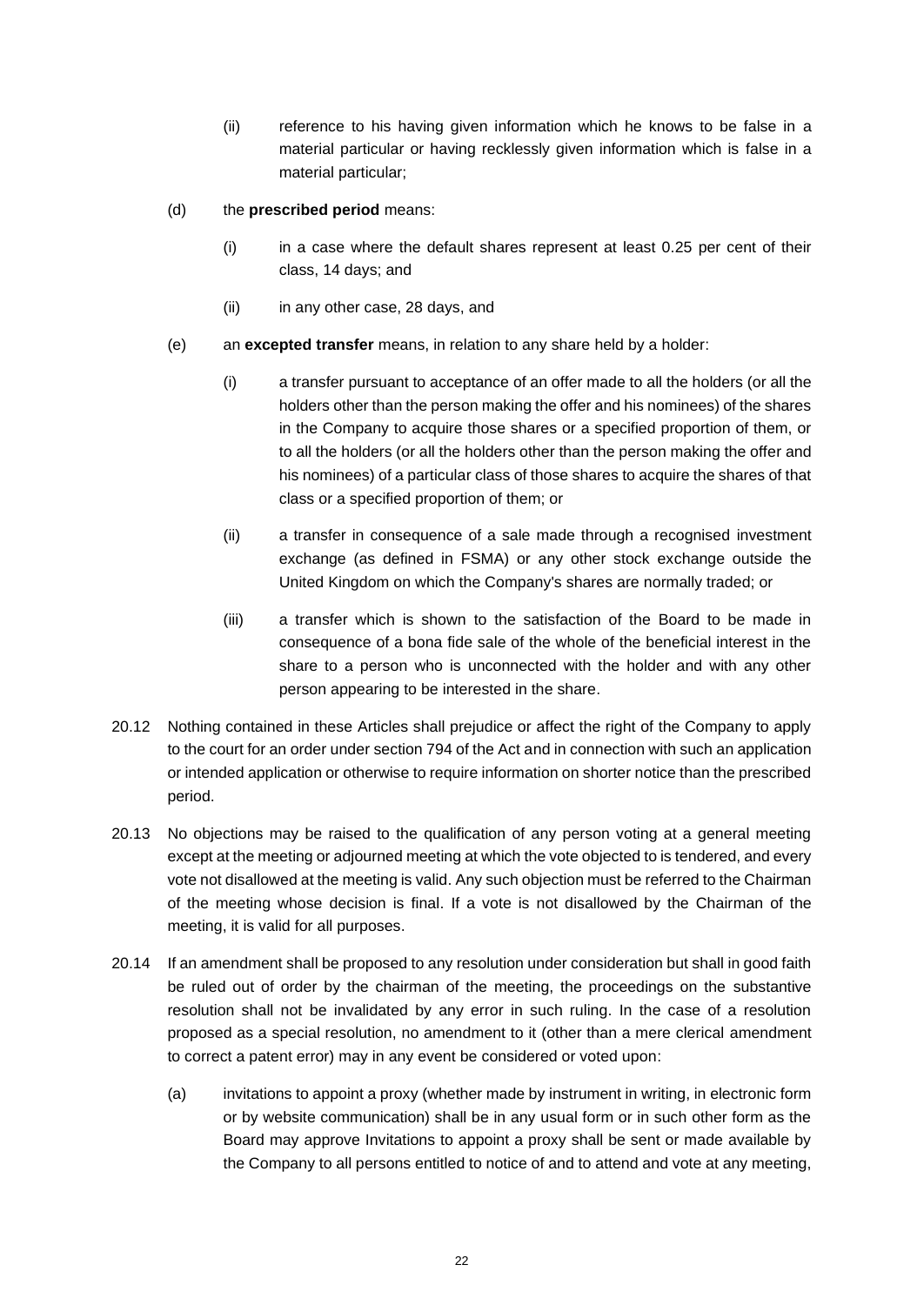and shall provide for voting both for and against all resolutions to be proposed at that meeting other than resolutions relating to the procedure of the meeting. The accidental omission to send or make available an invitation to appoint a proxy or the non-receipt thereof by any member entitled to attend and vote at a meeting shall not invalidate the proceedings at that meeting. The appointment of a proxy shall be deemed to confer authority to demand, or concur in demanding, a poll and to vote on any amendment of a resolution put to the meeting for which it is given or any procedural resolution, as the proxy thinks fit. A proxy need not be a member of the Company;

- (b) the appointment of a proxy shall, if made by instrument in writing, be executed by or on behalf of the appointor. A body corporate may execute an instrument of proxy either under seal or under the hand of two authorised signatories (as defined in the Act) or of a director in the presence of a witness who attests the signature;
- (c) where the appointment of a proxy is expressed to have been or purports to have been executed by a duly authorised person on behalf of a member:
	- (i) the Company may treat the appointment as sufficient evidence of that person to execute the appointment of proxy on behalf of that member; and
	- (ii) the member shall, if requested by or on behalf of the Company, send or procure the sending of any authority under which the appointment of proxy has been executed, or a certified copy of any such authority to such address and by such time as required under Article [20.17](#page-26-0) and, if the request is not complied with in any respect, the appointment of proxy may be treated as invalid;
- (d) if the Directors from time to time so permit, a proxy may be appointed by electronic communication to such address as may be notified by or on behalf of the Company for that purpose, or by any other lawful means from time to time authorised by the Directors. Any means of appointing a proxy which is authorised by or under this Article shall be subject to any terms, limitations, conditions or restrictions that the Directors may from time to time prescribe. Without limiting the foregoing, in relation to any shares which are held in uncertificated form, the Directors may from time to time permit appointments of a proxy to be made by means of an electronic communication in the form of an Uncertificated Proxy Instruction, and received by such participant in the Relevant System concerned acting on behalf of the Company as the Directors may prescribe, in such form and subject to such terms and conditions as may from time to time be prescribed by the Directors (subject always to the facilities and requirements of the Relevant System concerned), and may in a similar manner permit supplements to, or amendments or revocations of, any such Uncertificated Proxy Instruction to be made by like means. The Directors may in addition prescribe the method of determining the time at which any such properly authenticated dematerialised instruction (and/or other instruction or notification) is to be treated as received by the Company or such participant. The Directors may treat any such Uncertificated Proxy Instruction which purports to be or is expressed to be sent on behalf of a holder of a share as sufficient evidence of the authority of the person sending that instruction to send it on behalf of that holder.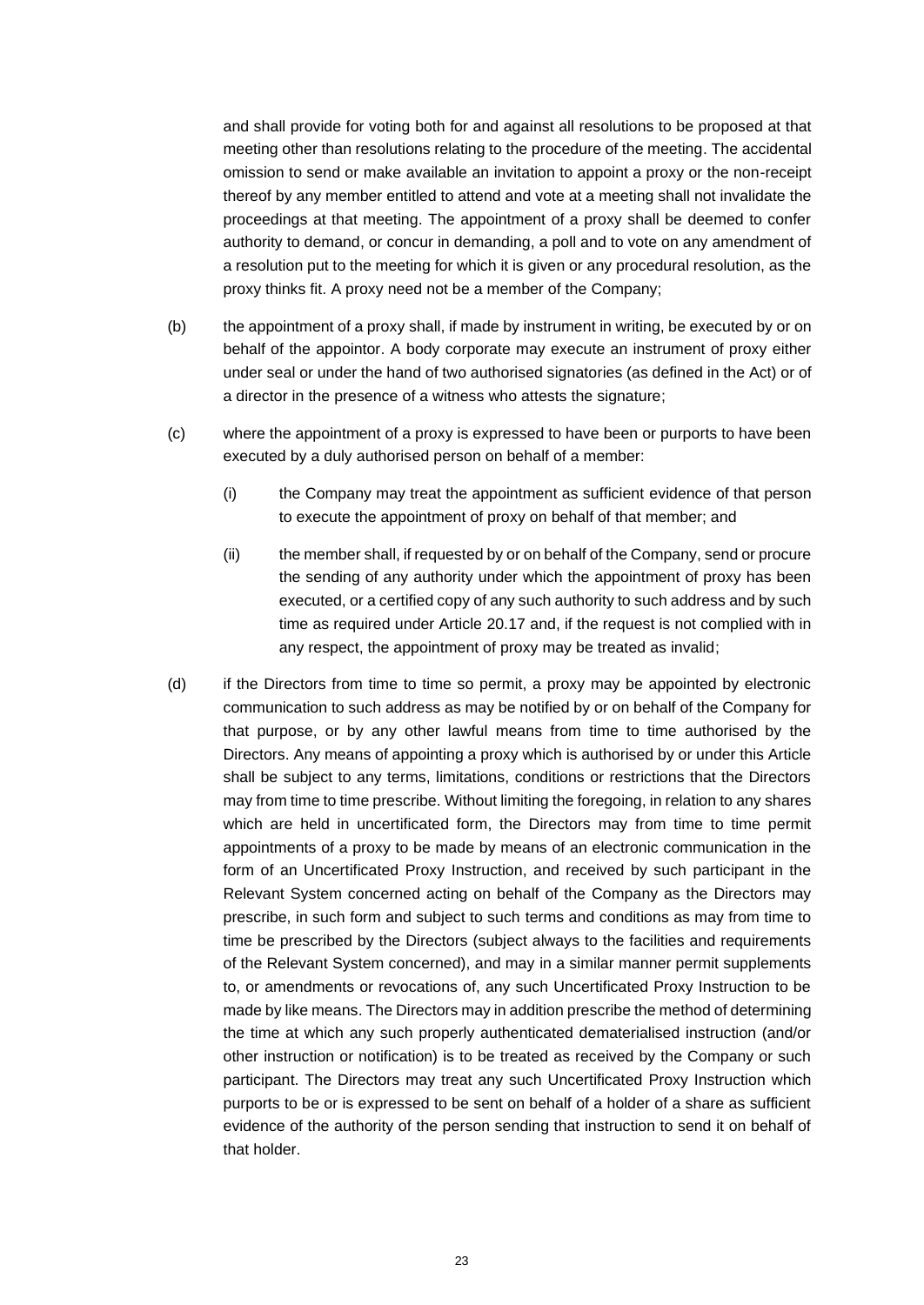- 20.15 Any corporation which is a member of the Company may by resolution of its directors or other governing body authorise such person as it thinks fit to act as its representative at any meeting of the Company or of any class of members of the Company, and (except as otherwise provided in these Articles) the person so authorised shall be entitled to exercise the same powers on behalf of the corporation which he represents as that corporation could exercise if it were an individual member of the Company. The Company may require a certified copy of such a resolution to be delivered at the meeting to the chairman of the meeting or secretary or any person appointed by the Company to receive such authorisation, and unless such certified copy of such resolution is so delivered the authority granted by such resolution may at the discretion of the Board not be treated as valid. Where certified copies of two or more valid but differing resolutions authorising any person or persons to act as the representative of any corporation pursuant to this Article at the same meeting in respect of the same share are delivered, the resolution, a certified copy of which is delivered to the Company (in accordance with the provisions of this Article) last in time (regardless of the date of such certified copy or of the date upon which the resolution set out therein was passed), shall be treated as revoking and replacing all other such authorities as regards that share, but if the Company is unable to determine which of any such two or more valid but differing resolutions was so deposited last in time, none of them shall be treated as valid in respect of that share. The authority granted by any such resolution shall, unless the contrary is stated in the certified copy thereof delivered to the Company pursuant to this Article, be treated as valid for any adjournment of any meeting at which such authority may be used as well as at such meeting.
- 20.16 A vote given or poll demanded by a corporate representative shall be valid notwithstanding that he is no longer authorised to represent the member unless notice of the termination was delivered in writing to the Company at such place or address and by such time as is specified in Article [20.17](#page-26-0) for the receipt of an appointment of proxy.
- <span id="page-26-1"></span><span id="page-26-0"></span>20.17 A corporation which is a member of the Company may authorise more than one person to act as its representative pursuant to this Article in respect of any meeting or meetings, and such a member who holds different classes of shares may so authorise one or more different persons for each class of shares held:
	- (a) the appointment of proxy and the power of attorney or other written authority (if any) under which it is signed, or a copy of any such power or written authority certified notarially or in any other manner approved by the Directors, shall:
		- (i) in the case of an appointment otherwise than by electronic communication, be deposited at the office (or at such other place as shall be specified in the notice of meeting or in any instrument of proxy or other document accompanying the same); and
		- (ii) in the case of an appointment by electronic communication where an address has been specified for the purpose of receiving appointments by electronic communication (i) in the notice convening the meeting, (ii) in any instrument of proxy sent out by the Company in relation to the meeting or (iii) in any invitation contained in an electronic communication to appoint a proxy issued by the Company in relation to the meeting, be received at such address,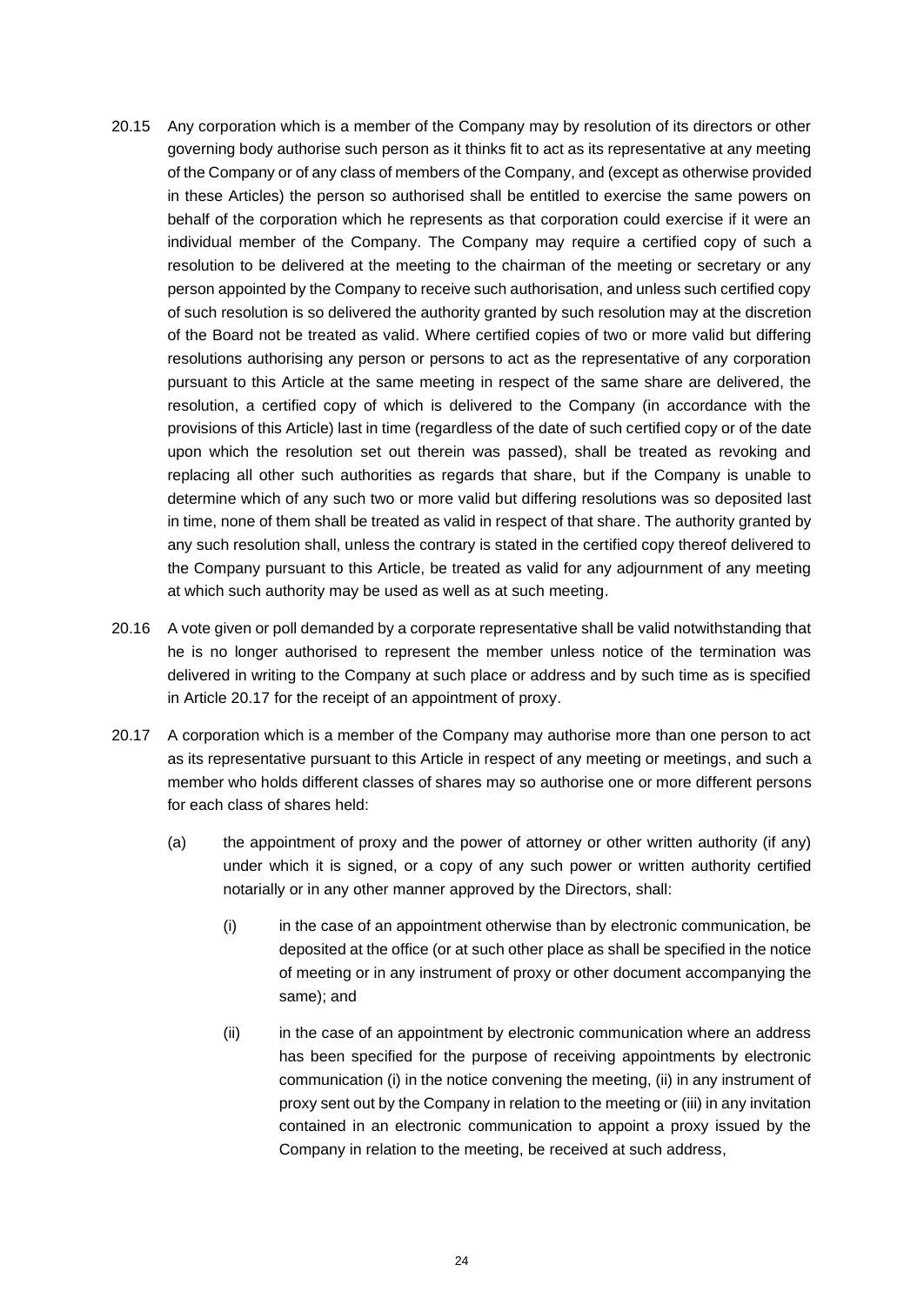not less than 48 hours before the time appointed for holding the meeting or adjourned meeting at which the person named in the appointment proposes to vote or in the case of a poll taken more than 48 hours after it was demanded, not less than 24 hours before the time appointed for taking the poll, and (save as otherwise provided in this Article) unless so deposited or received the appointment of proxy shall not be treated as valid. The Directors may specify in the notice convening the meeting that in determining the time for delivery of proxies pursuant to this Article, no account shall be taken of any part of any day that is not a working day. Where a poll is not taken forthwith but is taken less than 48 hours after it was demanded, the appointment of proxy together with any other documents required to be deposited or received pursuant to this Article [20.17\(a\)](#page-26-1) shall nevertheless be deemed to have been duly deposited if:

- (1) in the case of an appointment otherwise than by electronic communication, they are delivered at the meeting at which the poll was demanded to the chairman or the secretary or to any Director; or
- (2) in the case of an appointment by electronic communication, they are received at the address notified by the Company for such purposes,

in each case, at any time prior to the commencement of such meeting and, if so delivered or received, the instrument of proxy shall be treated as valid. In calculating the periods mentioned in this Article no account shall be taken of any part of a day that is not a working day;

- (b) the deposit, delivery or receipt of an appointment of proxy shall not preclude a member from attending and voting at the meeting or at any adjourned meeting. When two or more valid but differing appointments of proxy are deposited, delivered or received in respect of the same share for use at the same meeting, the one which is deposited with, delivered to or received by the Company (in accordance with the provisions of this Article) last in time (regardless of the date of its making or transmission) shall be treated as revoking and replacing any others as regards that share, but if the Company is unable to determine which of any such two or more valid but differing instruments of proxy was so deposited, delivered or received last in time, none of them shall be treated as valid in respect of that share;
- (c) no appointment of proxy shall be valid after the expiration of 12 months from the date stated in it as the date of its making or transmission. The appointment of proxy shall, unless the contrary is stated, be valid as well for any adjournment of the meeting as for the meeting to which it relates;
- (d) any vote cast by a proxy who does not vote in accordance with any instructions given by the member by whom he is appointed shall be treated as being valid and the Company shall not be bound to enquire whether a proxy has complied with the instructions he has been given.
- 20.18 A vote given or poll demanded by proxy or by the duly authorised representative of a corporation shall be valid, notwithstanding the previous determination of the authority of the person voting or demanding a poll, unless notice of the determination shall have been received by the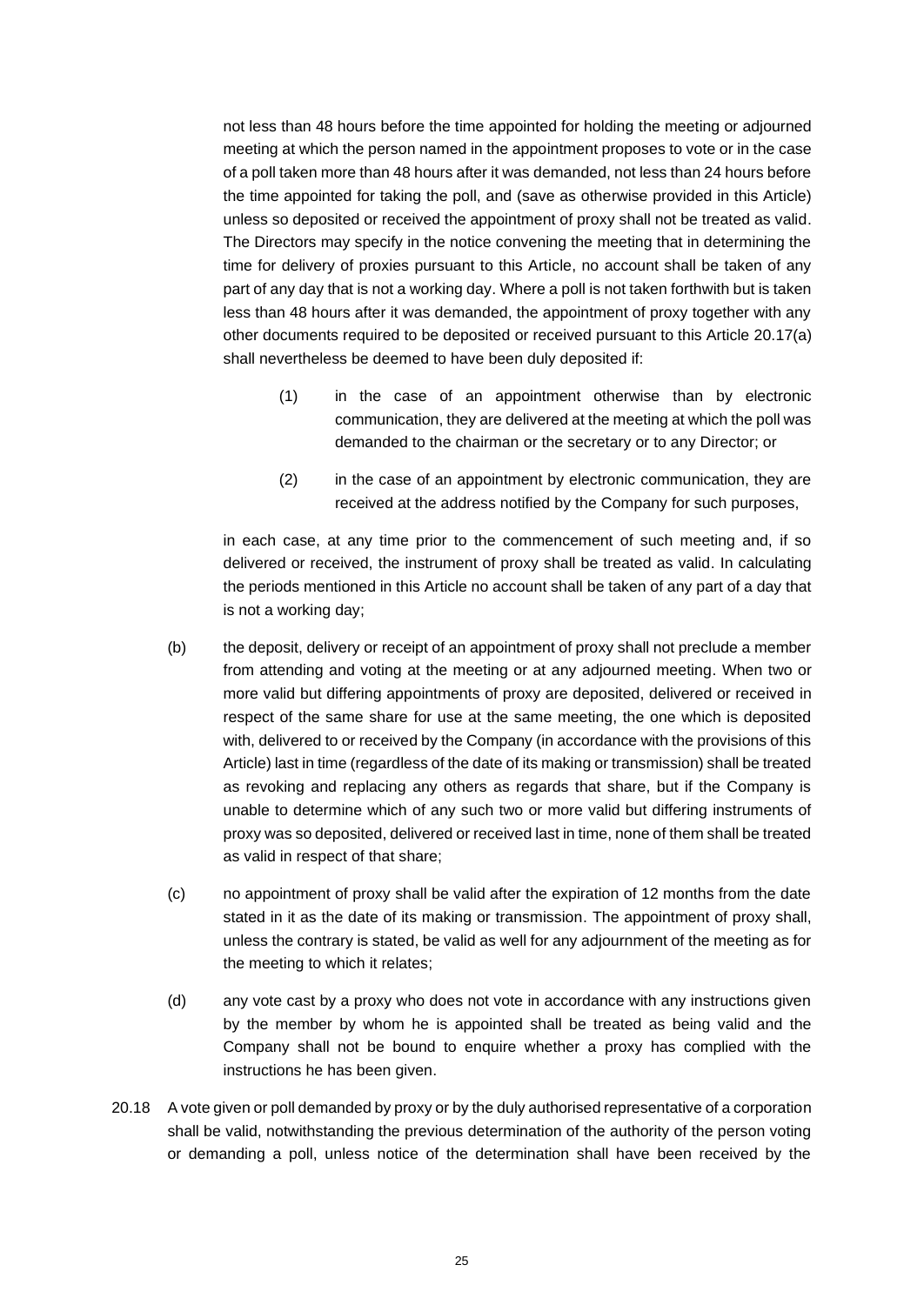Company at the office (or other place at which the appointment of proxy was duly deposited, delivered or received in accordance with Article [20.17\)](#page-26-0) before the commencement of the meeting or adjourned meeting at which the appointment of proxy is used, or, in the case of a poll taken otherwise than on the same day as the meeting or adjourned meeting, at the time appointed for taking the poll.

#### <span id="page-28-0"></span>21. **Powers of the Board**

- 21.1 Subject to the provisions of the Statutes, these Articles and any directions given by special resolution, the business of the Company shall be managed by the Board which may exercise all the powers of the Company. No alteration of these Articles and no directions given by special resolution shall invalidate any prior act of the Board which would have been valid if such alteration had not been made or such direction had not been given. The general powers given by this Article shall not be limited or restricted by any special authority or power given to the Board by any other Article. A meeting of the Board at which a quorum is present may exercise all of the powers exercisable by the Directors.
- 21.2 The Board may from time to tune make such arrangements as it thinks fit for the management and transaction of the Company's affairs in the United Kingdom or elsewhere and may for that purpose appoint local boards, managers, managing agents, valuers, inspectors and agents and delegate to them any of the powers, authorities and discretions vested in the Board (other than the power to borrow and make calls) with power to sub-delegate and may authorise the members of any local board or any of them to fill any vacancies therein and to act notwithstanding such vacancies. Any such appointment or delegation may be made upon such terms and subject to such conditions as the Board thinks fit. The Board may at any time remove any person so appointed and may vary or annul such delegation, but no person dealing in good faith and without notice of such removal, variation or annulment shall be affected by it.
- 21.3 The Board may from time to time by power of attorney appoint any company, firm or person, or any fluctuating body of persons, whether nominated directly or indirectly by the Board, to be the attorney or attorneys of the Company for such purposes and with such powers, authorities and discretions (not exceeding those vested in or exercisable by the Board under these Articles) and for such period and subject to such conditions as it may think fit. Any such power of attorney may contain such provisions for the protection or convenience of persons dealing with any such attorney as the Board may think fit and may also authorise any such attorney to sub-delegate all or any of the powers, authorities and discretions vested in him. The Board may revoke or vary any such appointment, but no person dealing in good faith and without notice of such revocation or variation shall be affected by it.
- <span id="page-28-1"></span>21.4 The Board may delegate any of its powers to any committee consisting of one or more Directors. It may also delegate to any Director holding any executive office or any other Director such of its powers as it considers desirable to be exercised by him. Any such delegation may be made subject to any conditions the Board may impose and either collaterally with or to the exclusion of its own powers and may be revoked or altered, but no person dealing in good faith and without notice of such revocation or variation shall be affected by it. Subject to any such conditions, the proceedings of a committee with two or more members shall be governed by these Articles regulating the proceedings of the Board so far as they are capable of applying. If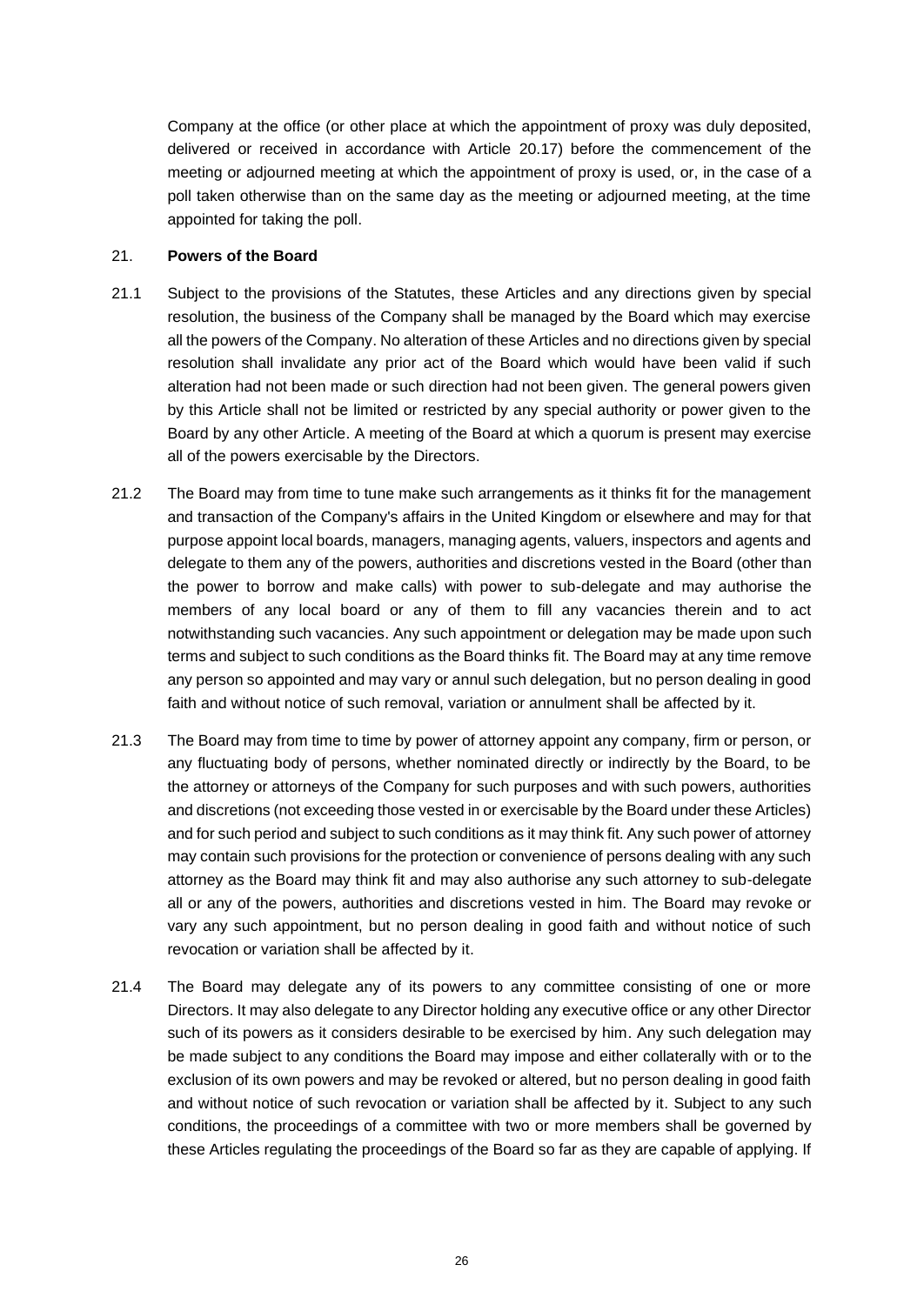any such committee determines to co-opt persons other than Directors onto such committee, the number of such co-opted persons shall be less than one-half of the total number of members of the committee and no resolution of the committee shall be effective unless a majority of the members of the committee present at the meeting concerned are Directors.

# <span id="page-29-0"></span>22. **Borrowing Powers**

- 22.1 Subject as provided in these Articles, the Directors may exercise all the powers of the Company to borrow money, and to mortgage or charge its undertaking, property and assets (present and future) and uncalled capital and, subject to the Statutes, to issue debentures and other securities, whether outright or as collateral security, for any debt, liability or obligation of the Company or of any third party.
- <span id="page-29-1"></span>22.2 The Board shall restrict the borrowings of the Company and exercise all voting and other rights or powers of control exercisable by the Company in relation to its subsidiary undertakings (if any) so as to secure (as regards subsidiary undertakings so far as by such exercise the Board can secure) that the aggregate amount for the time being outstanding of all borrowings by the group (excluding money owed by any member of the group to any other member of the group) shall not, without the previous sanction of an ordinary resolution of the Company, exceed an amount equal to 50 per cent of the Company's total assets.. For the purpose of the above restriction, the **total assets** means the aggregate from time to time of:
	- (a) the fixed assets of the group, and
	- (b) the current assets of the group;

all as shown in the latest audited balance sheet of the Company or (as the case may be) the latest published consolidated balance sheet of the group or, prior to the first audit, as set out in the latest management accounts of the group,

- (c) after making appropriate adjustment for any revaluation of the properties owned by the group and in the latest NAV statement published by the Company through a Regulatory Information Service;
- (d) after excluding any sums set aside for future taxation (Including deferred tax);
- (e) after making appropriate adjustment for any company or asset which has become or ceased to be a subsidiary undertaking or asset since the date of such balance sheet and any variation in the interests of the Company in its subsidiary undertakings since the date of such balance sheet;
- (f) after making appropriate adjustment for any sums attributable to outside interests in any subsidiary undertaking; and
- (g) where the calculation is required for the purposes of or in connection with a transaction under or in connection with which any company is to become or cease to be a subsidiary undertaking, after making such adjustments as would be appropriate if such transaction had been carried into effect.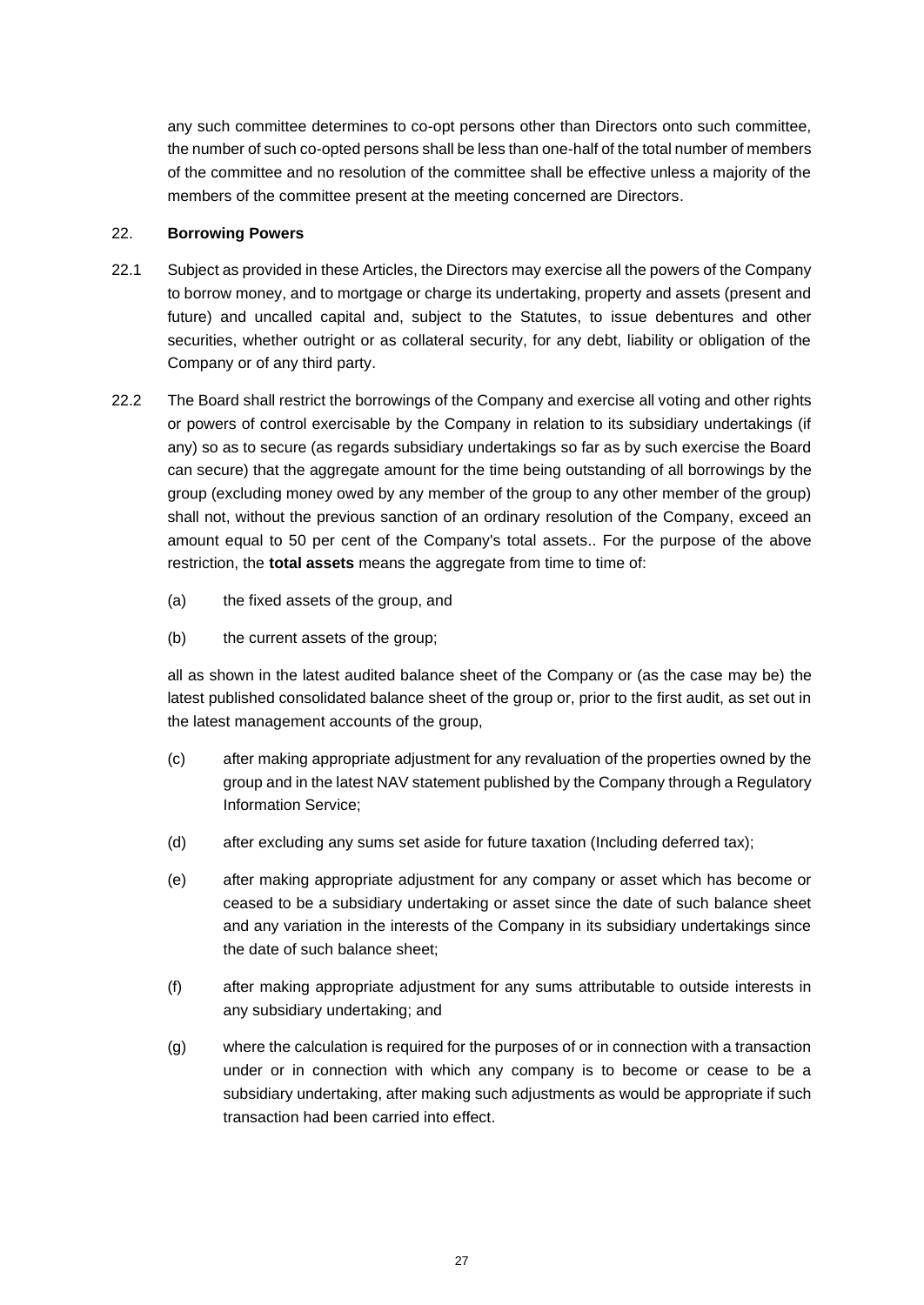- 22.3 For the purpose of Article [22.2](#page-29-1) **borrowings** shall be deemed to include not only borrowings but also the following except insofar as otherwise taken into account:
	- (a) the nominal amount of any issued share capital and the principal amount of any debentures or borrowed money (together with any fixed or minimum premium payable on redemption or repayment) of any body, whether corporate or unincorporate, the redemption or repayment of which is the subject of a guarantee or indemnity by a member of the group but excluding any shares or indebtedness the beneficial Interest in which is for the time being owned by a member of the group;
	- (b) the outstanding amount raised by acceptances by any bank or accepting house under any acceptance credit opened on behalf of and in favour of any member of the group;
	- (c) the principal amount of any debenture (whether secured or unsecured) of a member of the group owned otherwise than by a member of the group;
	- (d) the principal amount of any preference share capital of any subsidiary undertaking owned otherwise than by a member of the group;
	- (e) any fixed or minimum premium payable on final redemption or repayment of any borrowing or deemed borrowing; and
	- (f) the amounts which would be shown as outstanding in respect of any hire purchase commitments or finance lease obligations in an audited consolidated balance sheet for the group, if such a balance sheet had been prepared, in accordance with generally accepted accounting principles,

but shall be deemed not to include borrowings incurred by any member of the group for the purpose of repaying the whole or any part of any borrowings by a member of the group for the time being outstanding within six months of being so borrowed, pending their application for that purpose within that period.

- 22.4 When the aggregate amount of borrowings required to be taken into account for the purposes of these Articles on any particular day is being ascertained, any money denominated or repayable (or repayable at the option of any person other than any member of the group) in a currency other than sterling shall, if not subject to a contract or arrangement determining the rate of exchange, be converted for the purpose of calculating the sterling equivalent at the rate of exchange prevailing in London at the close of business on the last business day before that day or, if it would result in a lower sterling equivalent, at the rate of exchange prevailing in London six months before such day (and for this purpose the rate of exchange shall be taken as the middle market rate as at the close of business on the day in question or, if that is not a business day, on the last business day before the day in question).
- 22.5 Subject to the provisions of the Statutes, the Board may from time to time change the accounting conventions on which the audited balance sheet or audited consolidated balance sheet is prepared.
- <span id="page-30-0"></span>22.6 A certificate or report by the auditors as to the amount of the adjusted capital and reserves or the amount of any borrowings or to the effect that the limit imposed by these Articles has not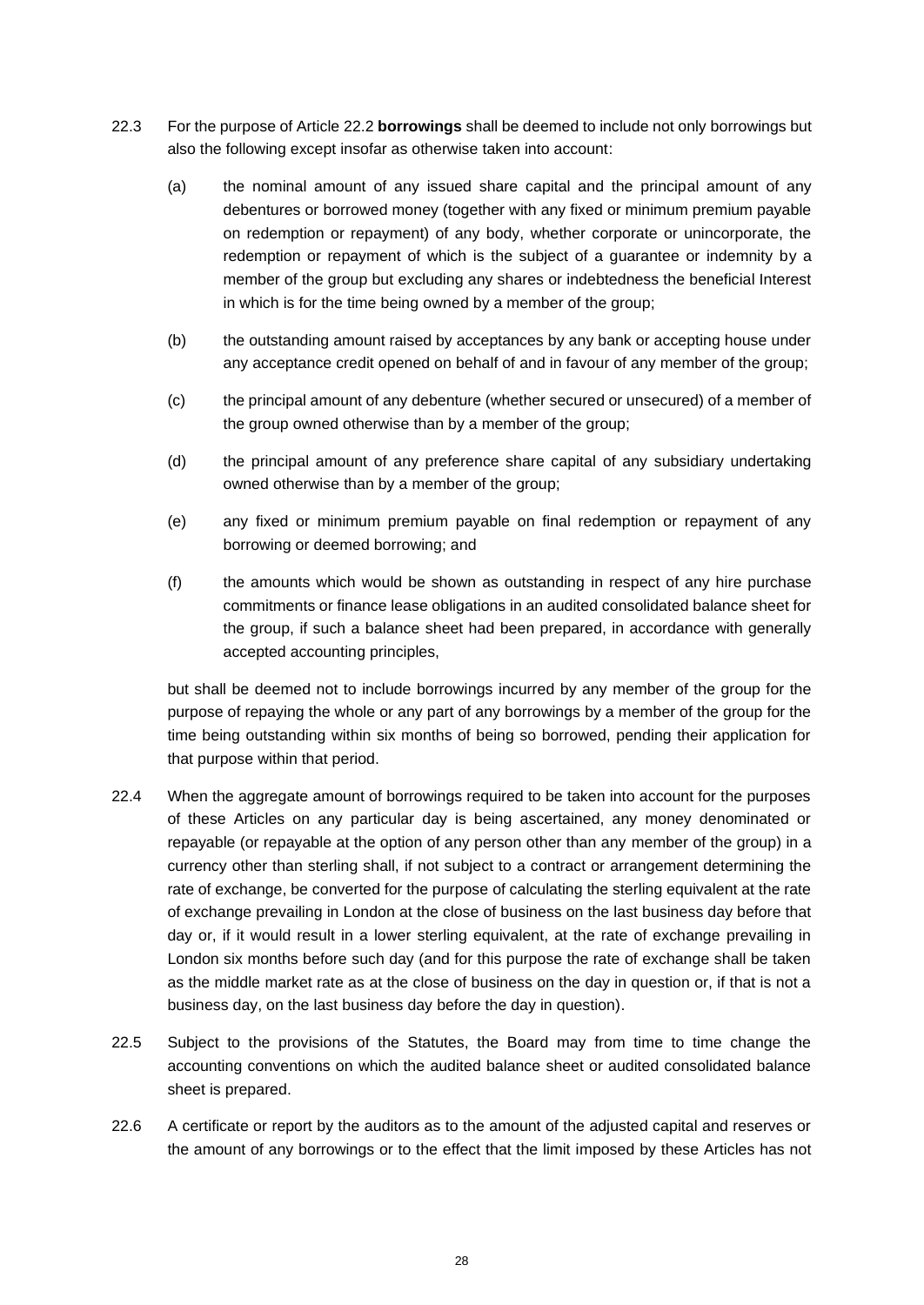been or will not be exceeded at any particular time or times shall be conclusive evidence of the amount or of that fact. For the purposes of their computation, the auditors may at their discretion make such further or other adjustments (if any) as they think fit. Nevertheless, for the purposes of these Articles the Board may act in reliance on a bona fide estimate of the amount of the adjusted capital and reserves at any time, and, if in consequence such limit is inadvertently exceeded, an amount of monies borrowed equal to the excess may be disregarded until the expiry of 60 days after the day on which (by reason of a determination of the auditors or otherwise) the Board becomes aware that such a situation has or may have arisen.

22.7 Notwithstanding the foregoing, no lender or other person dealing with the Company shall be concerned to see or inquire whether the limit imposed by Articles [22.2](#page-29-1) to [22.6](#page-30-0) is observed and no borrowing incurred or security given in excess of such limit shall be invalid or ineffectual except in the case of express notice to the lender or the recipient of the security at the time when the borrowing was incurred or security given that the limit had been or was thereby exceeded.

#### <span id="page-31-0"></span>23. **Number and Qualification of Directors**

- <span id="page-31-2"></span>23.1 Unless and until otherwise determined by ordinary resolution of the Company, the Directors (other than alternate Directors) shall be not less than two in number.
- 23.2 A Director shall not be required to hold any shares of the Company by way of qualification.
- <span id="page-31-4"></span>23.3 If the number of Directors is reduced below the minimum number fixed in accordance with these Articles, the Directors for the time being may act for the purpose of filling up vacancies in their number or of calling a general meeting of the Company, but not for any other purpose If there are no Directors able or willing to act, then any two members may summon a general meeting for the purpose of appointing Directors.
- <span id="page-31-3"></span>23.4 No person other than a Director retiring (or, if appointed by the Board, vacating office) at the meeting shall, unless recommended by the Board, be eligible for election to the office of a Director at any general meeting, unless not less than seven nor more than 42 days before the day fixed for the meeting there shall have been left at the office addressed to the secretary notice in writing by a member entitled to be present and vote at the meeting for which such notice is given of his intention to propose such person for election, and also notice in writing signed by the person to be proposed of his willingness to be elected. The notice from the member shall give the particulars in respect of that person which would (if he were elected) be required to be included in the Company's register of Directors.

# <span id="page-31-1"></span>24. **Election, Appointment and Retirement by Rotation**

- 24.1 Subject to the provisions of Article[s 23.1](#page-31-2) to [23.4](#page-31-3) and without prejudice to the power of the Board under Article [23.3,](#page-31-4) the Company may by ordinary resolution elect a person who is willing to act to be a Director either to fill a vacancy or as an additional Director.
- 24.2 A resolution for the election of two or more persons as Directors by a single resolution shall not be moved at any general meeting unless a resolution that it shall be so moved has first been agreed to by the meeting without any vote being given against it, and any resolution moved in contravention of this provision shall be void. For the purposes of this Article, a motion for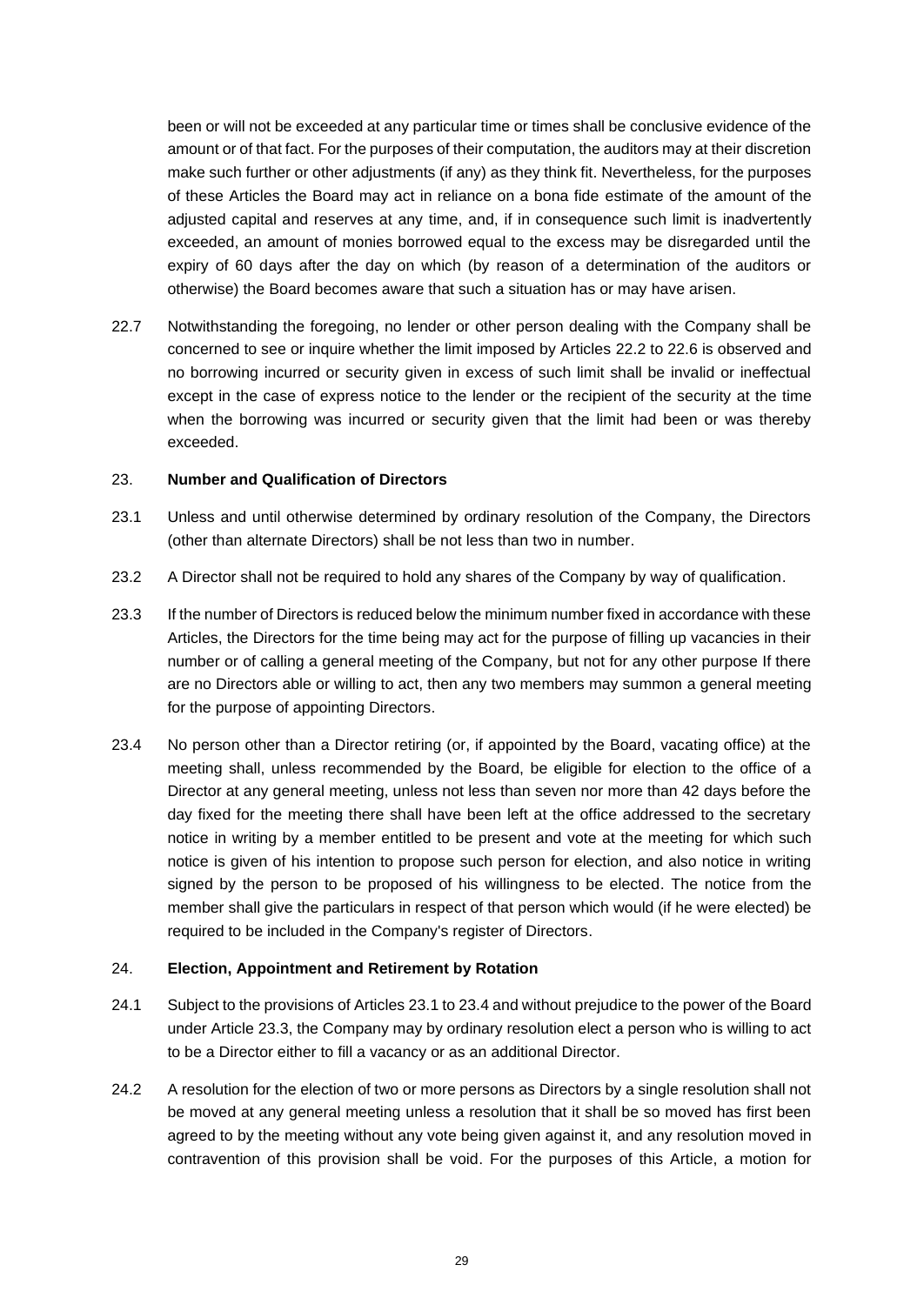approving a person's appointment or for nominating him for appointment shall be treated as a motion for his appointment.

24.3 The Board shall have power to appoint any person who is willing to act as a Director and is permitted by law to do so to be a Director, either to fill a casual vacancy or as an addition to the existing Board. Any Director so appointed shall hold office only until the next following annual general meeting, and shall then be eligible for election, and unless so elected shall vacate office at the conclusion of such meeting.

24.4

- (a) At the annual general meeting of the Company, one-third of the Directors for the time being, or if their number is not three or a multiple of three, then the nearest number to but not less than one-third, shall retire from office and each Director shall retire from office at least once every three years. A Director retiring at a meeting shall retain office until the close or adjournment of the meeting.
- (b) Subject to these Articles, the Directors to retire by rotation at each annual general meeting shall be, so far as necessary to obtain the number required, firstly, any Director who wishes to retire and not offer himself for re-election and secondly, those Directors who have been longest in office since their last appointment or re-appointment. As between two or more Directors who have been in office an equal length of time, the Directors to retire shall, in default of agreement between them, be determined by lot. The Directors to retire on each occasion (both as to number and identity) shall be determined by the composition of the Board at the start of seven days before the notice convening the annual general meeting notwithstanding any change in the number or identity of the Directors after the time but before the close of the meeting.
- (c) Any non-executive Director (being a Director not holding an office referred to in Article [28.1\)](#page-34-2) who, at the date of the annual general meeting, has held office for nine years or more (whether or not he held an office referred to in Article [28.1](#page-34-2) for part of that period) shall be subject to re-election at each annual general meeting.
- 24.5 A retiring Director shall be eligible for re-election. If he is not re-elected or deemed to be reelected, he shall hold office until the meeting elects someone in his place or, if it does not do so, until the end of the meeting.
- 24.6 If the Company at the meeting at which a Director retires by rotation does not fill the vacancy, the retiring Director shall, if willing to act, be deemed to have been reappointed unless at the meeting it is resolved not to fill the vacancy or unless a resolution for the reappointment of the Director is put to the meeting and lost.

# <span id="page-32-0"></span>25. **Resignation and Removal of Directors**

- 25.1 A Director may resign his office either by notice in writing submitted to the Board or, if he shall in writing offer to resign, if the other Directors resolve to accept such offer.
- 25.2 The Company may, by ordinary resolution at a meeting of which special notice has been given, in accordance with section 312 of the Act, remove any Director before the expiration of his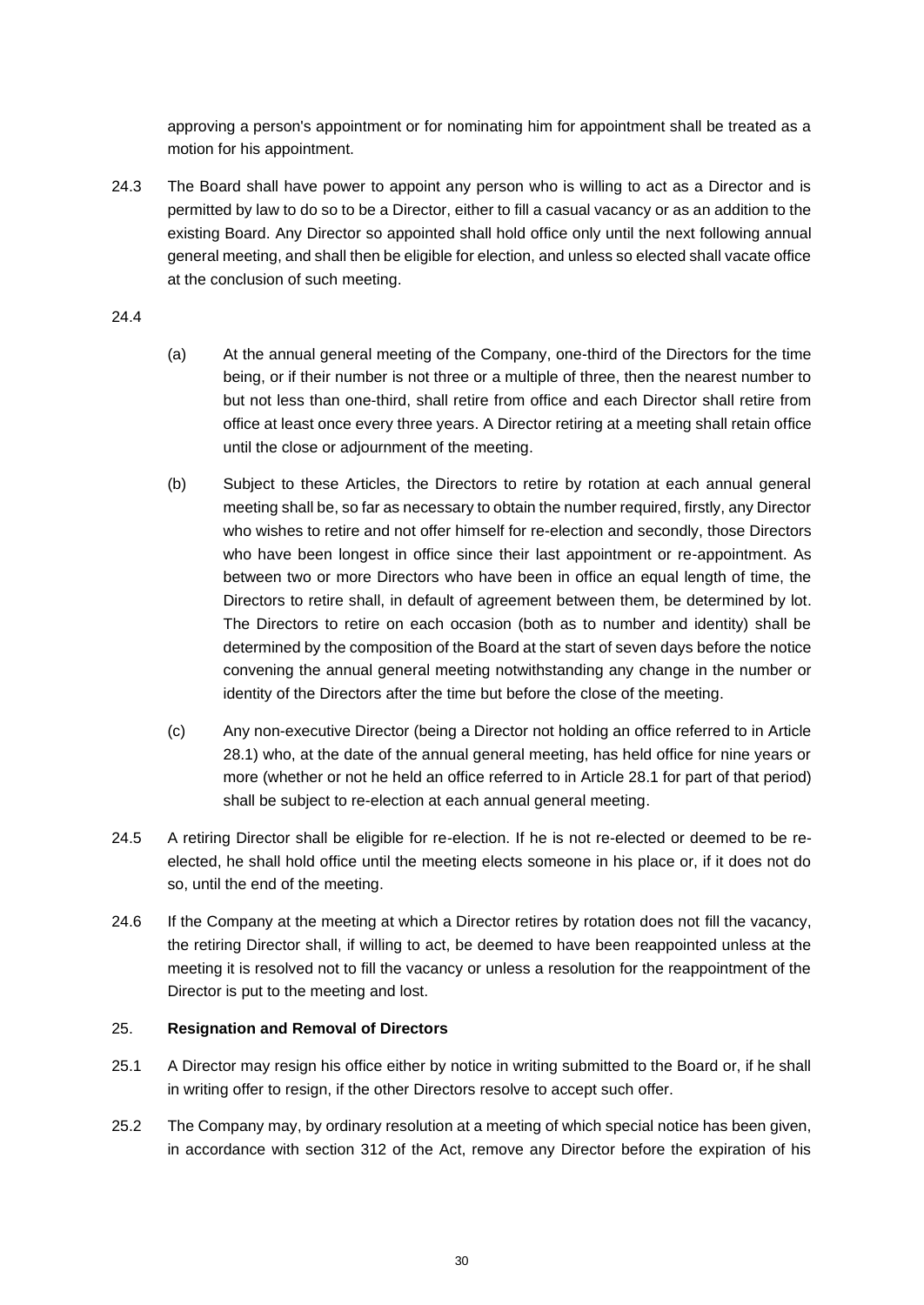period of office notwithstanding anything in these Articles or in any agreement between the Company and such Director. Such removal shall be without prejudice to any claim which such Director may have for damages for breach of any contract of service between him and the Company. Subject to these Articles, the Company may, by ordinary resolution, appoint another person who is willing to act as a Director, and is permitted by law to do so, to be a Director instead of him. A person so appointed shall be treated, for the purposes of determining the time at which he or any other Director is to retire, as if he had become a Director on the day on which the Director in whose place he is appointed was last appointed or reappointed a Director.

- <span id="page-33-1"></span>25.3 A Director may be removed from office if he:
	- (a) receives written notice signed by not less than three-quarters of the other Directors removing him from office without prejudice to any claim which such Director may have for damages for breach of any contract of service or letter of appointment between him and the Company; or
	- (b) in the case of a Director who holds any executive office, ceases to hold such office (whether because his appointment is terminated or expires) and the majority of the other Directors resolve that his office be vacated.

### <span id="page-33-0"></span>26. **Vacation of Office**

- <span id="page-33-2"></span>26.1 Without prejudice to the other provisions of these Articles, the office of a Director shall be vacated if the Director:
	- (a) becomes bankrupt or the subject of an interim receiving order or makes any arrangement or composition with his creditors generally or applies to the court for an interim order under section 253 of the Insolvency Act 1986 (as amended) in connection with a voluntary arrangement under that Act; or
	- (b) a registered medical practitioner who is treating that person gives a written opinion to the Company stating that that person has become physically or mentally incapable of acting as a director and may remain so for more than three months; or
	- (c) by reason of that person's mental health, a court makes an order which wholly or partly prevents that person from personally exercising any powers or rights which that person would otherwise have, or
	- (d) is absent from meetings of the Board for six consecutive months or, if during a shorter period, for 4 consecutive board meetings without permission of the Board and the Board resolves that his office be vacated; or
	- (e) sends notification to the Company that he is resigning or retiring from his office as Director, and such resignation or retirement has taken effect in accordance with its terms; or
	- (f) ceases to be a Director by virtue of any provision of the Statutes or becomes prohibited by law from being a Director.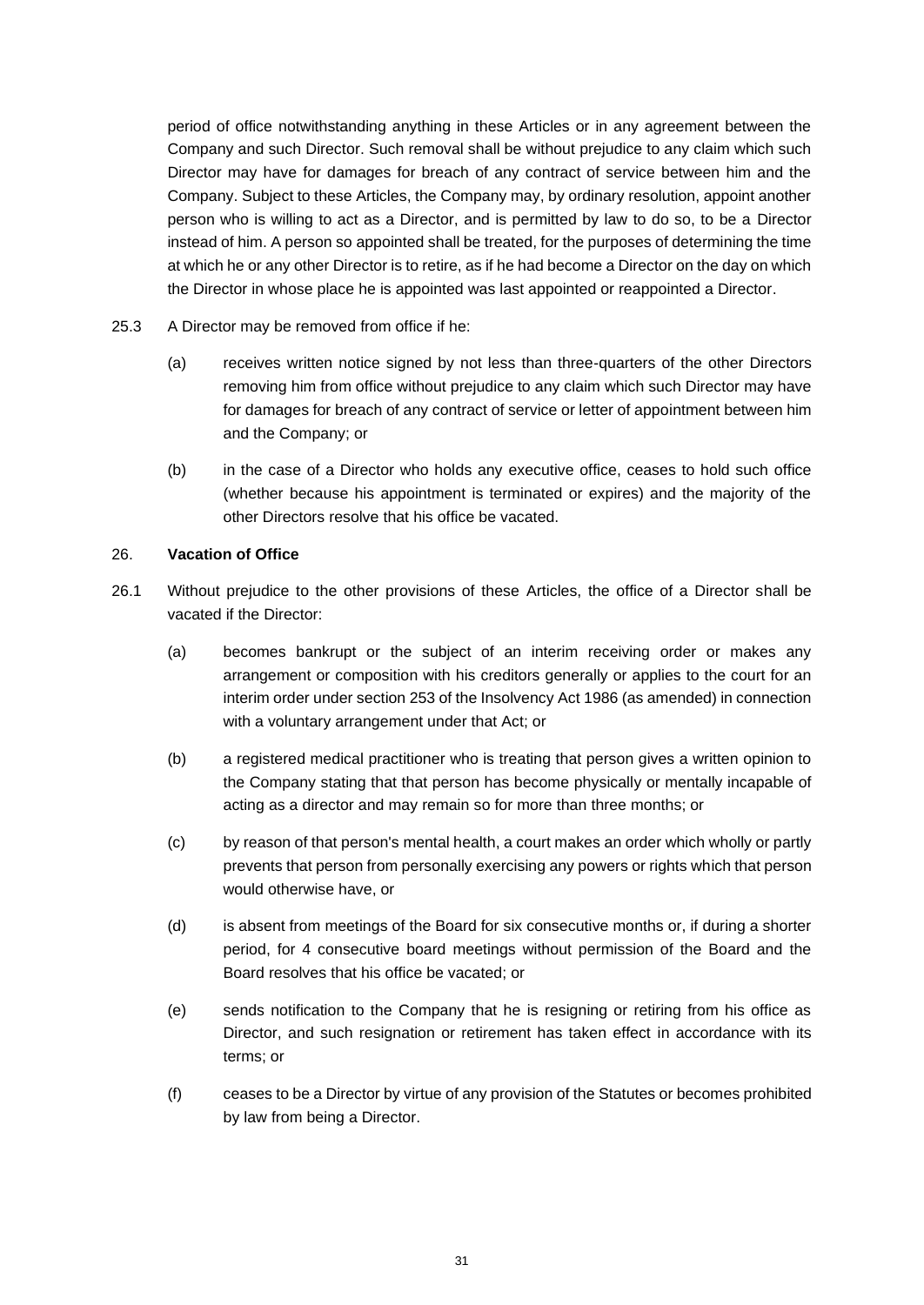26.2 A resolution of the Board declaring a Director to have vacated or have been removed from office under the terms of Articles [25.3](#page-33-1) to [26.1](#page-33-2) shall be conclusive as to the fact and grounds of vacation or removal stated in the resolution.

# <span id="page-34-0"></span>27. **Remuneration of Directors**

- 27.1 The Directors (other than alternate Directors) shall be paid such remuneration (by way of fee) for their services as may be determined by the Board save that, unless otherwise approved by ordinary resolution of the Company in general meeting, the aggregate of the remuneration (by way of fee) of all the Directors shall not exceed £300,000 per annum, with this limit rising each year by the prevailing consumer prices index from the date of adoption of these Articles. Such remuneration shall be deemed to accrue from day to day, shall be divided between the Directors as they shall agree or, failing agreement, equally and shall be distinct from and additional to any remuneration or other benefits which may be paid or provided to any Director pursuant to any other provision of these Articles. The Directors shall also be entitled to be repaid all travelling, hotel and other expenses of attending Board meetings, committee meetings, general meetings, or otherwise incurred while engaged on the business of the Company.
- 27.2 Any Director who by request of the Board performs special services or goes or resides abroad for any purposes of the Company may be paid such extra remuneration by way of salary, commission, percentage of profits or otherwise as the Board may decide.

# <span id="page-34-1"></span>28. **Chief Executive, Managing and Executive Directors**

- <span id="page-34-2"></span>28.1 The Board may from time to time:
	- (a) appoint one or more of its body to the office of chief executive, joint chief executive, managing Director or Joint managing Director, or to any other office (except that of auditor) or employment in the Company, for such period (subject to the Statutes and these Articles) and on such terms as it thinks fit, and may revoke such appointment (but so that such revocation shall be without prejudice to any rights or claims which the person whose appointment is revoked may have against the Company by reason of such revocation); and
	- (b) permit any person elected or appointed to be a Director to continue in any other office or employment held by that person before he was so elected or appointed.
- 28.2 A Director holding any such office or employment with a member of the group is referred to in these Articles as an **executive Director**.
- 28.3 An executive Director shall (subject to the provisions of any contract between him and the Company) be subject to the same provisions as to resignation and removal as the other Directors, and if he ceases from any cause to be a Director he shall cease to hold any office or employment with a member of the group (but without prejudice to any rights or claims which he may have against the Company by reason of such cessation).
- 28.4 An executive Director shall not be exempt from retirement by rotation, and shall cease to be a Director if he ceases for any reason to hold the office or employment by virtue of which he is termed an executive Director.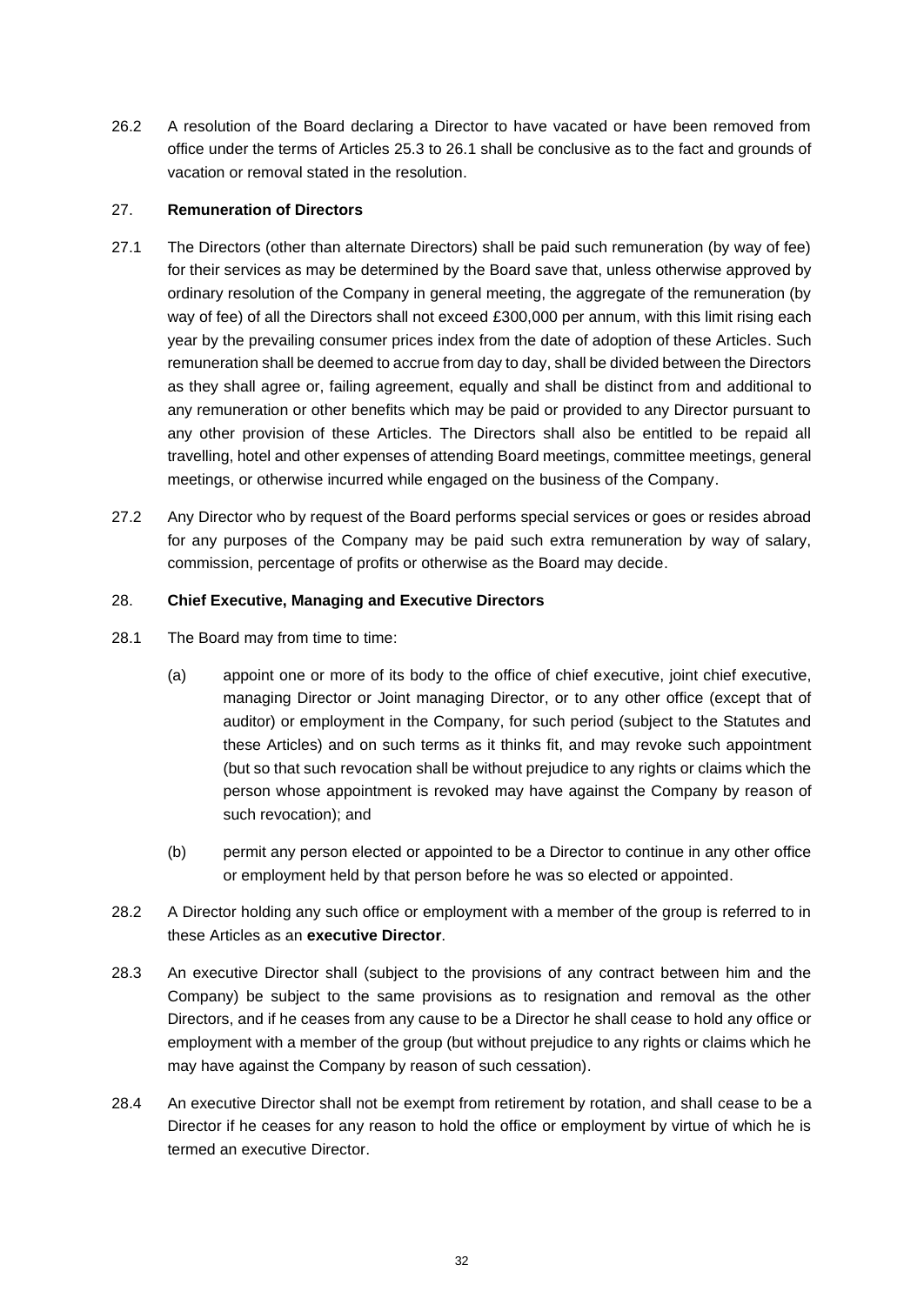- 28.5 The remuneration of any executive Director (whether by way of salary, commission, participation in profits or otherwise) shall be decided by the Board and may be either in addition to or in lieu of any remuneration as a Director.
- 28.6 The Board may entrust to and confer upon any executive Director any of the powers, authorities and discretions vested in or exercisable by it upon such terms and conditions and with such restrictions as it thinks fit, either collaterally with or to the exclusion of its own powers, authorities and discretions and may from time to time revoke or vary all or any of them, but no person dealing in good faith and without notice of the revocation or variation shall be affected by it.

# <span id="page-35-0"></span>29. **Associate and Other Directors**

The Directors may from time to time, and at any time, pursuant to this Article appoint any other persons to any post with such descriptive title including that of Director (whether as associate, executive, group, divisional, departmental, deputy, assistant, local or advisory director or otherwise) as the Directors may determine and may define, limit, vary and restrict the powers, authorities and discretions of persons so appointed and may fix and determine their remuneration and duties and, subject to any contract between him and the Company, may remove from such post any person so appointed. A person so appointed shall not be a Director for any of the purposes of these Articles or of the Statutes, and accordingly shall not be a member of the Board or (subject to Articl[e 21.4\)](#page-28-1) of any committee hereof, nor shall he be entitled to be present at any meeting of the Board or of any such committee except at the request of the Board or of such committee, and if present at such request he shall not be entitled to vote thereat.

# <span id="page-35-1"></span>30. **Directors' Gratuities and Pensions**

The Board may exercise all the powers of the Company to provide benefits, whether by the payment of allowances, gratuities or pensions or by insurance or death, sickness or disability benefits or otherwise, for any Director who has held but no longer holds any executive office or employment with the Company or with any body corporate which is or has been a subsidiary undertaking of the Company or a predecessor in business of the Company or of any such subsidiary undertaking, and for any member of his family (including a spouse and a former spouse) or any person who is or was dependent on him, and may (as well before as after he ceases to hold such office or employment) contribute to any fund and pay premiums for the purchase or provision of any such benefit.

#### <span id="page-35-2"></span>31. **Alternate Directors**

- 31.1 Any Director (other than an alternate Director) may appoint another Director, or any other person approved by the Board, to be an alternate Director and may at any time terminate that appointment.
- 31.2 An alternate Director shall (subject to his giving to the Company a postal address within the United Kingdom and, if applicable, an address in relation to which electronic communications may be received by him) be entitled to receive notice of all meetings of Directors and of all meetings of committees of Directors of which his appointor is a member, to attend and vote at any such meeting at which the Director appointing him is not personally present, and generally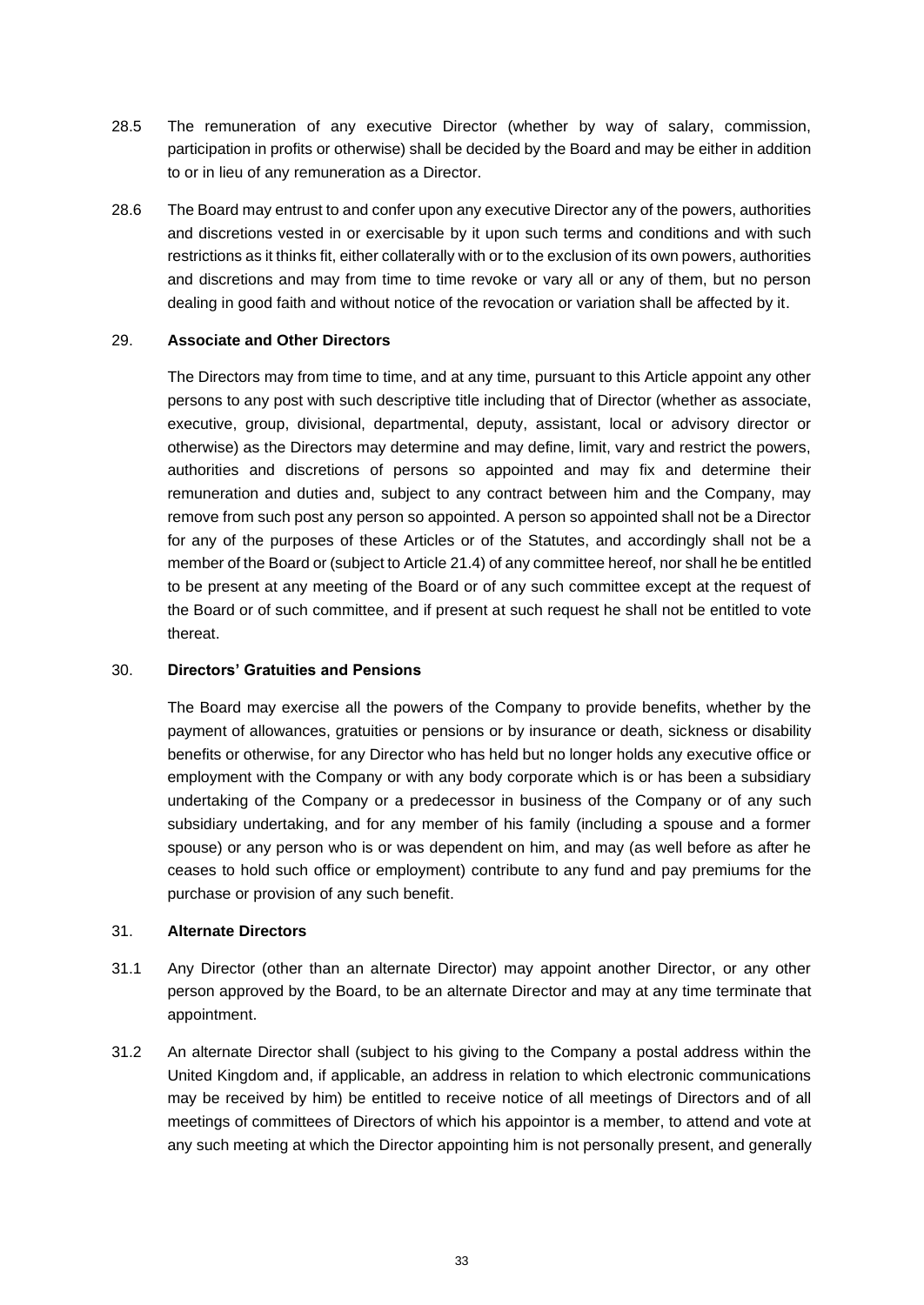to perform all the functions of his appointor as a Director in his absence, but it shall not be necessary to give notice of such a meeting to an alternate Director who is absent from the United Kingdom.

- 31.3 An alternate Director shall automatically cease to be an alternate Director if his appointor ceases to be a Director or dies, but, if a Director retires by rotation or otherwise vacates office and is elected or deemed to have been elected at the meeting at which he retires, any appointment of an alternate Director made by him which was in force immediately prior to his retirement shall continue after his election. The appointment of an alternate Director shall also automatically cease on the happening of any event which, if he were a Director, would cause him to vacate office.
- 31.4 Any appointment or removal of an alternate Director shall be by notice in writing to the Company signed by the Director making or revoking the appointment or in any other manner approved by the Board. A notice of appointment must contain a statement signed by the proposed alternate that he is willing to act as the alternate of the Director giving the notice.
- 31.5 Save as otherwise provided in these Articles, an alternate Director shall:
	- (a) be deemed for all purposes to be a Director;
	- (b) alone be responsible for his own acts and defaults;
	- (c) in addition to any restrictions which may apply to him personally be subject to the same restrictions as his appointor; and
	- (d) not be deemed to be the agent of the Director appointing him. An alternate Director may be repaid by the Company such expenses as might properly have been repaid to him if he had been a Director but shall not (unless the Company by ordinary resolution otherwise determines), in respect of his office of alternate Director, be entitled to receive any remuneration or fee from the Company. An alternate Director shall be entitled to be indemnified by the Company to the same extent as if he were a Director.
- 31.6 An alternate Director shall not be required to hold any shares in the Company and shall not be counted in determining any maximum number of Directors permitted by these Articles.

### <span id="page-36-0"></span>32. **Proceedings of the Board**

32.1 The Board may meet together for the despatch of business, adjourn and otherwise regulate its meetings as it thinks fit. Questions arising at any such meetings shall be determined by a majority of votes In case of an equality of votes, the chairman of the meeting shall, unless he is not entitled to vote on the resolution in question, have a second or casting vote. A Director who is also an alternate Director shall be entitled, in the absence of his appointor, to a separate vote on behalf of his appointor in addition to his own vote and an alternate Director who is appointed by two or more Directors shall be entitled to a separate vote on behalf of each of his appointors in the appointor's absence. A Director may, and the secretary on the requisition of a Director shall, call a meeting of the Board and notice of such meeting shall be deemed to be duly given to each Director if it is given to him personally, by telephone or by word of mouth or sent in writing to him at his last-known address or any other address given by him to the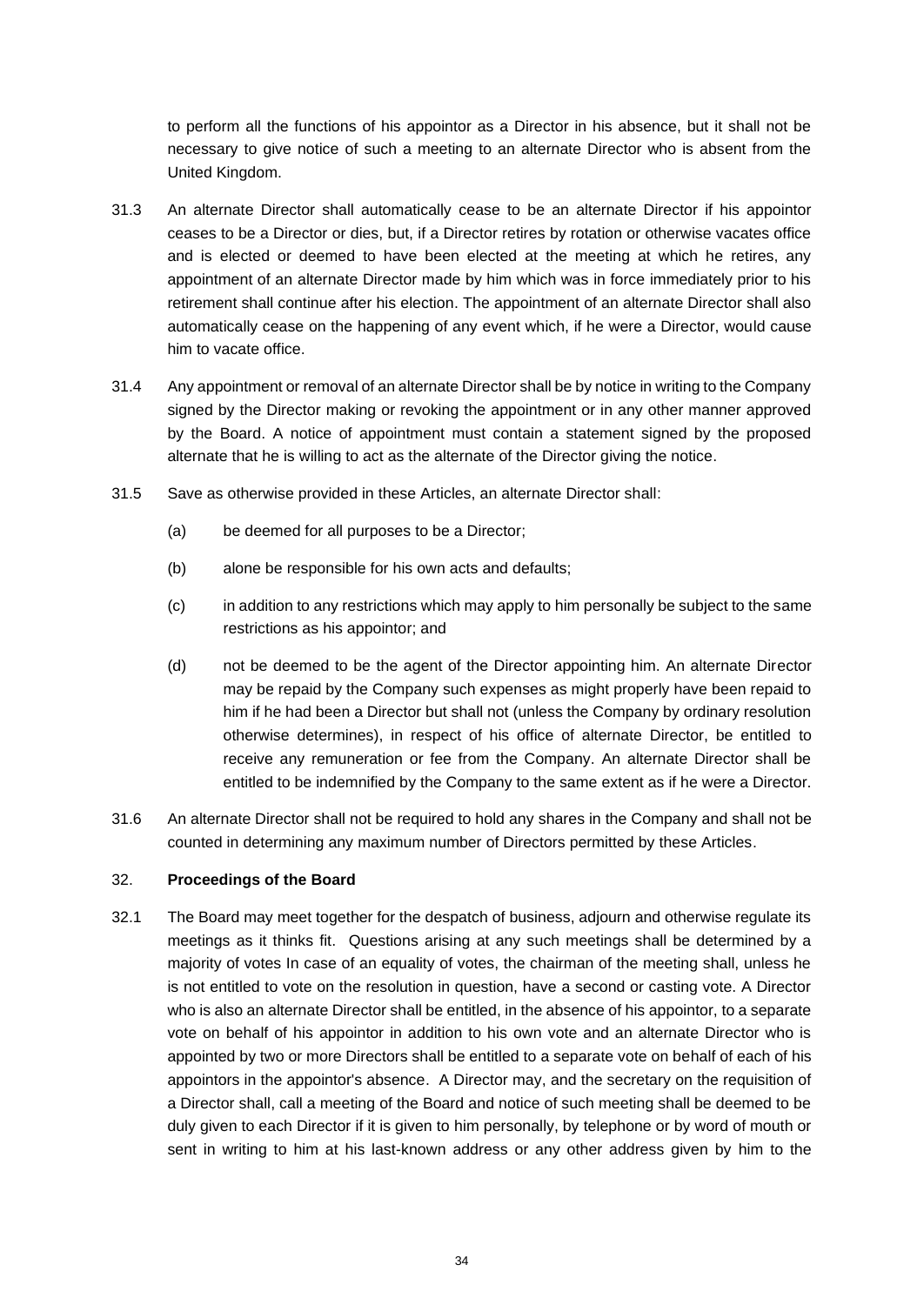Company for this purpose or sent by way of electronic communication to an address for the time being notified by him to the Company for this purpose. It shall not be necessary to give notice of a meeting of the Board to any Director absent from the United Kingdom unless he has requested that notices of Board meetings shall during his absence be given in hard copy form or in electronic form to him at a postal address or electronic address notified by him to the Company for that purpose. Such notices, however, need not be given any earlier than notices given to Directors not so absent. A Director may waive notice of any board meeting and any such waiver may be retrospective.

- 32.2 The quorum necessary for the transaction of the business of the Board may be fixed by the Board, and unless so fixed at any other number shall be two. A Director or other person who is present at a meeting of the Board in more than one capacity (that is to say, as both Director and an alternate Director or as an alternate for more than one Director) shall not be counted as two or more for quorum purposes unless at least one other Director or alternate Director is also present.
- 32.3 The continuing Directors or a sole continuing Director may act notwithstanding any vacancies in their number, but, if the number of Directors is less than either the number fixed as the minimum, or the quorum required for a meeting of the Directors (or both) the continuing Directors or Director may act only for the purpose of filling vacancies or of calling a general meeting.
- 32.4 Any Director or alternate Director may validly participate in a meeting of the Board or a committee of the Board through the medium of conference telephone or similar form of communication equipment provided that all persons participating in the meeting are able to hear and speak to each other throughout such meeting. A person so participating shall be deemed to be present in person at the meeting and shall accordingly be counted in a quorum and be entitled to vote Subject to the Statutes, all business transacted in such a manner by the Board or a committee of the Board shall, for the purposes of these Articles, be deemed to be validly and effectively transacted at a meeting of the Board or a committee of the Board, notwithstanding that fewer than two Directors or alternate Directors are physically present at the same place. Such a meeting shall be deemed to take place where the largest group of those participating is assembled or, if there is no such group, where the chairman of the meeting then is.
- 32.5 The Board may appoint from its number, and remove, a chairman and, if it thinks fit, a deputy chairman of its meetings and determine the period for which they are respectively to hold office If no such chairman or deputy chairman is appointed, or neither is present within five minutes after the time fixed for holding any meeting, or neither of them is willing to act as chairman, the Directors present may choose one of their number to act as chairman of such meeting.
- 32.6 A resolution in writing signed by all the Directors for the time being entitled to vote on the resolution at a meeting of the Board (not being less than the number of Directors required to form a quorum of the Board at such meeting) or by all the members of a committee of the Board for the time being shall be as valid and effective as a resolution passed at a meeting of the Board or committee duly convened and held. A resolution signed by an alternate Director need not be signed by his appointor and, if it is executed by a Director who has appointed an alternate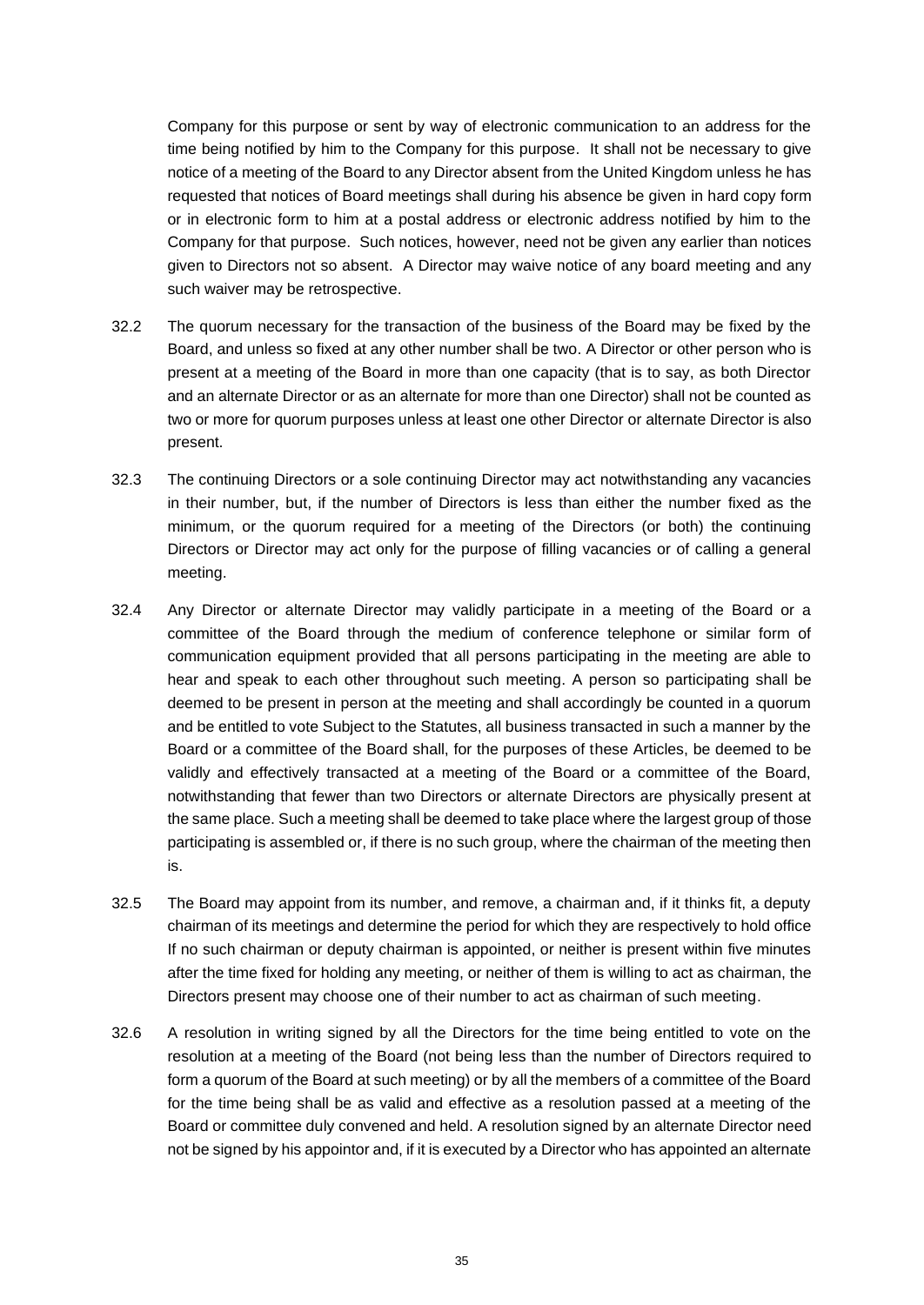Director, it need not also be executed by the alternate Director in that capacity. The resolution may consist of one document or several documents in like form each signed by one or more Directors or alternate Directors and such documents may be exact copies of the signed resolution.

32.7 All acts done by any meeting of the Board, or of a committee of the Board, or by any person acting as a Director or by an alternate Director, shall as regards all persons dealing in good faith with the Company, notwithstanding it be afterwards discovered that there was some defect in the appointment or continuance in office of any Director, alternate Director or person so acting, or that they or any of them were disqualified, or had vacated office or were not entitled to vote, be as valid as if every such person had been duly appointed or had duly continued in office and was qualified and had continued to be a Director or an alternate Director and had been entitled to vote.

### <span id="page-38-0"></span>33. **Directors' Interests**

#### <span id="page-38-2"></span>33.1 **Declarations of interest relating to transactions or arrangements**

- <span id="page-38-3"></span>(a) Subject to the provisions of the Statutes, and provided that he has made the disclosures required by this Article, a Director notwithstanding his office may be a party to or otherwise directly or indirectly interested in:
	- (i) any transaction or arrangement with the Company or in which the Company is otherwise interested; or
	- (ii) a proposed transaction or arrangement with the Company.
- <span id="page-38-4"></span>33.2 A Director shall, subject to sub-section 177(6) of the Act, be required to disclose all interests whether or not material in any transaction or arrangement referred to in Article [33.1\(a\)](#page-38-2) and the declaration of interest must (in the case of a transaction or arrangement referred to in Article  $33.1(a)(i)$ ) and may (in the case of a transaction or arrangement referred to in Article  $33.1(a)(ii)$ ), but need not, be made:
	- (a) at a meeting of the Directors; or
	- (b) by notice to the Directors in accordance with:
		- (i) Section 184 of the Act (notice in writing); or
		- (ii) Section 185 of the Act (general notice).
- <span id="page-38-5"></span>33.3 The Directors may resolve that any situation referred to in Article [33.1\(a\)](#page-38-2) and disclosed to them thereunder shall also be subject to such terms as they may determine including, without limitation, the terms referred to in paragraphs [\(i\)](#page-39-0) to [\(iv\)](#page-39-1) of Article [34.1\(c\).](#page-39-2)

# <span id="page-38-1"></span>34. **Directors' interests other than in relation to transactions or arrangements with the Company**

34.1 For the purposes of Section 175 of the Act, the Directors shall have the power to authorise any matter which would or might otherwise constitute or give rise to a breach of the duty of a Director under that Section to avoid a situation in which he has, or can have, a direct or indirect interest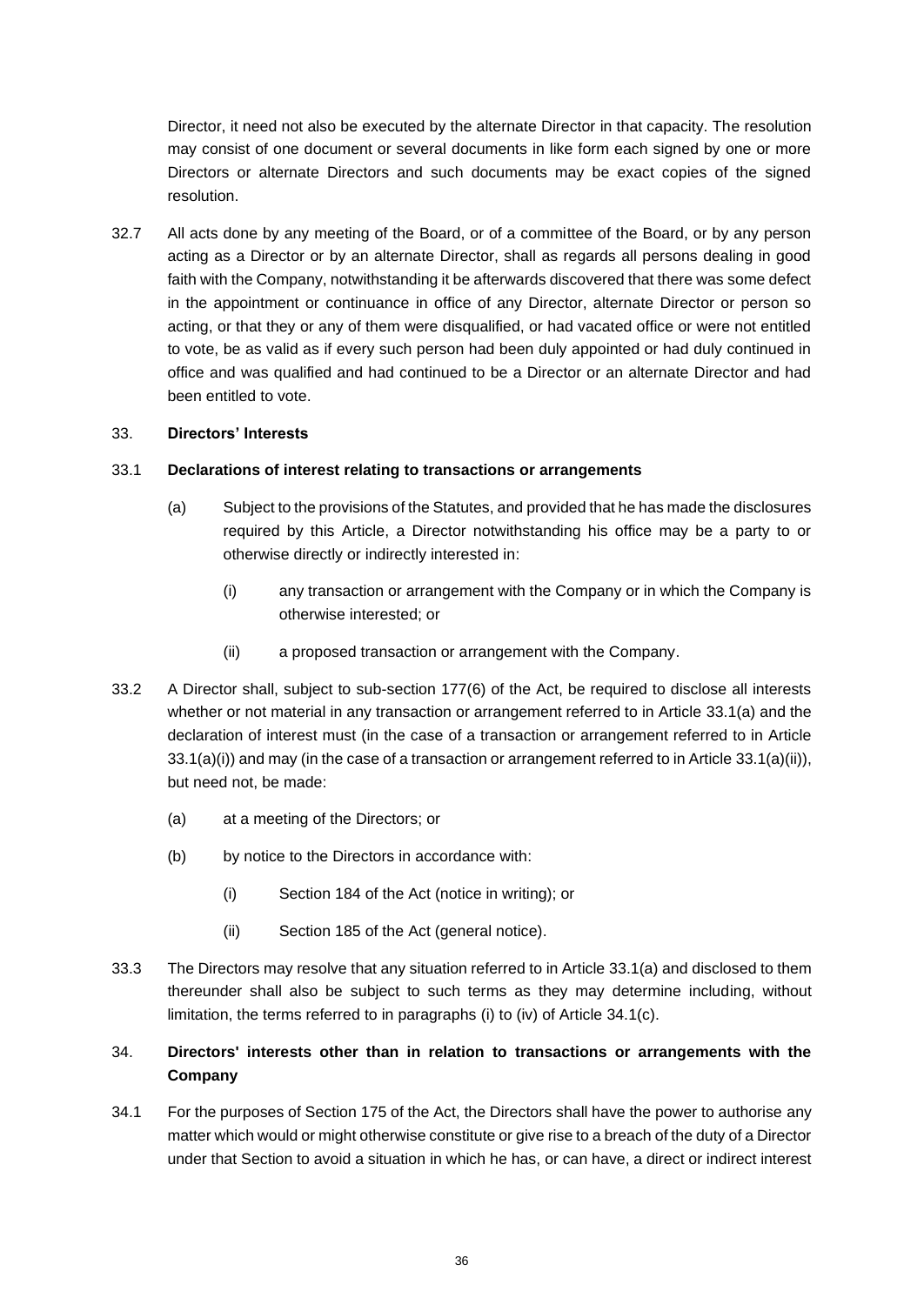that conflicts, or possibly may conflict, with the interests of the Company For these purposes references to a conflict of interest includes a conflict of interest and duty and a conflict of duties. This Article does not apply to a conflict of interest arising in relation to a transaction or arrangement with the Company which are governed by Articles [33.1\(a\)](#page-38-2) to [33.3](#page-38-5) inclusive:

- (a) authorisation of a matter under this Article shall be effective only if:
	- (i) the matter in question shall have been proposed in writing (giving full particulars of the relevant situation) for consideration at a meeting of the Directors, in accordance with the Board's normal procedures or in such other manner as the Directors may approve;
	- (ii) any requirement as to the quorum at the meeting of the Directors at which the matter is considered is met without counting the Director in question and any other interested Director (together the **Interested Directors**), and
	- (iii) the matter was agreed to without the Interested Directors voting or would have been agreed to if the votes of the Interested Directors had not been counted.
- (b) any authorisation of a matter pursuant to this Article shall extend to any actual or potential conflict of interest which may reasonably be expected to arise out of the matter so authorised;
- <span id="page-39-2"></span><span id="page-39-0"></span>(c) any authorisation of a matter under this Article shall be subject to such terms as the Directors may determine, whether at the time such authorisation is given or subsequently, and may be terminated by the Directors at any time Such terms may include, without limitation, terms that the relevant Directors:
	- (i) will not be obliged to disclose to the Company or use for the benefit of the Company any confidential information received by him otherwise than by virtue of his position as a Director, if to do so would breach any duty of confidentiality to a third party;
	- (ii) may be required by the Company to maintain in the strictest confidence any confidential information relating to the Company which also relates to the situation as a result of which the conflict arises (the **conflict situation**);
	- (iii) may be required by the Company not to attend any part of a meeting of the Directors at which any matter which may be relevant to the conflict situation is to be discussed, and not to view any board papers relating to such matters; and
	- (iv) shall not be obliged to account to the Company for any remuneration or other benefits received by him in consequence of the conflict situation,

<span id="page-39-1"></span>a Director shall comply with any obligation imposed on him by the Directors pursuant to any such authorisation

(d) a Director shall not, save as otherwise agreed by him, be accountable to the Company for any benefit which he (or a person connected with him) derives from any matter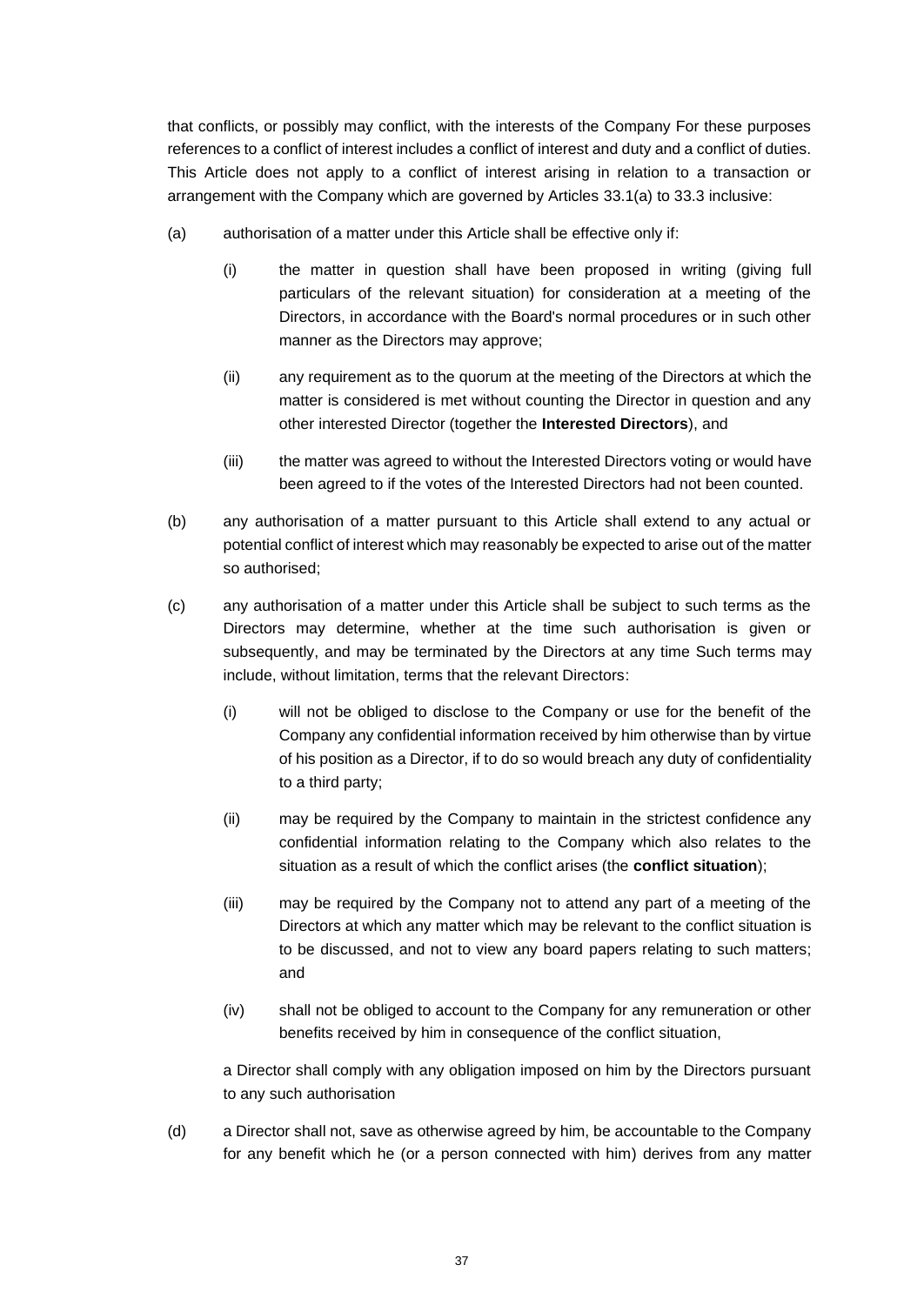authorised by the Directors under this Article and any contract, transaction or arrangement relating thereto shall not be liable to be avoided on the grounds of any such benefit.

- <span id="page-40-1"></span><span id="page-40-0"></span>34.2 Save as otherwise provided by these Articles, a Director shall not vote at a meeting of the Board or of a committee of the Board on any resolution concerning a matter in which he has, directly or indirectly, an interest (other than by virtue of his interest in shares, debentures or other securities of or in or otherwise through the Company) which is material, or a duty which conflicts or may conflict with the interests of the Company, unless his interest or duty arises only because one of the following Articles applies (in which case he may vote and be counted in the quorum):
	- (a) the resolution relates to the giving to him or any other person of a guarantee, security or indemnity in respect of money lent to, or an obligation incurred by him or by any other person at the request of or for the benefit of, the Company or any of its subsidiary undertakings;
	- (b) the resolution relates to the giving to a third party of a guarantee, security or indemnity in respect of an obligation of the Company or any of its subsidiary undertakings for which the Director has assumed responsibility in whole or in part and whether alone or jointly with others under a guarantee or indemnity or by the giving of security;
	- (c) his interest arises by virtue of his being, or intending to become, a participant in the underwriting or sub-underwriting of an offer of any shares, debentures or other securities by the Company or any of its subsidiary undertakings for subscription, purchase or exchange;
	- (d) the resolution relates to any proposal concerning any other company in which he is interested, directly or indirectly, and whether as an officer or shareholder or otherwise howsoever provided that he does not hold an interest in shares (as that term is used in Part 22 of the Act) representing 1 per cent or more of either any class of the equity share capital of such company or of the voting rights available to members of such company (any such interest being deemed for the purpose of this Article to be a material interest in all circumstances);
	- (e) the resolution relates to any arrangement for the benefit of the employees of the Company or any of its subsidiary undertakings, and/or the members of their families (including a spouse or civil partner or a former spouse or former civil partner) or any person who is or was dependent on such persons, including but without being limited to a retirement benefits scheme and an employees' share scheme, which does not award him any privilege or benefit not generally awarded to the employees to whom such arrangement relates; or
	- (f) the resolution relates to any proposal concerning any insurance which the Company is empowered to purchase and/or maintain for or for the benefit of any of the Directors or for persons who include Directors provided that, for the purposes of this Article, **insurance** means only insurance against liability incurred by a Director in respect of any act or omission by him as is referred to in Article [51](#page-57-0) or any other insurance which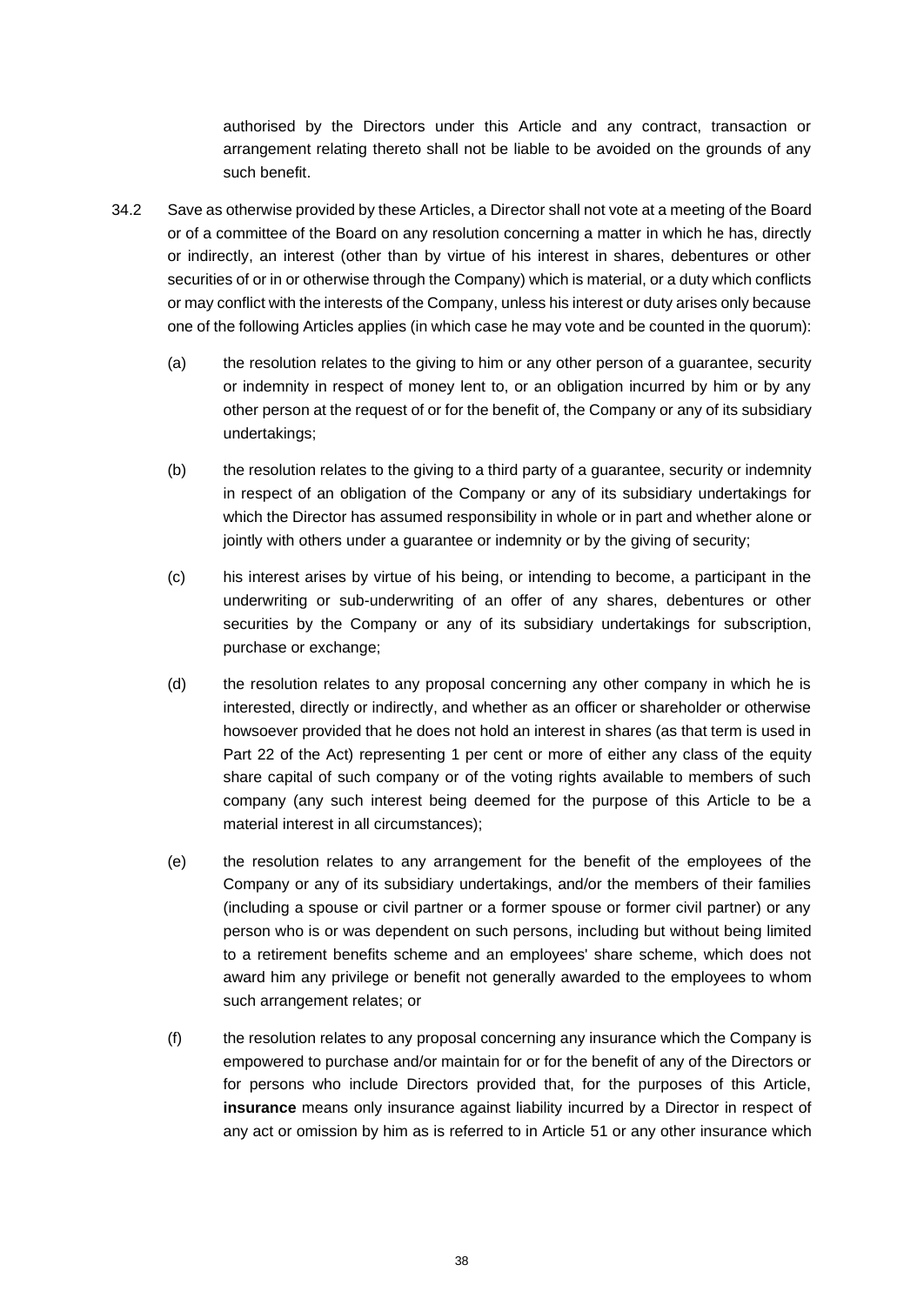the Company is empowered to purchase and/or maintain for or for the benefit of any groups of persons consisting of or including Directors.

- 34.3 For the purposes of Articles [33.1\(a\)](#page-38-2) to [34.2](#page-40-0) inclusive:
	- (a) an interest of a person who is, for any purpose of the Act (excluding any such modification thereof not in force when these Articles became binding on the Company), connected with a Director shall be treated as an interest of the Director and, in relation to an alternate Director, an interest of his appointor shall be treated as an interest of the alternate Director without prejudice to any interest which the alternate Director otherwise has;
	- (b) an interest of which a Director has no knowledge and of which it is unreasonable to expect him to have knowledge shall not be treated as an interest of his;
	- (c) a Director shall be deemed to have disclosed the nature and extent of an interest which consists of him being a director, officer or employee of any subsidiary undertaking of the Company;
	- (d) a Director need not disclose an interest if it cannot be reasonably regarded as likely to give rise to a conflict of interest; and
	- (e) a Director need not disclose an interest if, or to the extent that, the other Directors are already aware of it (and for this purpose the other Directors are treated as aware of anything of which they ought reasonably to be aware).
- 34.4 The Board may exercise the voting power conferred by the shares in any company held or owned by the Company in such manner and in all respects as it thinks fit (including the exercise thereof in favour of any resolution appointing the Directors or any of them directors of such company, or voting or providing for the payment of remuneration to the directors of such company).
- 34.5 A Director shall not be counted in the quorum present at a meeting in relation to a resolution on which he is not entitled to vote.
- 34.6 Where proposals are under consideration concerning the appointment (including the fixing or varying of terms of appointment) of two or more Directors to offices or employments with the Company or any body corporate in which the Company is interested, the proposals may be divided and considered in relation to each Director separately and (provided he is not caught by the proviso to Article [34.2\(d\)](#page-40-1) or for another reason precluded from voting) each of the Directors concerned shall be entitled to vote and be counted in the quorum in respect of each resolution except that concerning his own appointment.
- 34.7 If a question arises at a meeting of the Board or of a committee of the Board as to the right of a Director to vote, the question may, before the conclusion of the meeting, be referred to the chairman of the meeting (or if the Director concerned is the chairman, to the other Directors at the meeting) and his ruling in relation to any Director (or, as the case may be, the ruling of the majority of the other Directors in relation to the chairman) shall be final and conclusive.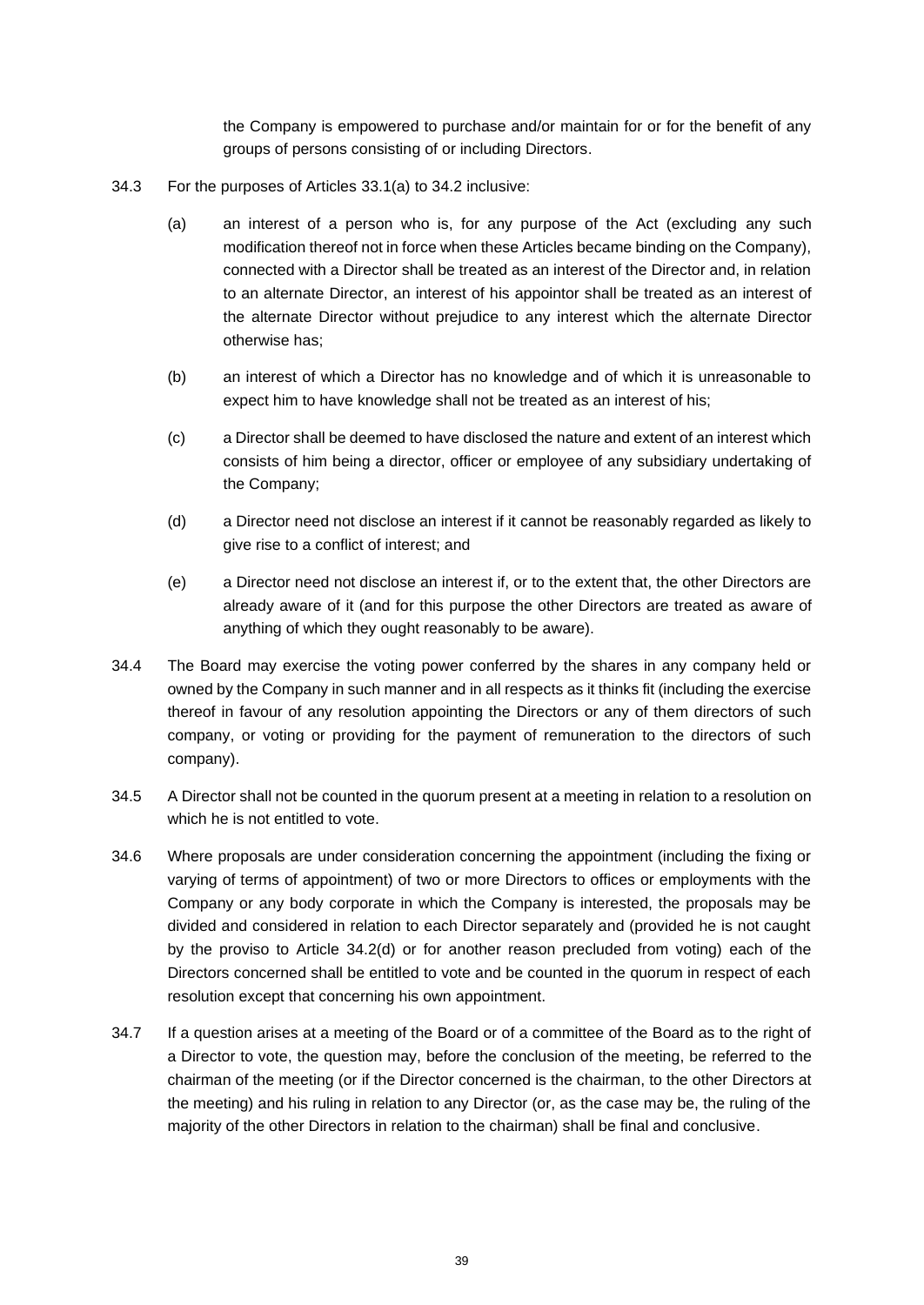### <span id="page-42-0"></span>35. **Secretary**

- 35.1 Subject to the Statutes, the secretary shall be appointed by the Board for such term, at such remuneration and upon such conditions as it may think fit, and any secretary appointed by the Board may at any time be removed by it.
- 35.2 Any provision of the Statutes or these Articles requiring or authorising a thing to be done by or to a Director and the secretary shall not be satisfied by its being done by or to the same person acting both as Director and as, or in place of, the secretary.

# <span id="page-42-1"></span>36. **Minutes**

- 36.1 The Board shall cause minutes to be kept:
	- (a) of all appointments of officers made by the Board;
	- (b) of proceedings at meetings of the Board and of any committee of the Board and the names of the Directors present at each such meeting; and
	- (c) of all resolutions of the Company, proceedings at meetings of the Company or the holders of any class of shares in the Company.
- 36.2 Any such minutes, if purporting to be signed by the chairman of the meeting to which they relate or of the meeting at which they are read, shall be sufficient evidence without any further proof of the facts therein stated.
- 36.3 Any such minutes must be kept for the period specified by the Act.

#### <span id="page-42-2"></span>37. **The Seal**

- 37.1 In addition to its powers under section 44 of the Act, the Company may have a seal and the Board shall provide for the safe custody of such seal. The seal shall only be used by the authority of the Board or of a committee of the Board authorised by the Board. The Board shall determine who may sign any instrument to which the seal is affixed and, unless otherwise so determined, it shall also be signed by two Directors of the Company, one Director and the secretary of the Company or at least one authorised person in the presence of a witness who attests the signature. For the purpose of this Article an authorised person is any Director of the Company, company secretary or any person authorised by the Directors for the purpose of signing documents to which the common seal is applied.
- 37.2 All forms of certificates for shares or debentures or representing any other form of security (other than letters of allotment or scrip certificates) shall be issued executed by the Company but the Board may by resolution determine, either generally or in any particular case, that any signatures may be affixed to such certificates by some mechanical or other means or may be printed on them or that such certificates need not bear any signature.
- 37.3 If the Company has:
	- (a) an official seal for use abroad, it may only be affixed to a document if its use on that document, or documents of a class to which it belongs, had been authorised by a resolution of the Directors; and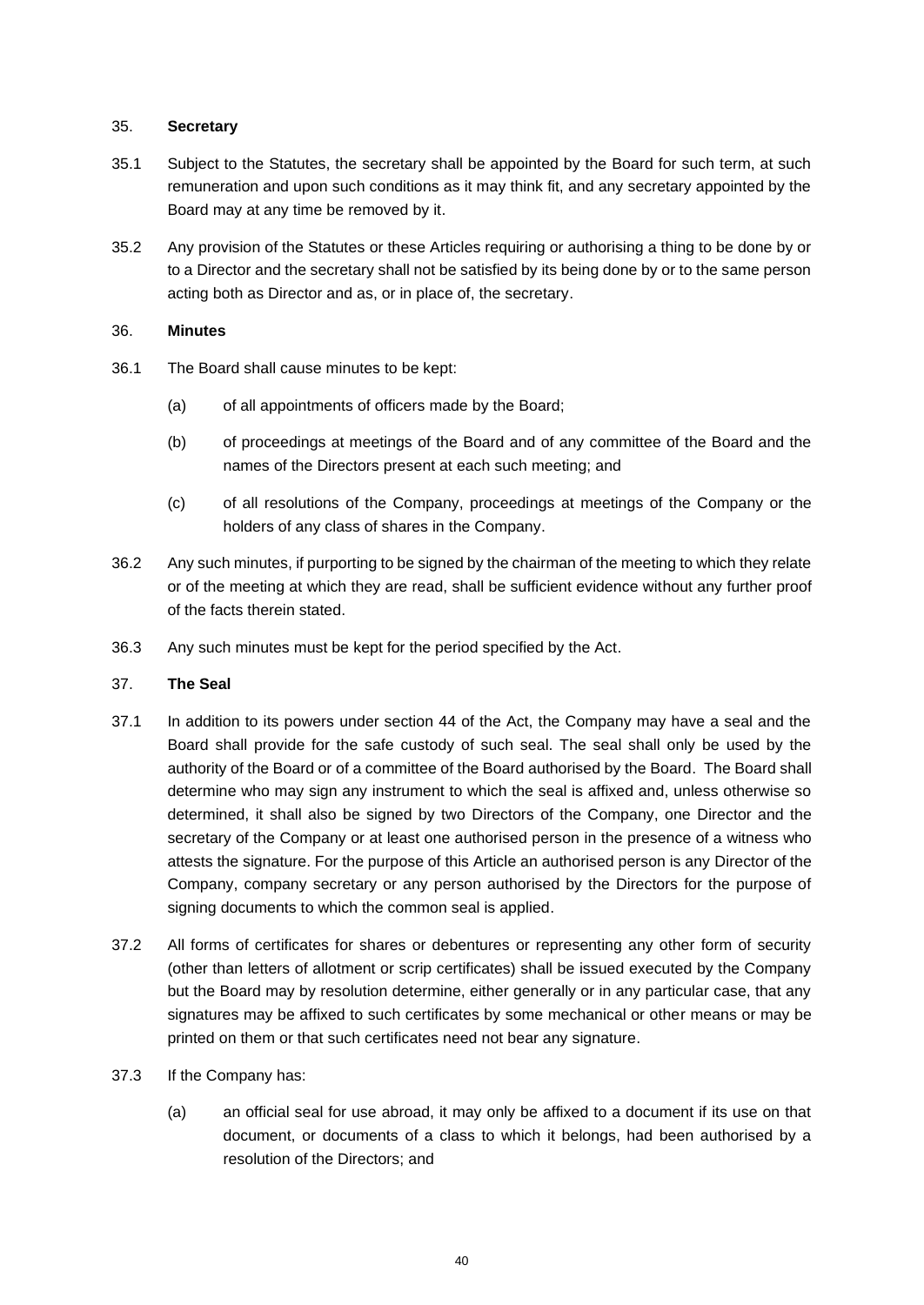(b) a security seal, it may only be affixed to securities by the secretary or a person authorised to apply it to securities by the secretary.

# <span id="page-43-0"></span>38. **Accounting Records, Books and Registers**

- 38.1 The Directors shall cause accounting records to be kept and such other books and registers as are necessary to comply with the provisions of the Statutes and, subject to the provisions of the Statutes, the Directors may cause the Company to keep an overseas or local or other register in any place, and the Directors may make and vary such directions as they may think fit respecting the keeping of the registers.
- 38.2 The accounting records shall be kept at the office or (subject to the provisions of the Statutes) at such other place in Great Britain as the Board thinks fit, and shall always be open to inspection by the Directors No member of the Company (other than a Director) shall have any right of inspecting any accounting record or book or document except as conferred by law or authorised by the Board or by the Company in general meeting.
- 38.3 The Board shall, in accordance with the Statutes, cause to be prepared and to be laid before the Company in general meeting such profit and loss accounts, balance sheets, group accounts (if any) and reports as are required by the Statutes The Board shall in its report state the amount which it recommends to be paid by way of dividend.
- 38.4 A printed copy of every balance sheet (including every document required by law to be annexed thereto) which is to be laid before the Company in general meeting and of the Directors' and auditors' reports shall, at least 21 clear days before the meeting, be delivered or sent by post to every member and to every debenture holder of the Company of whose address the Company is aware or, in the case of joint holders of any share or debenture, to the joint holder who is named first in the register and to the auditors provided that, if and to the extent that the Statutes so permit and without prejudice to Article [39.1,](#page-43-3) the Company need not send copies of the documents referred to above to members but may send such members summary financial statements or other documents authorised by the Statutes.

# <span id="page-43-1"></span>39. **Audit**

- <span id="page-43-3"></span>39.1 Auditors of the Company shall be appointed and their duties regulated in accordance with the Statutes.
- 39.2 The auditors' report to the members made pursuant to the statutory provisions as to audit shall be laid before the Company in general meeting and shall be open to inspection by any member, and in accordance with the Statutes every member shall be entitled to be furnished with a copy of the balance sheet (including every document required by law to be annexed thereto) and auditors' report.

# <span id="page-43-2"></span>40. **Authentication of Documents**

<span id="page-43-4"></span>40.1 Any Director or the secretary or any person appointed by the Board for the purpose shall have power to authenticate any documents affecting the constitution of the Company and any resolutions passed by the Company or the Board and any books, records, documents and accounts relating to the business of the Company, and to certify copies thereof or extracts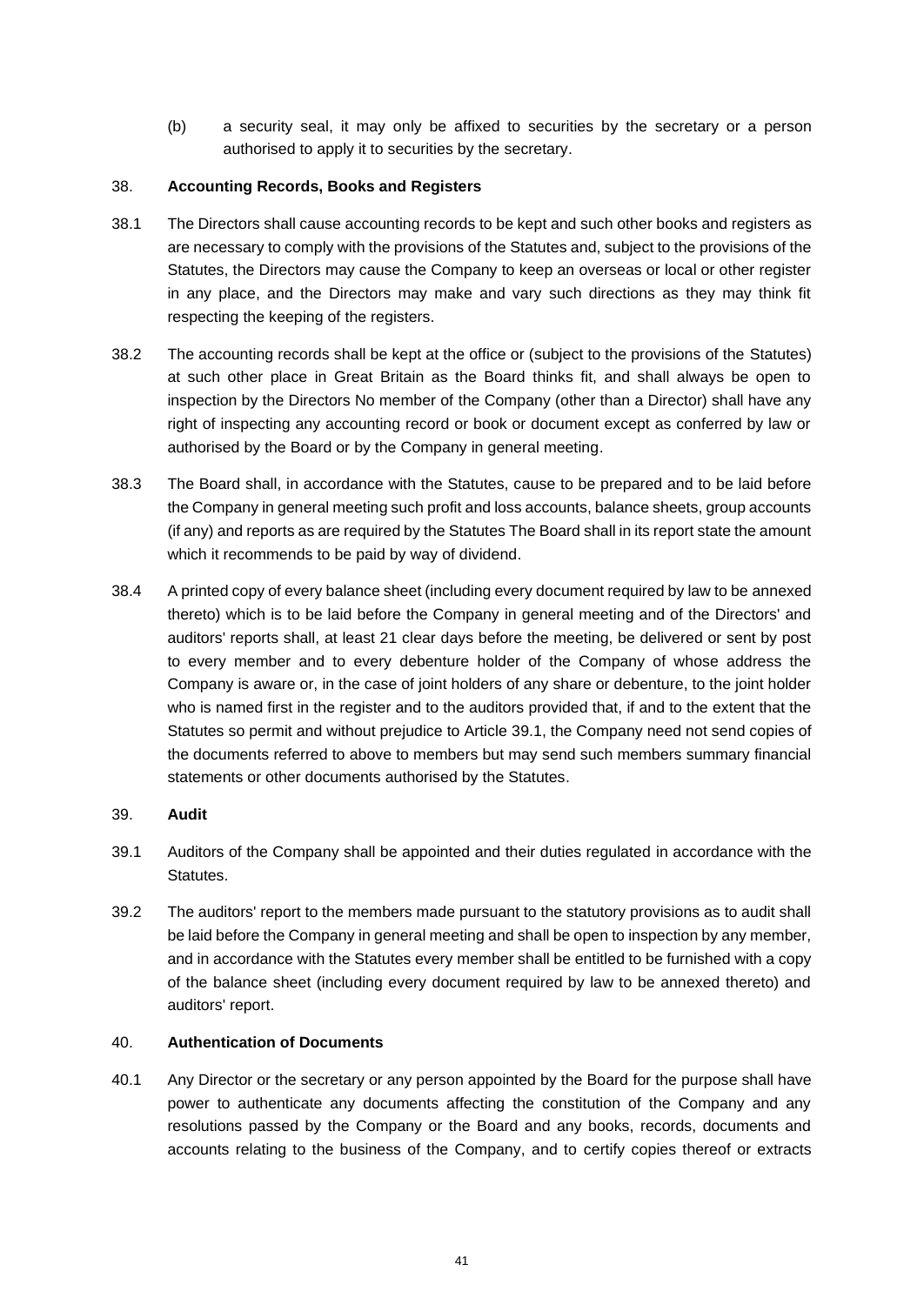therefrom as true copies or extracts, and where any books, records, documents or accounts are elsewhere than at the office, the officer of the Company having the custody thereof shall be deemed to be a person appointed by the Board, as aforesaid.

40.2 A document purporting to be a copy of a resolution, or an extract from the minutes of a meeting of the Company or of the Board or of any committee of the Board which is certified as such in accordance with Article [40.1](#page-43-4) shall be conclusive evidence in favour of all persons dealing with the Company on the faith thereof that such resolution has been duly passed or, as the case may be, that such extract is a true and accurate record of proceedings at a duly constituted meeting.

# <span id="page-44-0"></span>41. **Record Dates**

- 41.1 Notwithstanding any other provision of these Articles but without prejudice to the rights attached to any shares, the Company or the Board may fix a date as the record date for any dividend, distribution, allotment or issue and such record date may be on or at any time within six months before or after any date on which such dividend, distribution, allotment or issue is declared, paid or made.
- 41.2 Where such a record date is fixed, references in these Articles to a holder of shares or member to whom a dividend is to be paid or a distribution, allotment or issue is to be made shall be construed accordingly.

# <span id="page-44-1"></span>42. **Dividends**

- 42.1 Subject to the Statutes, the Company may by ordinary resolution declare that out of profits available for distribution there be paid dividends to members in accordance with their respective rights and priorities but no dividend shall exceed the amount recommended by the Board.
- 42.2 Except as otherwise provided by these Articles or the rights attached to any shares, all dividends shall be declared and paid according to the amounts paid on the shares in respect of which the dividend is paid; but no amount paid on a share in advance of the date upon which a call is payable shall be treated for the purposes of this Article or Article [42.5](#page-45-0) as paid on the share.
- 42.3 All dividends shall be apportioned and paid proportionately to the amounts paid or credited as paid on the shares during any portion or portions of the period in respect of which the dividend is paid, but if any share is issued on terms providing that it shall rank for dividend as from a particular date or be entitled to dividends declared after a particular date, such share shall rank for or be entitled to dividends accordingly.
- 42.4 Any general meeting declaring a dividend may, upon the recommendation of the Board, by ordinary resolution direct that it shall be paid or satisfied wholly or partly by the distribution of specific assets, and m particular by paid-up shares or debentures of any other company, and the Board shall give effect to such direction If the shares in respect of which such a non-cash distribution is paid are uncertificated, any shares in the Company which are issued as a noncash distribution in respect of them must be uncertificated. Where any difficulty arises in regard to such distribution, the Board may settle it as it thinks expedient, and in particular may issue fractional certificates or authorise any person to sell and transfer any fractions or may ignore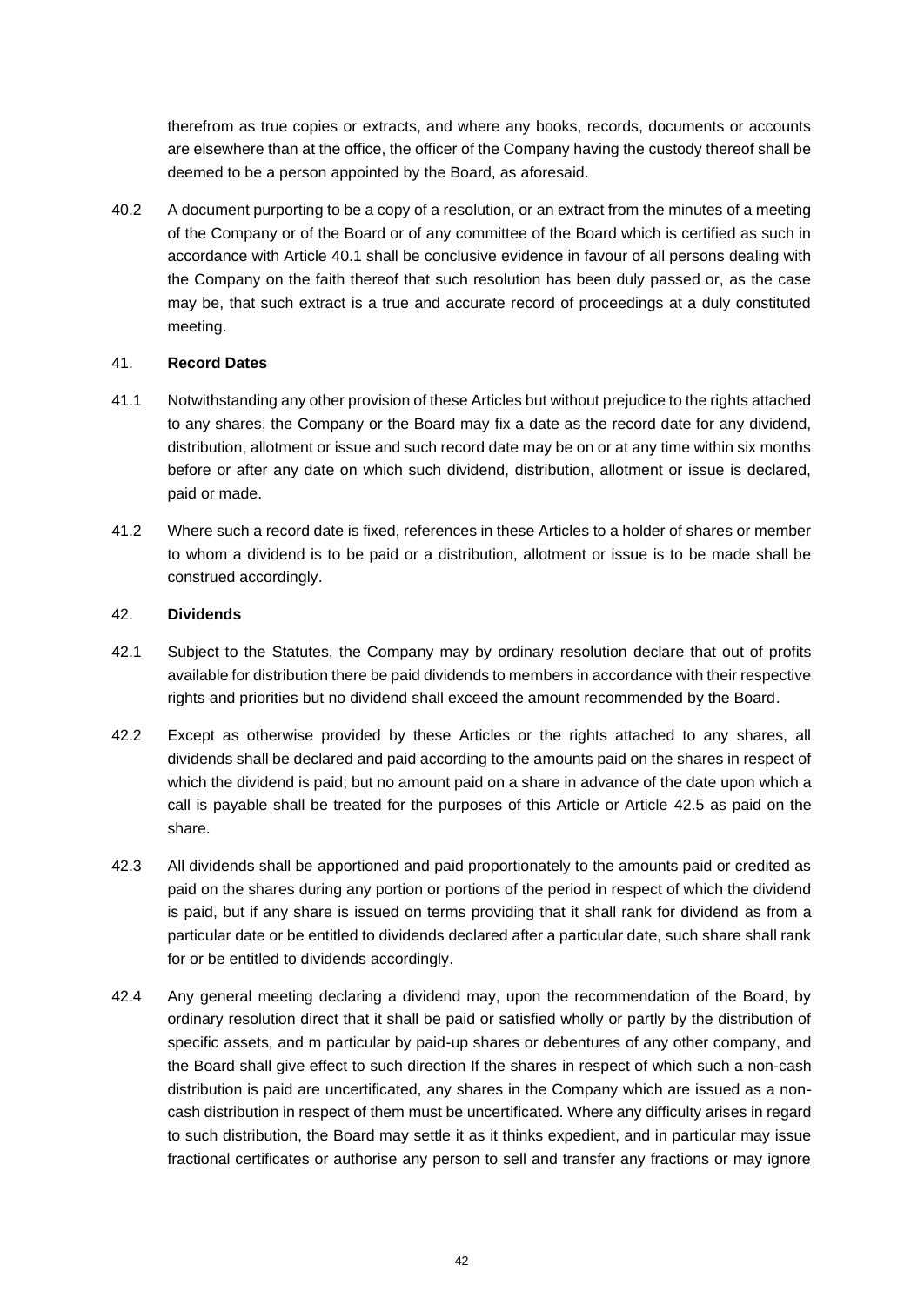fractions altogether, and may fix the value for distribution purposes of such assets (or any part thereof) and may determine that cash shall be paid to any members upon the footing of the value so fixed in order to secure equality of distribution, and may vest any such assets in trustees, upon trust for the members entitled to the dividend, as may seem expedient to the Board.

- <span id="page-45-0"></span>42.5 Subject to the Statutes, the Board may from time to time pay to the members such interim dividends as appear to the Board to be justified by the profits of the Company available for distribution and the position of the Company, and the Board may also pay the fixed dividend payable on any shares of the Company with preferential rights half-yearly or otherwise on fixed dates whenever such profits, in the opinion of the Board, justify that course. In particular (but without prejudice to the generality of the foregoing), if at any time the share capital of the Company is divided into different classes, the Board may pay interim dividends on shares in the capital of the Company which confer deferred or non-preferential rights as well as in respect of shares which confer preferential rights with regard to dividend, but no interim dividend shall be paid on shares carrying deferred or non-preferential rights if, at the time of payment, any preferential dividend is in arrear. Provided the Board acts in good faith, the Board shall not incur any liability to the holders of shares conferring any preferential rights for any loss that they may suffer by reason of the lawful payment of an interim dividend on any shares having deferred or non-preferential rights.
- 42.6 The Board may deduct from any dividend payable to any member on or in respect of a share all sums of money (if any) presently payable by him to the Company on account of calls or otherwise in relation to shares in the Company.
- 42.7 All dividends and interest shall belong and be paid (subject to any lien of the Company) to those members whose names shall be on the register at the date at which such dividend shall be declared or at the date at which such interest shall be payable respectively, or at such other date as the Company by ordinary resolution or the Board may determine, notwithstanding any subsequent transfer or transmission of shares.
- 42.8 The Board may pay the dividends or interest payable on shares in respect of which any person is by transmission entitled to be registered as holder to such person upon production of such certificate and evidence as would be required if such person desired to be registered as a member in respect of such shares.
- 42.9 No dividend or other monies payable in respect of a share shall bear interest against the Company unless otherwise expressly provided by the rights attached to the share If dividends, interest and other sums payable which are unclaimed for one year after having been declared, or in respect of at least two consecutive dividends payable on that share, the cheque or warrant has been returned undelivered or remains uncashed (or that other method of payment has failed), or following one such occasion, reasonable enquiries have failed to establish any new address or account of the person entitled to the payment, they may be invested or otherwise made use of by the Board for the benefit of the Company until such time as they are claimed. The payment of any unclaimed dividend, interest or other sum payable by the Company on or in respect of any share into a separate account shall not constitute the Company a trustee of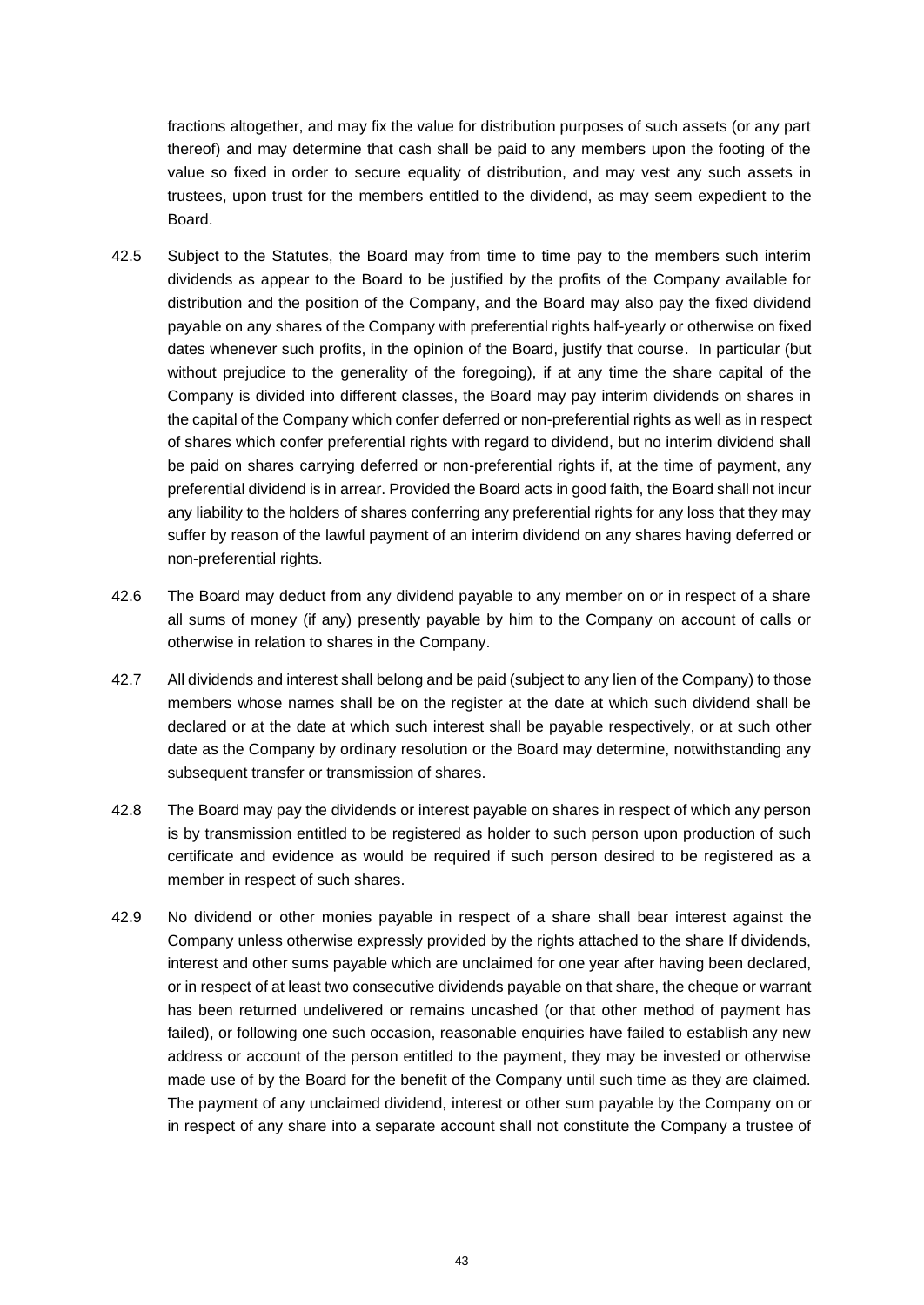the same All dividends unclaimed for a period of 12 years after having been declared shall be forfeited and shall revert to the Company.

- 42.10 The Company may pay any dividend, interest or other monies payable in cash in respect of shares by direct debit, bank transfer, cheque, dividend warrant or money order In respect of shares in uncertificated form, where the Company is authorised to do so by or on behalf of the holder or joint holders in such manner as the Company shall from time to time consider sufficient, the Company may also pay any such dividend, interest or other monies by means of the Relevant System concerned (subject always to the facilities and requirements of that Relevant System). Without prejudice to the generality of the foregoing, in respect of shares in uncertificated form, such payment may include the sending by the Company or by any person on its behalf of an instruction to the Operator of the Relevant System to credit the cash memorandum account of the holder or joint holders or, if permitted by the Company, of such person as the holder or joint holders may in writing direct.
- 42.11 Every such cheque, warrant or order may be remitted by post directed to the registered postal address of the holder or, in the case of joint holders, to the registered postal address of the joint holder whose name stands first in the register, or to such person and to such postal address as the holder or joint holders may in writing direct. Every such cheque, warrant or order shall be made payable to or to the order of the person to whom it is sent, or to such other person as the holder or joint holders may in writing direct.
- 42.12 Every such payment made by direct debit or bank transfer shall be made to the holder or joint holders or to or through such other person as the holder or joint holders may in writing direct.
- 42.13 The Company shall not be responsible for any loss of any such cheque, warrant or order and any payment made by direct debit, bank transfer, by means of a Relevant System or such other method shall be at the sole risk of the holder or joint holders. Without prejudice to the generality of the foregoing, if any such cheque, warrant or order has or shall be alleged to have been lost, stolen or destroyed, the Directors may, on request of the person entitled thereto, issue a replacement cheque, warrant or order subject to compliance with such conditions as to evidence and indemnity and the payment of out-of-pocket expenses of the Company in connection with the request as the Directors may think fit.
- 42.14 Payment of such cheque, warrant or order, the collection of funds from or transfer of funds by a bank in accordance with such direct debit or bank transfer or, in respect of shares in uncertificated form, the making of payment in accordance with the facilities and requirements of the Relevant System concerned shall in each case be a good discharge to the Company.
- 42.15 Any one of two or more joint holders may give effectual receipts for any dividends or other monies payable in respect of the share held by him as joint holder.
- <span id="page-46-0"></span>42.16 The Board may, if authorised by an ordinary resolution of the Company, offer the holders of ordinary shares the right to elect to receive additional ordinary shares, credited as fully paid, instead of cash in respect of any dividend or any part (to be determined by the Board) of any dividend specified by the ordinary resolution. The following provisions shall apply: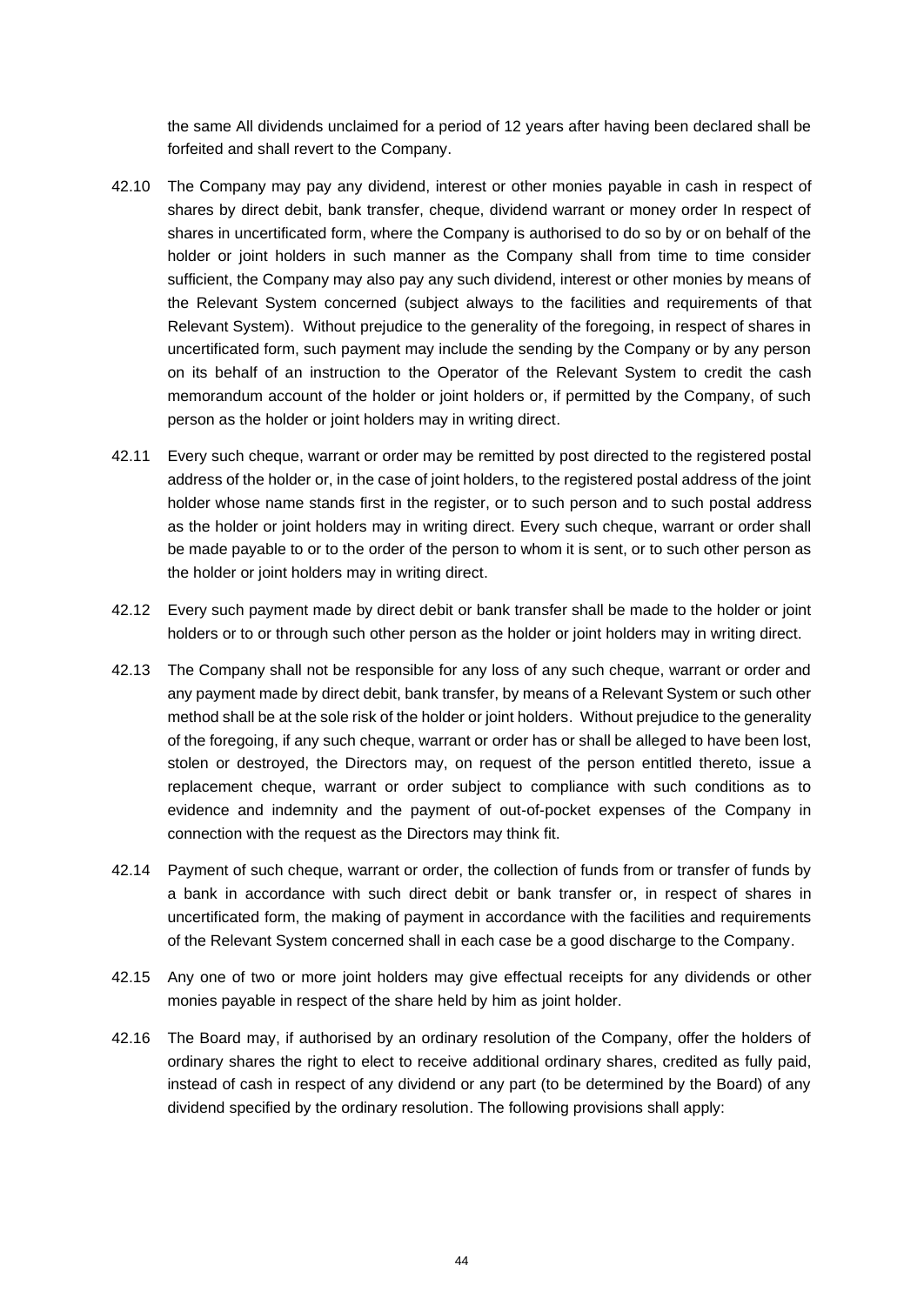- (a) an ordinary resolution may specify a particular dividend or dividends, or may specify all or any dividends declared within a specified period, but such period may not end later than the conclusion of the fifth annual general meeting following the date of the meeting at which the ordinary resolution is passed;
- (b) the entitlement of each holder of ordinary shares to new ordinary shares shall be such that the relevant value of such new ordinary shares shall in aggregate be as nearly as possible equal to (but not greater than) the cash amount (disregarding any tax credit) that such holder would have received by way of dividend. For this purpose **relevant value** shall be calculated by reference to the average of the middle market quotations for the Company's ordinary shares on the London Stock Exchange as derived from the Daily Official List on the day on which the ordinary shares are first quoted "ex" the relevant dividend and the four subsequent dealing days, or in such other manner as may be determined by or in accordance with the ordinary resolution, but shall never be less than the par value of the new ordinary share. A certificate or report by the auditors as to the amount of the relevant value in respect of any dividend shall be conclusive evidence of that amount;
- (c) the Board may, after determining the basis of allotment, notify the holders of ordinary shares in writing of the right of election offered to them, and (except in the case of any holder from whom the Company has received written notice in such form as the Directors may require which is effective for the purposes of the relevant dividend that such holder wishes to receive shares instead of cash in respect of all future dividends in respect of which a right of election is offered) shall send with, or following, such notification, forms of election and specify the procedure to be followed and place at which, and the latest time by which, elections must be lodged in order to be effective. The basis of allotment shall be such that no shareholder may receive a fraction of a share;
- (d) the Board may exclude from any offer any holders of ordinary shares where the Board believes that the making of the offer to them would or might involve the contravention of the laws of any territory or that for any other reason the offer should not be made to them;
- (e) the dividend (or that part of the dividend in respect of which a right of election has been offered) shall not be payable on ordinary shares in respect of which an election has been made (the **elected ordinary shares**) and instead additional ordinary shares shall be allotted to the holders of the elected ordinary shares on the basis of allotment calculated as stated. For such purpose the Board shall capitalise, out of any amount for the time being standing to the credit of any reserve or fund (including any share premium account, any capital reserve and the profit and loss account) or otherwise available for distribution as the Board may determine, a sum equal to the aggregate nominal amount of the additional ordinary shares to be allotted on that basis and apply it in paying up in full the appropriate number of unissued ordinary shares for allotment and distribution to the holders of the elected ordinary shares on that basis;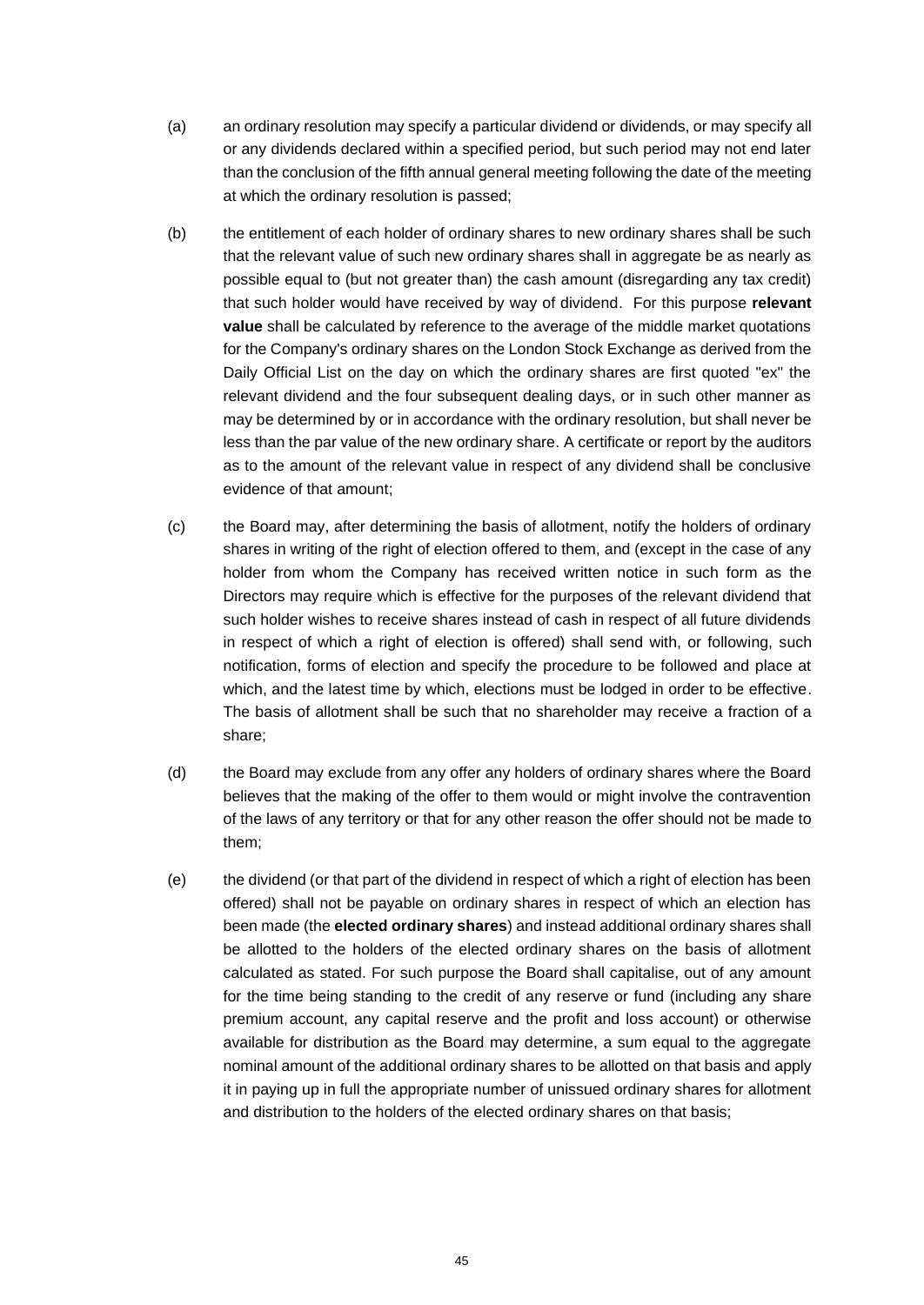- (f) the Directors shall not proceed with any election unless the Company has sufficient reserves or funds that may be capitalised to give effect to it after the basis of allotment is determined;
- (g) the additional ordinary shares when allotted shall rank pari passu in all respects with fully paid ordinary shares then in issue except that they will not be entitled to participate in the relevant dividend (including the share election in lieu of such dividend); and
- (h) the Board may do such acts and things which it considers necessary or expedient to give effect to any such capitalisation and may authorise any person to enter on behalf of all the members interested into an agreement with the Company providing for such capitalisation, and any incidental matters and any agreement so made shall be binding on all concerned.

# <span id="page-48-0"></span>43. **Reserves**

The Board may, before recommending any dividend (whether preferential or otherwise), set aside out of the profits of the Company such sums as it thinks fit as a reserve or reserves which shall, at the discretion of the Board, be applicable for any purpose to which the profits of the Company may be properly applied, and pending such application may, also at such discretion, either be employed in the business of the Company or be invested in such investments as the Board may think fit, and so that it shall not be necessary to keep any investments constituting the reserve or reserves separate or distinct from any other investments of the Company. The Board may also, without placing the same to reserve, carry forward any profits which it may think prudent not to distribute.

# <span id="page-48-1"></span>44. **Capitalisation of Profits**

- <span id="page-48-2"></span>44.1 The Company may, upon the recommendation of the Board, resolve by ordinary resolution that it be desirable to capitalise all or any part of the profits of the Company specified in Article [44.5](#page-49-1) and accordingly that the Board be authorised and directed to appropriate the profits so resolved to be capitalised to the members as at the date specified in the relevant resolution or determined as therein provided who would have been entitled thereto if distributed by way of dividend and in the same proportions.
- 44.2 Subject to any direction given by the Company, the Board shall appropriate the profits resolved to be capitalised by any such resolution, and apply such profits on behalf of the members entitled thereto either:
	- (a) in or towards paying up the amounts, if any, for the tune being unpaid on any shares held by such members respectively; or
	- (b) in paying up in full unissued shares, debentures or obligations of the Company, of a nominal amount equal to such profits, for allotment and distribution, credited as fully paid, to and amongst such members in the proportions referred to above or as they may direct,

or partly in one way and partly in the other provided that no unrealised profit shall be applied in paying up amounts unpaid on any issued shares and the only purpose to which sums standing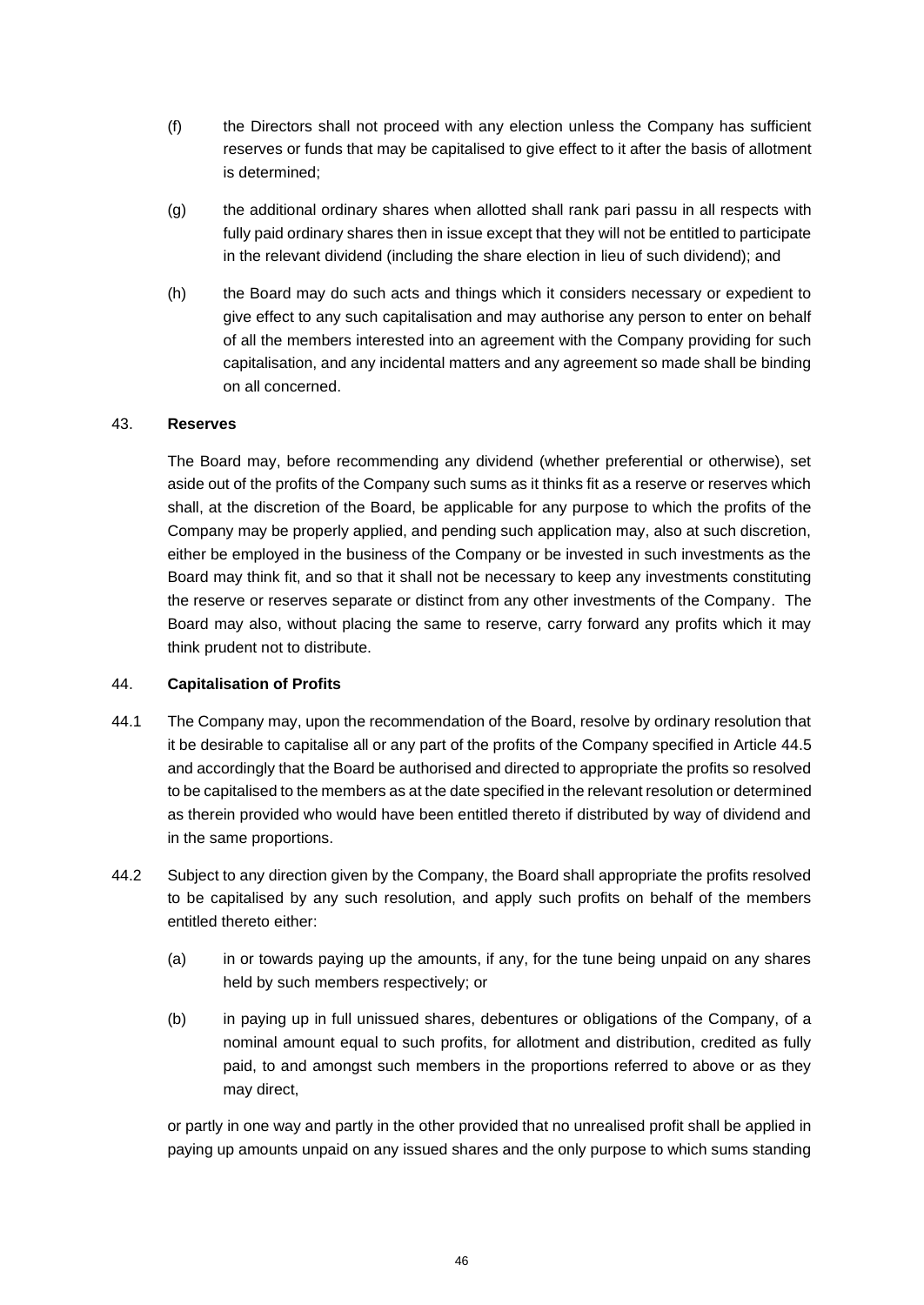to capital redemption reserve or share premium account shall be applied pursuant to this Article shall be the payment up in full of unissued shares to be allotted and distributed to members credited as fully paid.

- <span id="page-49-2"></span>44.3 The Board shall have power after the passing of any such resolution:
	- (a) to make such provision (by the issue of fractional certificates or by payment in cash or otherwise) as it thinks fit for the case of shares, debentures or obligations becoming distributable in fractions, such power to include the right for the Company to retain small amounts the cost of distribution of which would be disproportionate to the amounts involved;
	- (b) to authorise any person to enter, on behalf of all the members entitled thereto, into an agreement with the Company providing (as the case may require) either:
		- (i) for the payment up by the Company on behalf of such members (by the application thereto of their respective proportions of the profits resolved to be capitalised) of the amounts, or any part of the amounts, remaining unpaid on their existing shares, or
		- (ii) for the allotment to such members respectively, credited as fully paid, of any further shares, debentures or obligations to which they may be entitled upon such capitalisation,

and any agreement made under such authority shall be effective and binding on all such members.

- 44.4 The Company in general meeting may resolve that any shares allotted pursuant to Articles [44.1](#page-48-2) to [44.3](#page-49-2) (inclusive) to holders of any partly paid ordinary shares shall, so long as such ordinary shares remain partly paid, rank for dividends only to the extent that such partly paid ordinary shares rank for dividends.
- <span id="page-49-1"></span>44.5 The profits of the Company to which Articles [44.1](#page-48-2) to [44.3](#page-49-2) (inclusive) apply shall be any undivided profits of the Company not required for paying the fixed dividends on any preference shares or other shares issued on special conditions and shall also be deemed to include:
	- (a) any profits arising from appreciation in capital assets (whether realised by sale or ascertained by valuation); and
	- (b) any amounts for the time being standing to any reserve or reserves or to the capital redemption reserve or to the share premium or other special account.

# <span id="page-49-0"></span>45. **Notices**

45.1 Subject to the specific terms of any Article, any notice to be given to or by any person pursuant to these Articles shall be in writing (which, for the avoidance of doubt, shall be deemed to include a notice given in electronic form or by website communication), save that a notice convening a meeting of the Board or of a committee of the Board need not be in writing.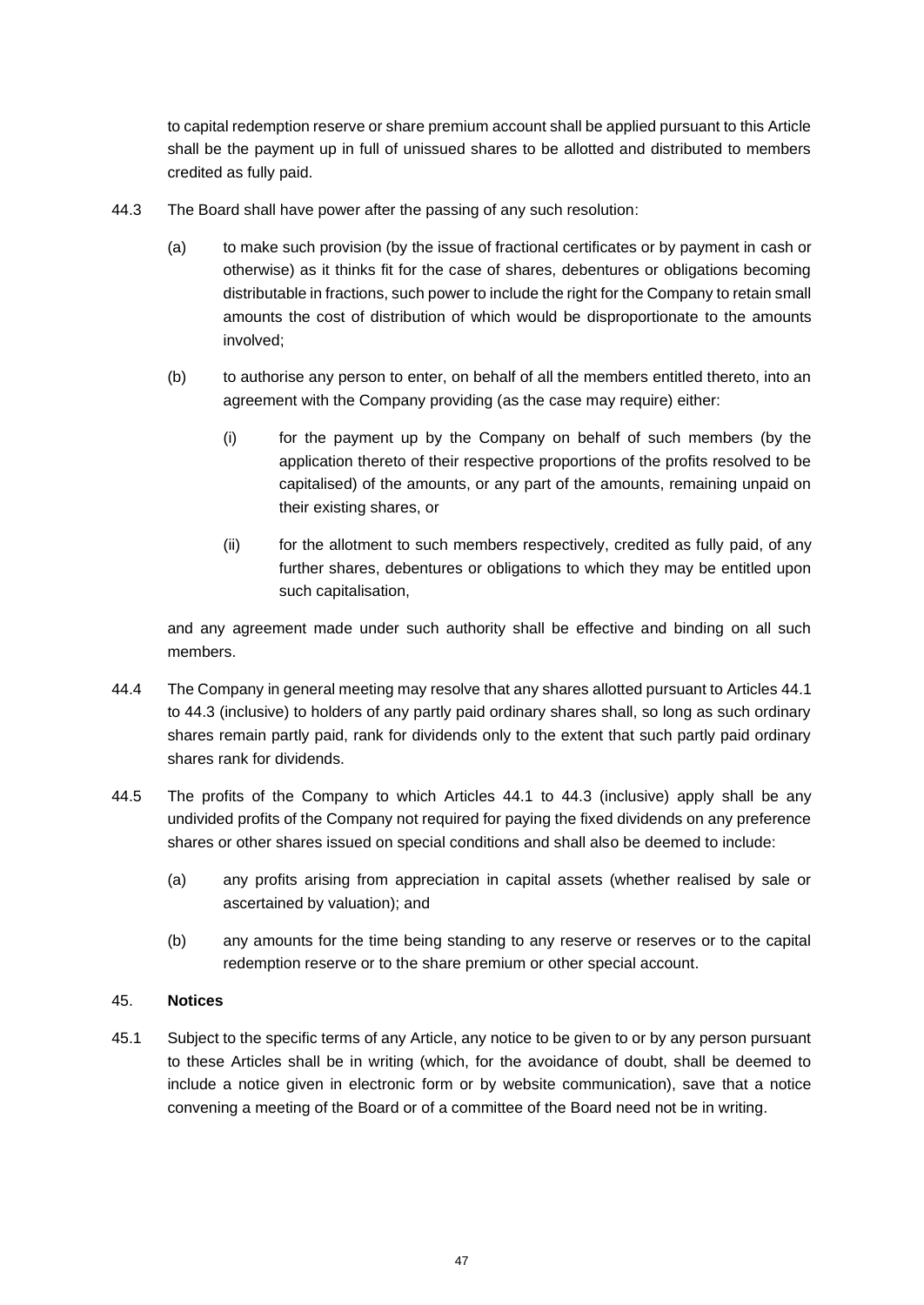- 45.2 Save as provided in Articles [45.5\(a\)](#page-50-0) and **Error! Reference source not found.**, any notice or o ther Shareholder Information may be served by the Company on, or supplied by the Company to, any person personally or by sending it by first-class post in a prepaid envelope addressed to such person at his postal address as appearing in the register or by sending or supplying it in electronic form or by website communication in accordance with Article [45.5\(a\).](#page-50-0) In the case of joint holders of a share all notices or other Shareholder Information shall be given or supplied to the joint holder who is named first in the register, and notice so given or other Shareholder Information so supplied shall be sufficient notice or supply to all the joint holders. Any notice to be given to a person may be given by reference to the register as it stands at any time within the period of 15 days before the notice is given and no change in the register after that time shall invalidate the giving of the notice.
- 45.3 In the case of notices or other Shareholder Information sent by post, proof that an envelope containing the communication was properly addressed, prepaid and posted shall be conclusive evidence that the notice was given or other Shareholder Information sent. If the communication is made by post, it shall be deemed to be given or received at the expiration of 48 hours after the envelope containing it was posted In calculating the period of hours for the purposes of this Article no account shall be taken of Sundays or Bank Holidays.
- <span id="page-50-2"></span>45.4 Any member or person nominated to receive Shareholder Information whose address in the register is not within the United Kingdom and who gives to the Company a postal address within the United Kingdom at which notices may be served upon him shall be entitled to have notices served upon him at such postal address, but otherwise no such person, other than a person whose address in the register is within the United Kingdom, shall be entitled to receive any notice from the Company. Any member or person nominated by a member to receive Shareholder Information whose address in the register is not within the United Kingdom and who gives to the Company an address for the purposes of receipt of communications in electronic form may, at the absolute discretion of the Board, have notices served upon him at such address.

- <span id="page-50-1"></span><span id="page-50-0"></span>(a) Subject to the provisions of the Statutes, any notice or other Shareholder Information (excluding a share certificate) will be validly sent or supplied if sent or supplied by the Company to any member or person nominated by a member to receive Shareholder Information in electronic form if that person has agreed (generally or specifically) (or, if the member is a company and it is deemed by the Statutes to have agreed) that the communication may be sent or supplied in that form and:
	- (i) the notice or other Shareholder Information is sent using electronic means (as that term is used in section 1168 of the Act) to such address (or to one of such addresses if more than one) as may for the time being be notified by the member to the Company (generally or specifically) for that purpose or, if the intended recipient is a company, to such address as may be deemed by a provision of the Statutes to have been so specified;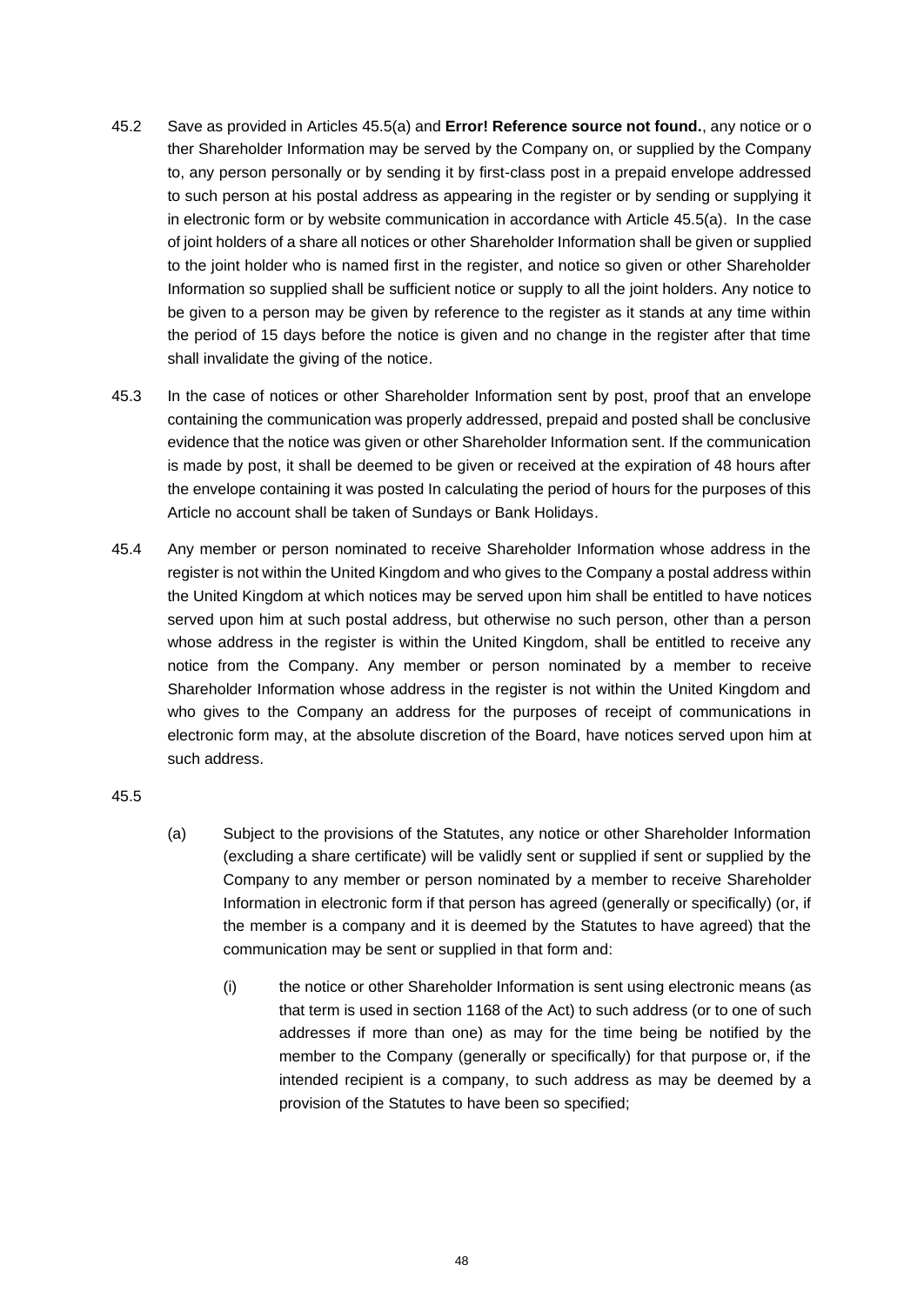- (ii) the notice or other Shareholder Information is sent or supplied in electronic form by hand, handed to the recipient or sent or supplied to an address to which it could validly be sent if it were in hard copy form; and
- (iii) in each case that person has not revoked the agreement.
- <span id="page-51-1"></span>(b) Subject to the provisions of the Statutes any notice or other Shareholder Information (excluding a share certificate) will be validly sent or supplied by the Company if it is made available by means of a website communication where that person has agreed, or is deemed by the Statutes to have agreed (generally or specifically) that the communication may be sent or supplied to him in that manner and:
	- (i) that person has not revoked the agreement;
	- (ii) that person is notified in a manner for the time being agreed for the purpose between that person and the Company of:
		- (1) the publication of the notice or other Shareholder Information on a website;
		- (2) the address of that website; and
		- (3) the place on that website where the notice or other Shareholder Information may be accessed and how it may be accessed;
	- (iii) the notice or other Shareholder Information continues to be published on the website throughout the period specified in the Act; and
	- (iv) the notice or other Shareholder Information is published on the website throughout the period referred to in Article [45.5\(b\)\(iii\)](#page-51-0) provided that if the notice or other Shareholder Information is published on that website for a part but not all of such period, the notice or other Shareholder Information will be treated as published throughout that period if the failure to publish the notice or other Shareholder Information throughout that period is wholly attributable to circumstances which it would not be reasonable to have expected the Company to prevent or avoid.
- <span id="page-51-0"></span>(c) When any notice or other Shareholder Information is given or sent by the Company by electronic means (as that term is used in section 1168 of the Act), it shall be deemed to have been given on the same day as it was sent to an address supplied by the member or person nominated by the member to receive Shareholder Information, and in the case of the publication of a notice or other Shareholder Information by website communication, it shall be deemed to have been received by the intended recipient when the material was first made available on the website or, if later, when the recipient received (or is deemed to have received) notice of the fact that the material was available on the website pursuant to Article [45.5\(b\)\(ii\)](#page-51-1) Proof that a notice contained in an electronic communication was sent in accordance with guidance issued by the Institute of Chartered Secretaries and Administrators shall be conclusive evidence that the notice was given.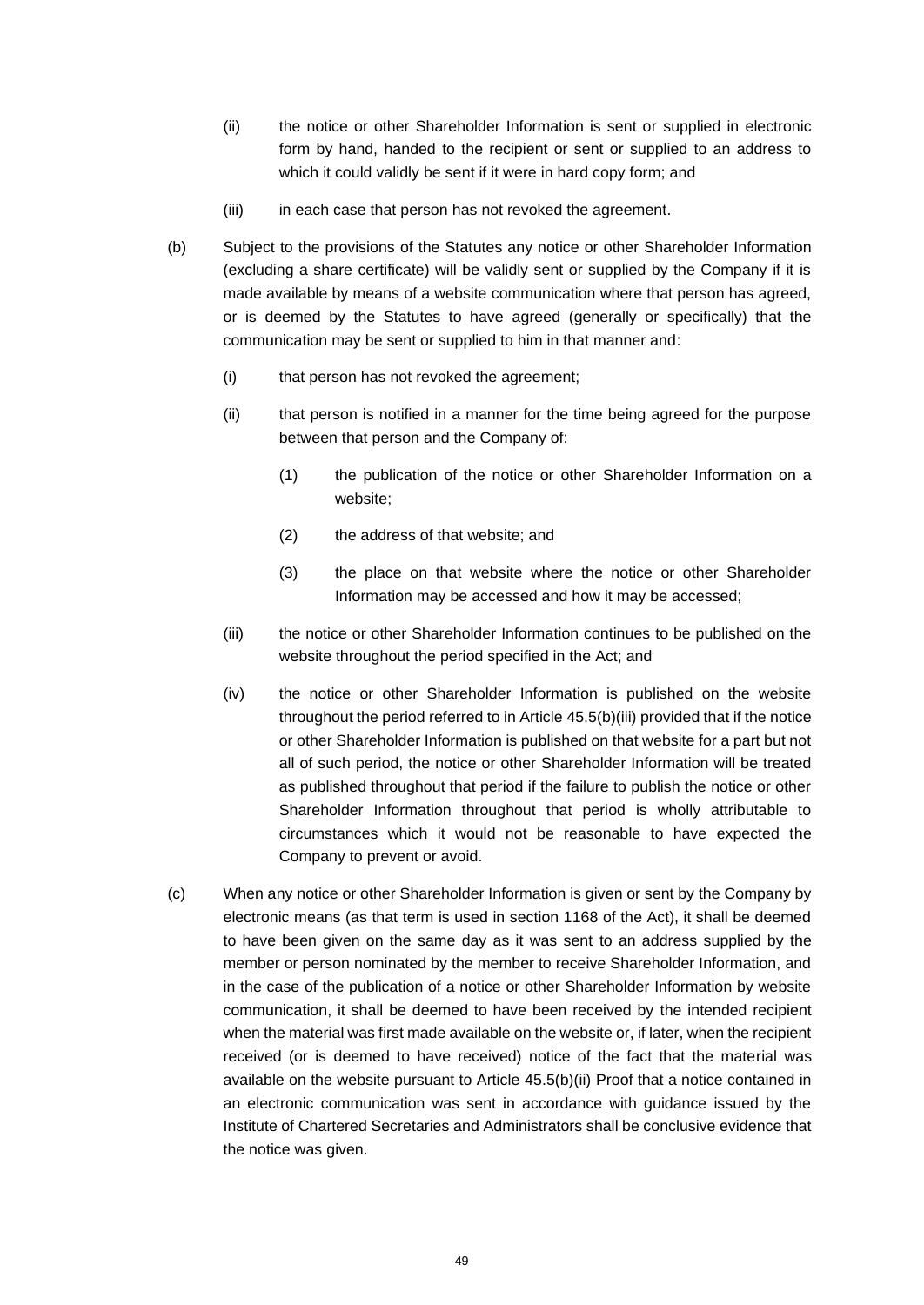- (d) The Company may at any time and at its sole discretion choose to send or supply notices, documents and information only in hard copy form to some or all members.
- (e) Any provision of this Article [45.5](#page-50-1) which refers to anything agreed, notified or specified by a member shall be deemed to have been validly agreed, notified or specified, notwithstanding any provisions of the Statutes, if agreed, notified or specified by only one and not all of the joint holders of any shares held in joint names.
- 45.6 Where in accordance with these Articles a member is entitled or required to give or send to the Company a notice in writing, the Company may, if it in its absolute discretion so decides, (and shall, if it is registered to do so or is deemed to have so agreed by any provision of the Statutes) permit such notices (or specified classes thereof) to be sent to the Company by such means of electronic communication as may from time to time be specified (or be deemed by the Statutes to be agreed) by the Company, so as to be received at such address as may for the time being be specified (or deemed by the Statutes to be specified) by the Company (generally or specifically) for the purpose. Any means of so giving or sending such notices by electronic communication shall be subject to any terms, limitations, conditions or restrictions that the Directors may from time to time prescribe.
- 45.7 A member or person nominated by the member to receive Shareholder Information who (having no registered address within the United Kingdom) has not supplied to the Company either a postal address within the United Kingdom for the service of notices or an address for the service of notices in electronic form, subject always to the terms of Article [45.5\(a\)](#page-50-0) shall not be entitled to receive notices from the Company. If, on three consecutive occasions, a notice to a member or person nominated by the member to receive Shareholder Information has been returned undelivered or the Company receives notice that it is undelivered, such member shall not thereafter be entitled to receive notices from the Company until he shall have communicated with the Company and supplied in writing to the office a new postal address within the United Kingdom for the service of notices or shall have informed the Company, in such manner as may be specified by the Company, of an address for the service of notices in electronic form, subject always to the terms of Article [45.5\(a\).](#page-50-0) For these purposes, a notice sent by post shall be treated as returned undelivered if the notice is sent back to the Company (or its agents) and a notice sent by electronic communication shall be treated as returned undelivered if the Company (or its agents) receive(s) notification that the notice was not delivered to the address to which it was sent.
- 45.8 Every person who becomes entitled to a share:
	- (a) except as mentioned in Article [45.8\(b\),](#page-52-0) shall be bound by any notice in respect of that share which, before his name is entered in the register, has been duly given to a person from whom he derives his title; but
	- (b) shall not be bound by any such notice given by the Company under section 793 of the Act or under Article [20.6.](#page-22-1)
- <span id="page-52-0"></span>45.9 If the postal service in the United Kingdom or some part of the United Kingdom is suspended or restricted, the directors only need to give notice of a meeting to shareholders with whom the company can communicate by electronic means and who have provided the company with an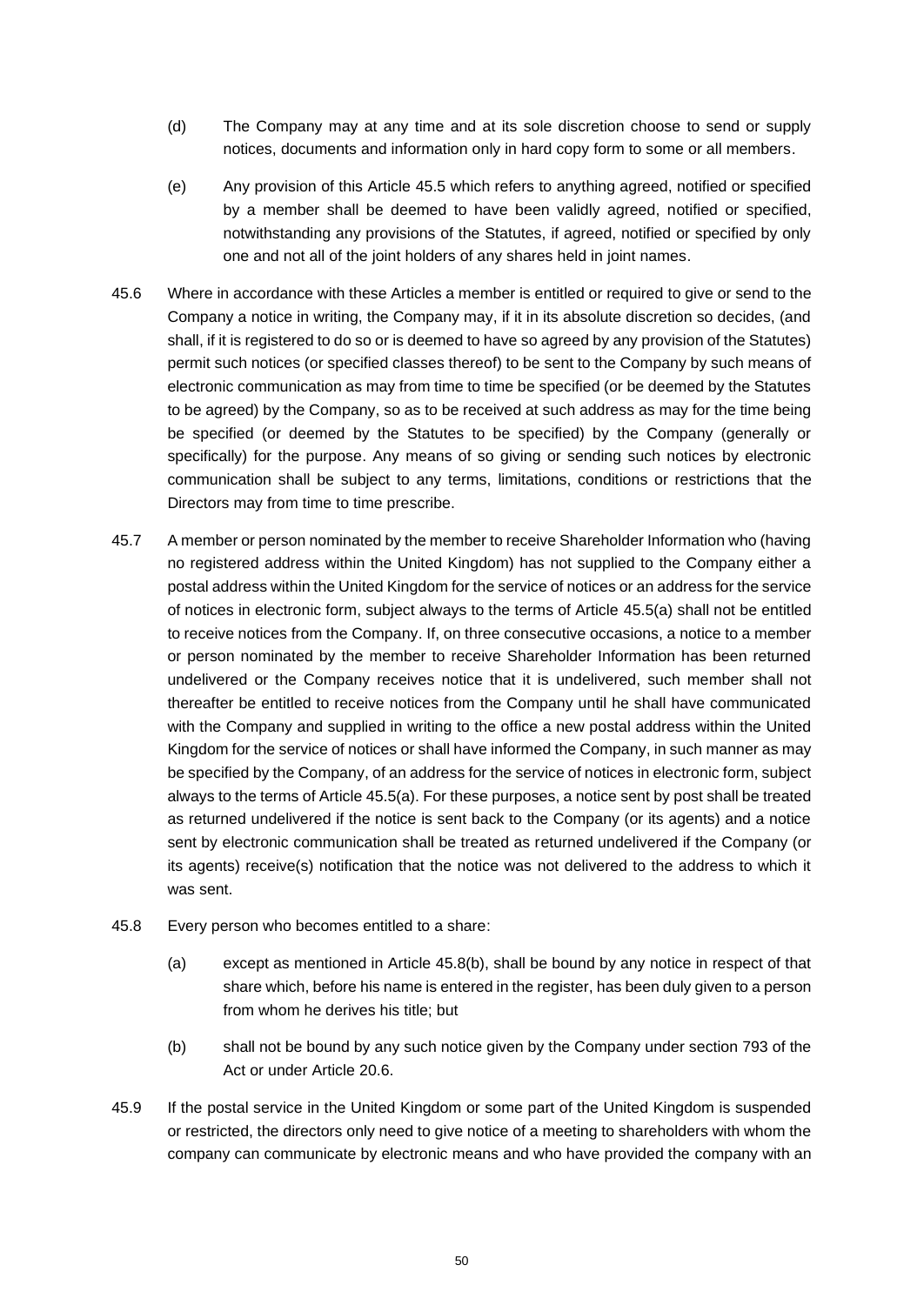address for this purpose. The company must also publish the notice in at least one United Kingdom national newspaper and make it available on its website from the date of such publication until the conclusion of the meeting or any adjournment of the meeting. If it becomes generally possible to send or supply notices by post in hard copy form at least six clear days before the meeting, the directors will send or supply a copy of the notice by post to those who would otherwise receive it in hard copy form by way of confirmation.

- 45.10 A person entitled to a share in consequence of the death, mental disorder or bankruptcy of a member on supply to the Company of such evidence as the Board may reasonably require to show his title to that share, and upon supplying also a postal address within the United Kingdom for the service of notices and documents and, if he wishes, an address for the service and delivery of electronic communications, shall be entitled (subject always to the terms of Article [45.5\)](#page-50-1) to have served on or delivered to him at such address any notice or document to which the member but for his death, mental disorder or bankruptcy would have been entitled, and such service or delivery shall for all purposes be deemed a sufficient service or delivery of such notice or document on all persons interested (whether jointly with or as claiming through or under him) in the share. Until such address or addresses have been so supplied, any notice or other Shareholder Information may be sent or supplied in any manner in which it might have been sent or supplied if the death, mental disorder or bankruptcy had not occurred and if so sent or supplied shall be deemed to have been duly sent or supplied in respect of any share registered in the name of such member as sole or first-named joint holder.
- 45.11 Any member present, either personally or by proxy or (in the case of a corporate member) by representative, at any general meeting of the Company or of the holders of any class of shares in the Company shall for all purposes be deemed to have received due notice of such meeting and, where required, of the purposes for which such meeting was called.

#### <span id="page-53-0"></span>46. **Untraced Members**

- <span id="page-53-2"></span><span id="page-53-1"></span>46.1 The Company shall be entitled to sell at the best price reasonably obtainable the shares of a member or the shares to which a person is entitled by virtue of transmission on death or bankruptcy if and provided that:
	- (a) during the period of 12 years prior to the date of the publication of the advertisements referred to in Article [46.1\(b\)](#page-53-1) (or, if published on different dates, the earlier or earliest thereof), no cheque or warrant or other method of payment for amounts payable in respect of the share sent and payable in a manner authorised by these Articles has been cashed or effected and no communication has been received by the Company from the member or person concerned, and during that period at least three dividends (either interim or final) in respect of the shares have become payable and no dividend has been claimed during that period in respect of such shares;
	- (b) the Company shall, on or after the expiry of the said 12 years, have inserted advertisements, both in a national newspaper and in a newspaper circulating in the area of the last-known postal address of such member or other person (or the postal address at which service of notices may be effected in accordance with these Articles), giving notice of its intention to sell the said shares;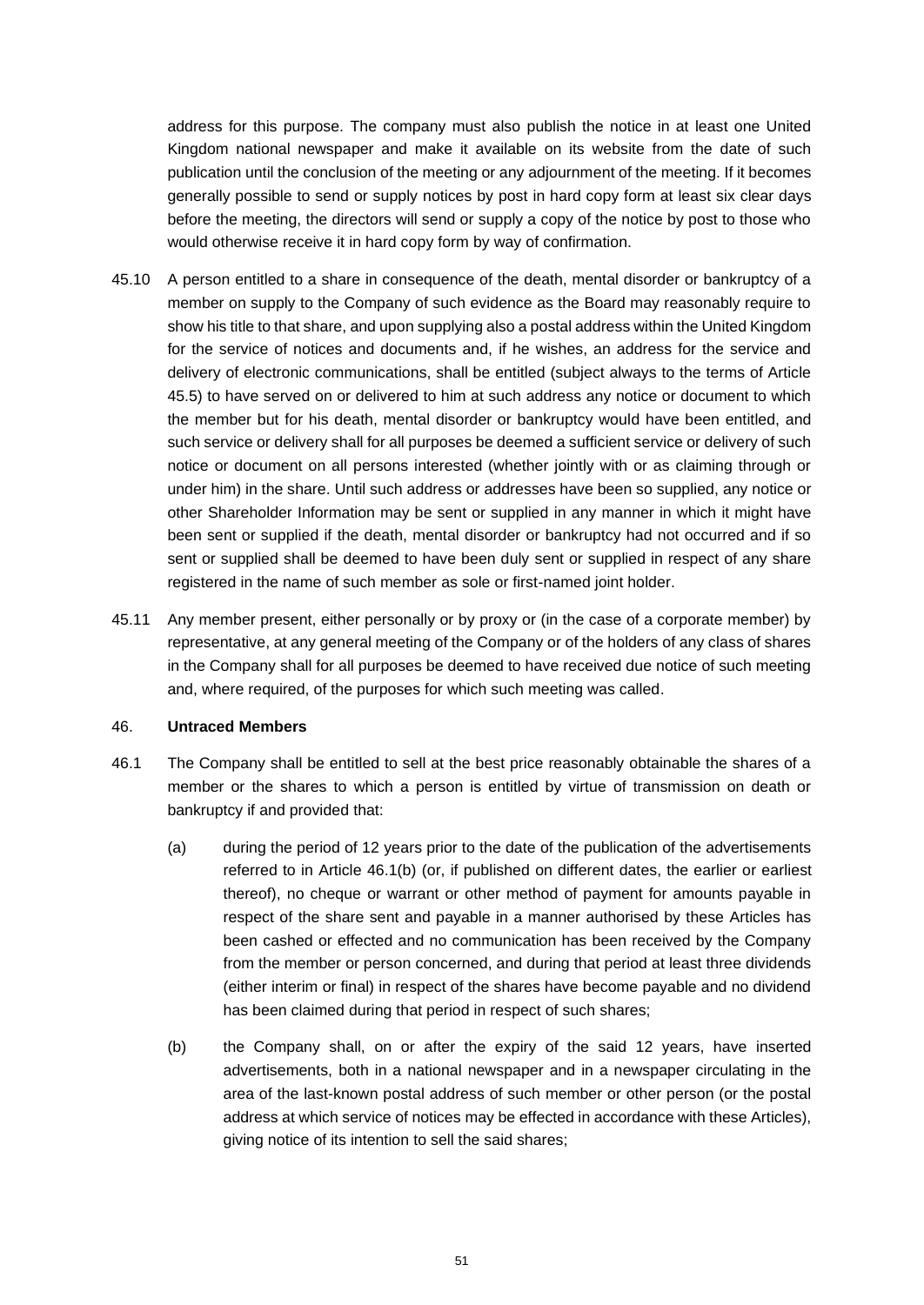- (c) the said advertisements, if not published on the same day, shall be published within 30 days of each other; and
- <span id="page-54-0"></span>(d) during the said period of 12 years and the period of three months following the date of publication of the said advertisements (or, if published on different dates, the later or latest thereof) and prior to the exercise of the power of sale, the Company shall not have received an indication either of the whereabouts or of the existence of such member or person.
- 46.2 If, during the period referred to in Article [46.1\(a\),](#page-53-2) any additional shares have been issued by way of rights in respect of shares held at the commencement of such period or in respect of shares so issued previously during such period, the Company may, if the requirement of Articles [46.1\(a\)](#page-53-2) to [46.1\(d\)](#page-54-0) have been satisfied, also sell such additional shares.

- (a) To give effect to any such sale the Company may:
	- (i) if the shares concerned are in uncertificated form, in accordance with the Regulations and these Articles, issue a written notification to the Operator requiring the conversion of the shares into certificated form;
	- (ii) after such conversion authorise any person to execute as transferor an instrument of transfer of the said shares and/or take such other steps (including the giving of directions to or on behalf of the holder, who shall be bound by them) as he thinks fit to effect the transfer, such instrument of transfer to be as effective as if it had been executed by the holder of, or person entitled by transmission to, such shares, and
	- (iii) if the shares are in certificated form, the Board may authorise any person to execute an instrument of transfer of the said shares to the purchaser or a person nominated by the purchaser.
- (b) The purchaser shall not be bound to see to the application of the proceeds of sale, or shall the title of the transferee be affected by any irregularity in or invalidity of the proceedings relating thereto.
- 46.4 The net proceeds of sale shall belong to the Company which shall:
	- (a) be obliged to account to the former member or other person previously entitled as aforesaid for an amount equal to such proceeds; and
	- (b) (until the Company has so accounted) enter the name of such former member or other person in the books of the Company as a creditor for such amount.
- 46.5 No trust shall be created in respect of the debt, no interest shall be payable in respect of the same and the Company shall not be required to account for any money earned on the net proceeds which may be employed in the business of the Company or invested in such investments (other than shares of the Company or its holding company (if any)) as the Board may think fit.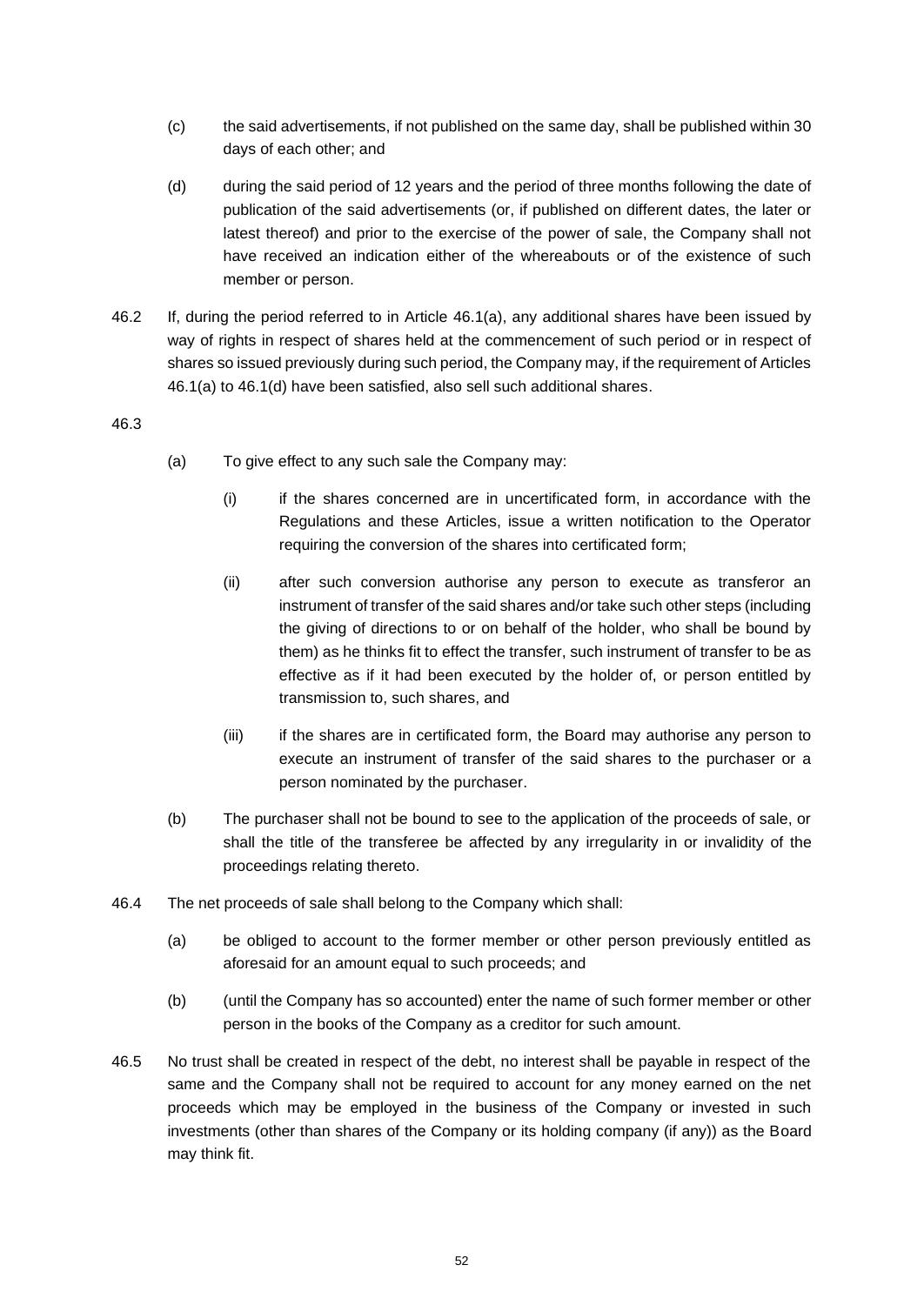# <span id="page-55-0"></span>47. **Destruction of Documents**

- <span id="page-55-3"></span><span id="page-55-2"></span><span id="page-55-1"></span>47.1 The Company shall be entitled to destroy:
	- (a) at any time after the expiration of six years from the date of registration thereof or on which an entry in respect thereof shall have been made (as the case may be), all instruments of transfer of shares of the Company which shall have been registered and all letters of request, renounced allotment letters, renounceable share certificates, forms of acceptance and transfers and applications for allotment in respect of which an entry in the register shall have been made;
	- (b) at any time after the expiration of one year from the date of cancellation thereof, all registered certificates for shares of the Company (being certificates for shares in the name of a transferor and in respect whereof the Company has registered a transfer) and after the expiration of two years, any and all mandates and other written directions as to the payment of dividends (being mandates or directions which have been cancelled); and
	- (c) at any time after the expiration of one year from the date of the recording thereof, all notifications of change of name or address (including addresses for the purpose of receipt of communications in electronic form and any Nomination Notices).
- <span id="page-55-4"></span>47.2 It shall conclusively be presumed in favour of the Company that every entry in the register purporting to have been made on the basis of an instrument of transfer or other document so destroyed was duly and properly made, and every instrument of transfer so destroyed was a valid and effective instrument duly and properly registered, and every share certificate so destroyed was a valid and effective certificate duly and properly cancelled, and every other document hereinbefore mentioned was in accordance with the recorded particulars thereof in the books or records of the Company provided always that:
	- (a) the foregoing provisions shall apply only to the destruction of a document in good faith and without notice of any claim (regardless of the parties thereto) to which the document might be relevant;
	- (b) nothing contained in this Article or Article [47.1](#page-55-1) shall be construed as imposing upon the Company any liability in respect of the destruction of any such document earlier than as aforesaid or in any other circumstances which would not attach to the Company in the absence of this Article or Article [47.1;](#page-55-1)
	- (c) references herein to the destruction of any document include references to its disposal in any manner; and
	- (d) any document referred to in Articles [47.1\(a\),](#page-55-2) [47.1\(b\)](#page-55-3) and [47.1\(c\)](#page-55-4) may be destroyed at a date earlier than that authorised by Article [47.1\(a\)](#page-55-2) provided that a permanent copy of such document shall have been made which shall not be destroyed before the expiration of the period applicable to the destruction of the original of such document and in respect of which the Board shall take adequate precautions for guarding against falsification and shall provide adequate means for its reproduction.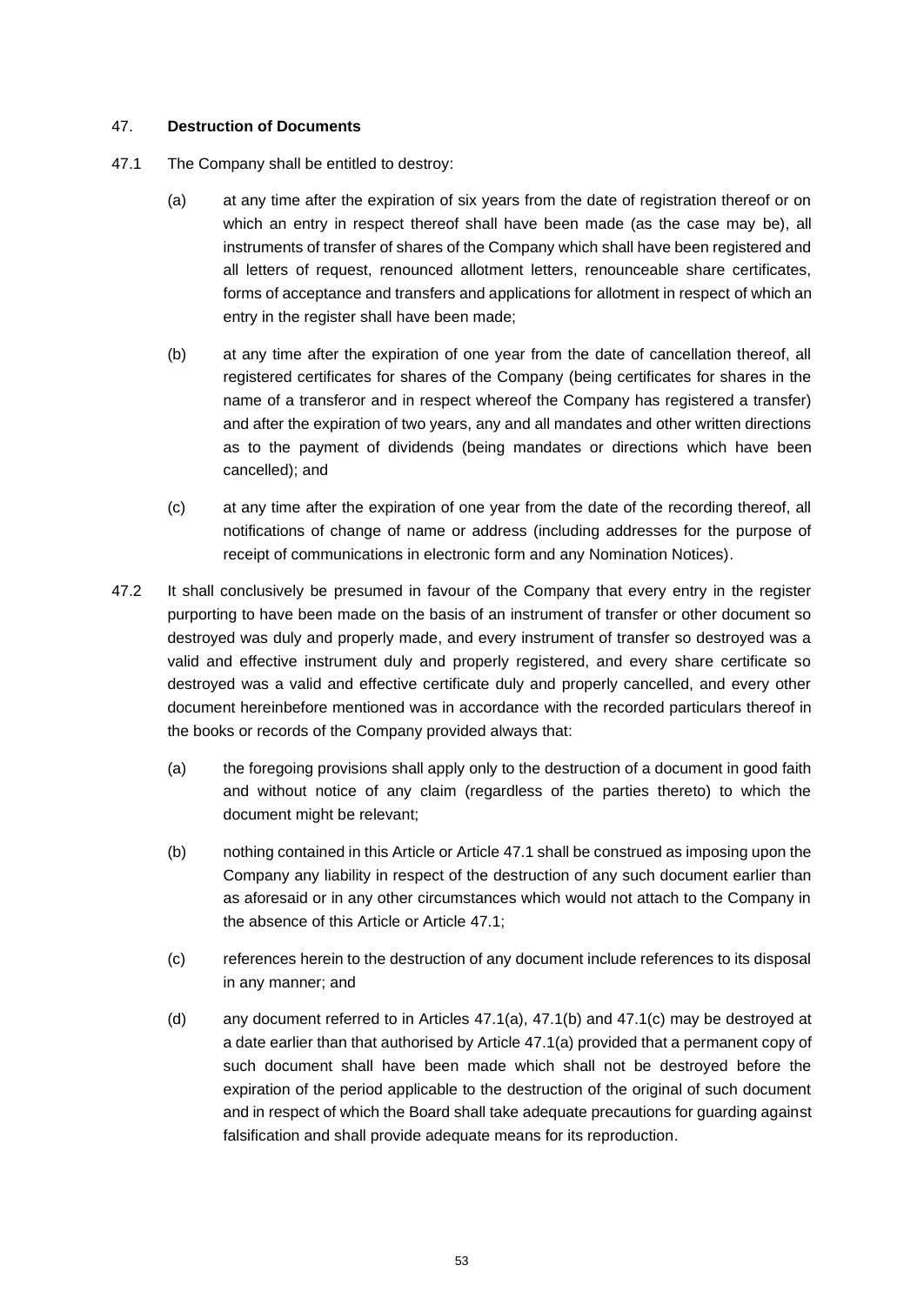# <span id="page-56-0"></span>48. **Winding-up**

- 48.1 The power of sale of a liquidator shall include a power to sell wholly or partially shares or debentures, or other obligations of another company, either then already constituted, or about to be constituted, for the purpose of carrying out the sale.
- 48.2 On any voluntary winding-up of the Company, the liquidator may, with the sanction of a special resolution of the Company and any other sanction required by the Act or the Insolvency Act 1986 (as amended), divide among the members in specie the whole or any part of the assets of the Company and may, for that purpose, value any assets and determine how the division shall be carried out as between the members or different classes of members Any such division shall be in accordance with the existing rights of the members. The liquidator may, with the like sanction, vest the whole or any part of the assets of the Company in trustees on such trusts for the benefit of the members as he, with the like sanction, shall determine, but no member shall be compelled to accept any assets on which there is a liability.

### <span id="page-56-1"></span>49. **Continuation Vote**

- 49.1 At the seventh annual general meeting of the Company following the date of its incorporation, and at every seventh annual general meeting thereafter, there shall be proposed, as an ordinary resolution, a resolution that the Company shall continue to be a closed-ended investment company holding and investing in properties. If at any such annual general meeting such resolution is not passed, the Board shall, within three months of such annual general meeting, convene a general meeting at which there shall be proposed, as a special resolution
	- (a) a resolution for the winding up of the Company; and
	- (b) in addition or in the alternative thereto, a resolution for the reconstruction of the Company which, *inter alia*, provides, subject to compliance with Statutes, an option for each member to elect to transfer or have cancelled its ordinary shares in consideration of an amount per ordinary share in proportion to the NAV of the Company.

# <span id="page-56-2"></span>50. **Indemnity**

- <span id="page-56-3"></span>(a) The Company may indemnify, out of the assets of the Company, any director of either the Company or any associated company against losses or liabilities which he may sustain or incur in the performance of the duties of his office or otherwise in relation thereto, provided that this Article [50.1\(a\)](#page-56-3) shall only have effect insofar as its provisions are not void under sections 232 or 234 of the Act.
- <span id="page-56-4"></span>(b) The Company may also indemnify, out of the assets of the Company, any director of either the Company or any associated company where the Company or such associated company acts as trustee of a pension scheme, against liability incurred by him in connection with the relevant company's activities as trustee of such scheme, provided that this Article [50.1\(b\)](#page-56-4) shall only have effect in so far as its provisions are not void under sections 232 or 234 of the Act.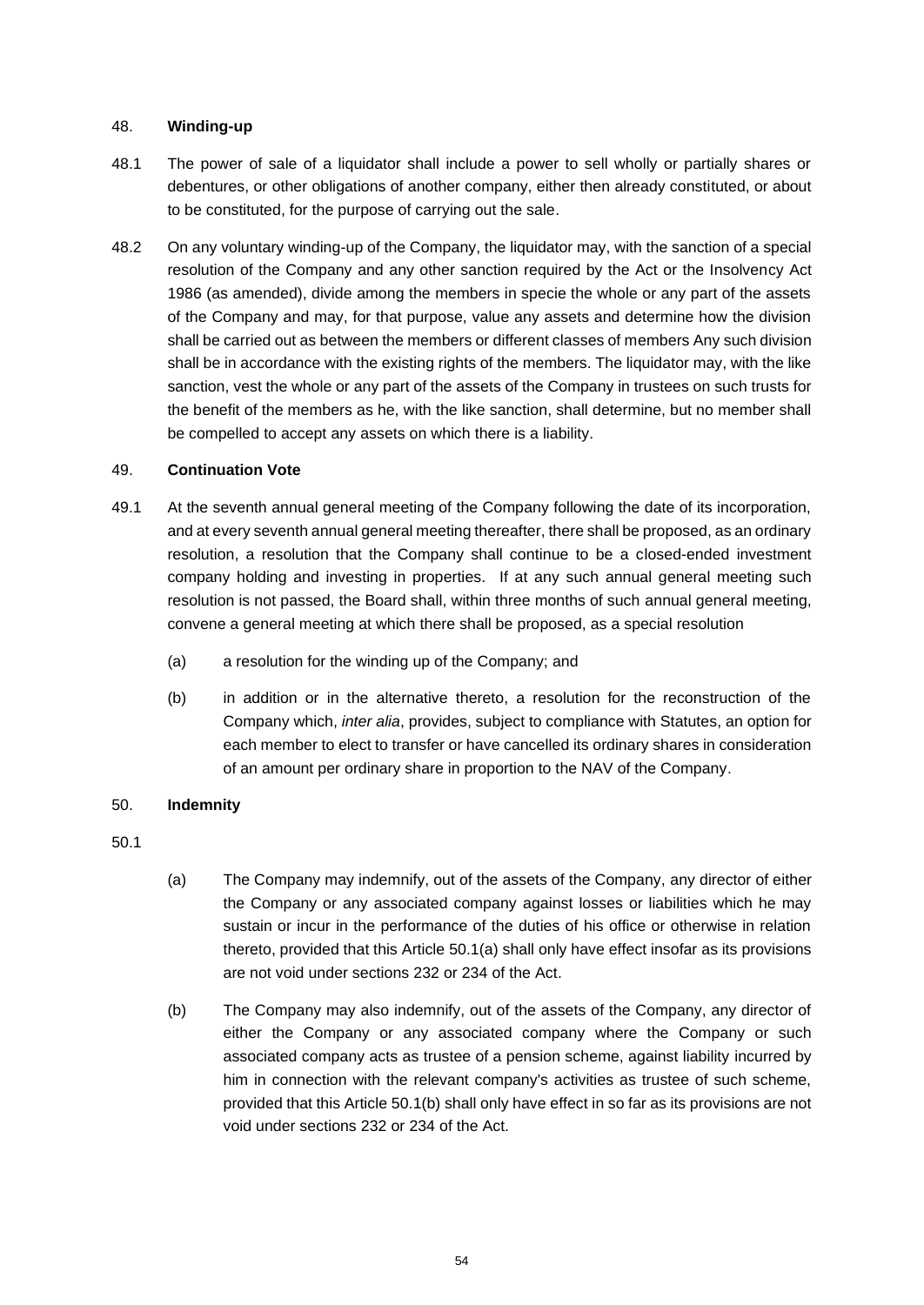- (c) Subject to sections 205(2) to (4) of the Act, the Company may provide a Director with funds to meet expenditure incurred or to be incurred by him in defending (or seeking relief in respect of) any civil or criminal proceedings brought or threatened against him in connection with any alleged negligence, default, breach of duty or breach of trust by him in relation to the Company or an associated company, and the Company shall be permitted to take or omit to take any action or enter into any arrangement which would otherwise be prohibited under sections 197 to 203 of the Act to enable a Director to avoid incurring such expenditure.
- <span id="page-57-2"></span>(d) Subject to section 206 of the Act, the Company may also provide a Director with funds to meet expenditure incurred or to be incurred by him in defending himself in an investigation by a regulatory authority or against action proposed to be taken by a regulatory authority in connection with any alleged negligence, default, breach of duty or breach of trust by him in relation to the Company or any associated company and the Company shall be permitted to take or omit to take any action or enter into any arrangement which would otherwise be prohibited under section 197 of the Act to enable a Director to avoid incurring such expenditure.
- (e) For the purpose of Articles [50.1\(a\),](#page-56-3) [50.1\(b\)](#page-56-4) and [50.1\(d\)](#page-57-2) the expression **associated company** shall mean a company which is either a subsidiary or a holding company of the Company or a subsidiary of such holding company as such terms are defined in the Act.
- (f) This Article does not authorise any indemnity which would be prohibited or rendered void by any provision of the Act or by any other provision of law.

# <span id="page-57-0"></span>51. **Insurance**

Subject to the provisions of the Act, the Board shall have the power to purchase and maintain insurance for or for the benefit of any persons who are or were at any time Directors, officers or employees of the Company, or of any company or body which is its holding company or in which the Company or such holding company has an interest whether direct or indirect or which is in any way allied to or associated with the Company or who were at any time trustees of any pension fund in which any employees of the Company or of any other such company or body are interested including (without prejudice to the generality of the foregoing) insurance against any liability incurred by such persons in respect of any act or omission in the actual or purported execution and/or discharge of their duties and/or in the exercise or purported exercise of their powers and/or otherwise in relation to their duties, powers or offices in relation to the Company and/or any such other company, body or pension fund.

# <span id="page-57-1"></span>52. **Nomination Notices**

- (a) The Company may prescribe the form and content of Nomination Notices. Unless the Company prescribes otherwise, a Nomination Notice shall:
	- (i) state the name and address of the person nominated;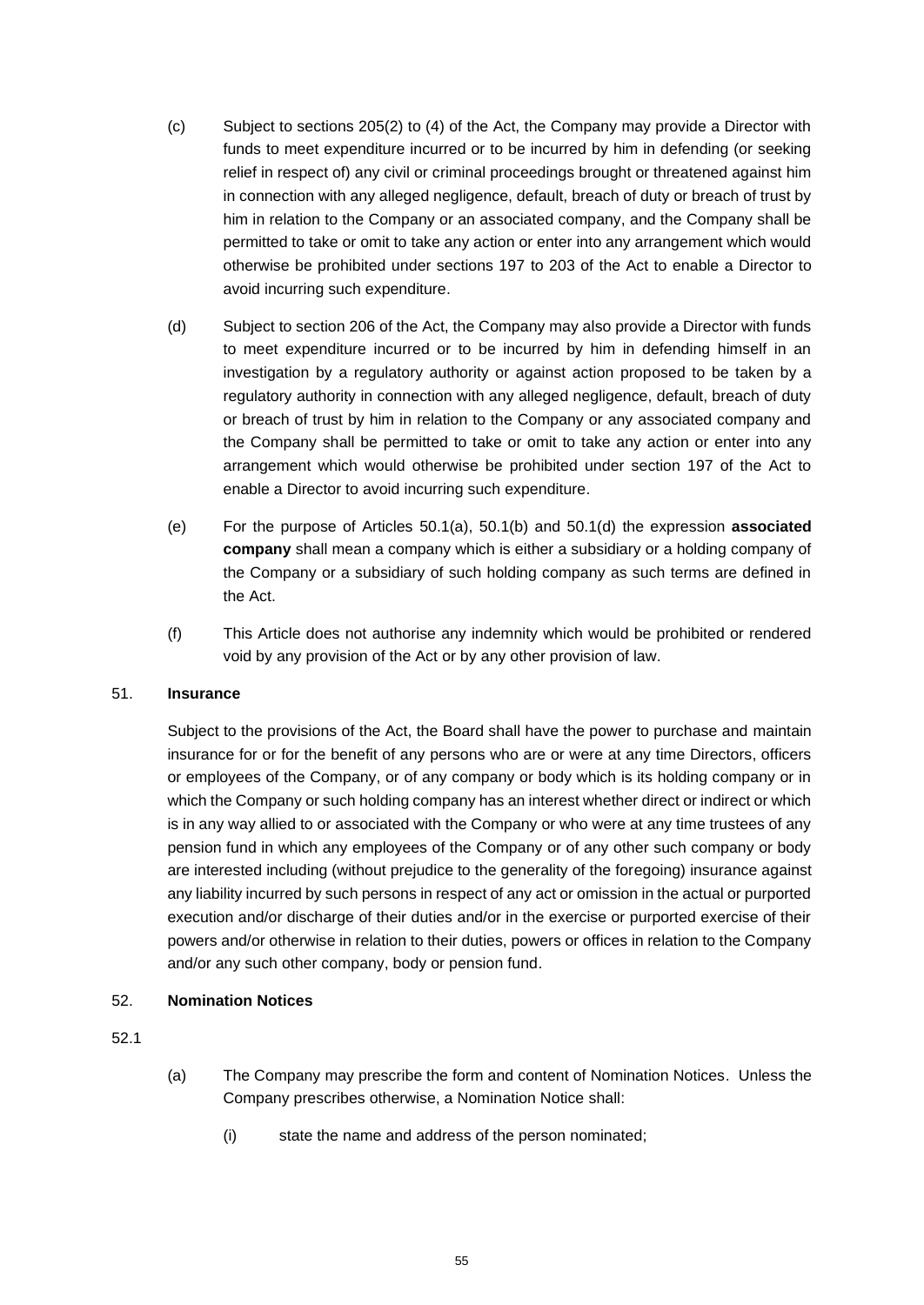- (ii) confirm that the member holds shares in the Company on behalf of the person nominated pursuant to the Nomination Notice;
- (iii) specify whether the person nominated wishes to receive Shareholder Information in hard copy form, in electronic form or by website communication and include any further information which the Company will need in order to use the means of communication specified;
- (iv) indicate whether the Information Rights are to be enjoyed only by the person nominated, or whether the member giving the notice may also continue to enjoy them;
- (v) specify the date from which it is to take effect;
- (vi) specify the date on which it is to cease to have effect, or that it is to have effect until further notice or until the member concerned transfers or ceases to hold any shares in the Company; and
- (vii) be executed by or on behalf of the member and the person nominated.
- (b) Subject to these Articles, the Company shall give effect to any Nomination Notice received by it in accordance with these Articles but in accordance with section 146(5) of the Act shall not be obliged to act on a nomination purporting to relate to certain Information Rights only.
- (c) A nomination made by Nomination Notice shall cease to have effect:
	- (i) in accordance with its terms; or
	- $(ii)$  in accordance with sections 148(3), 148(5) or 148(7) of the Act.
- (d) If the Company receives a document which purports to be a Nomination Notice but which does not contain the required information or which is not given in the form prescribed by the Company, the Company shall give effect to it in accordance with section 147(5) to the extent that it is able to do so and shall notify the member that it is incomplete (and in what respect it is incomplete) and that the Company cannot give full effect to it in its present form.
- (e) The Company shall be entitled to treat a Nomination Notice as surviving a subdivision, consolidation or reclassification of the Company's share capital.

- <span id="page-58-0"></span>(a) The Company shall keep a record of all Nomination Notices which are in force.
- <span id="page-58-1"></span>(b) The Company shall provide any member, on request and without charge, with a copy of the records of Nomination Notices given by that member in so far as it is able to do so.
- (c) The Company may fix a record date for the enjoyment of Information Rights or for the circulation of Shareholder Information to persons nominated by Nomination Notices.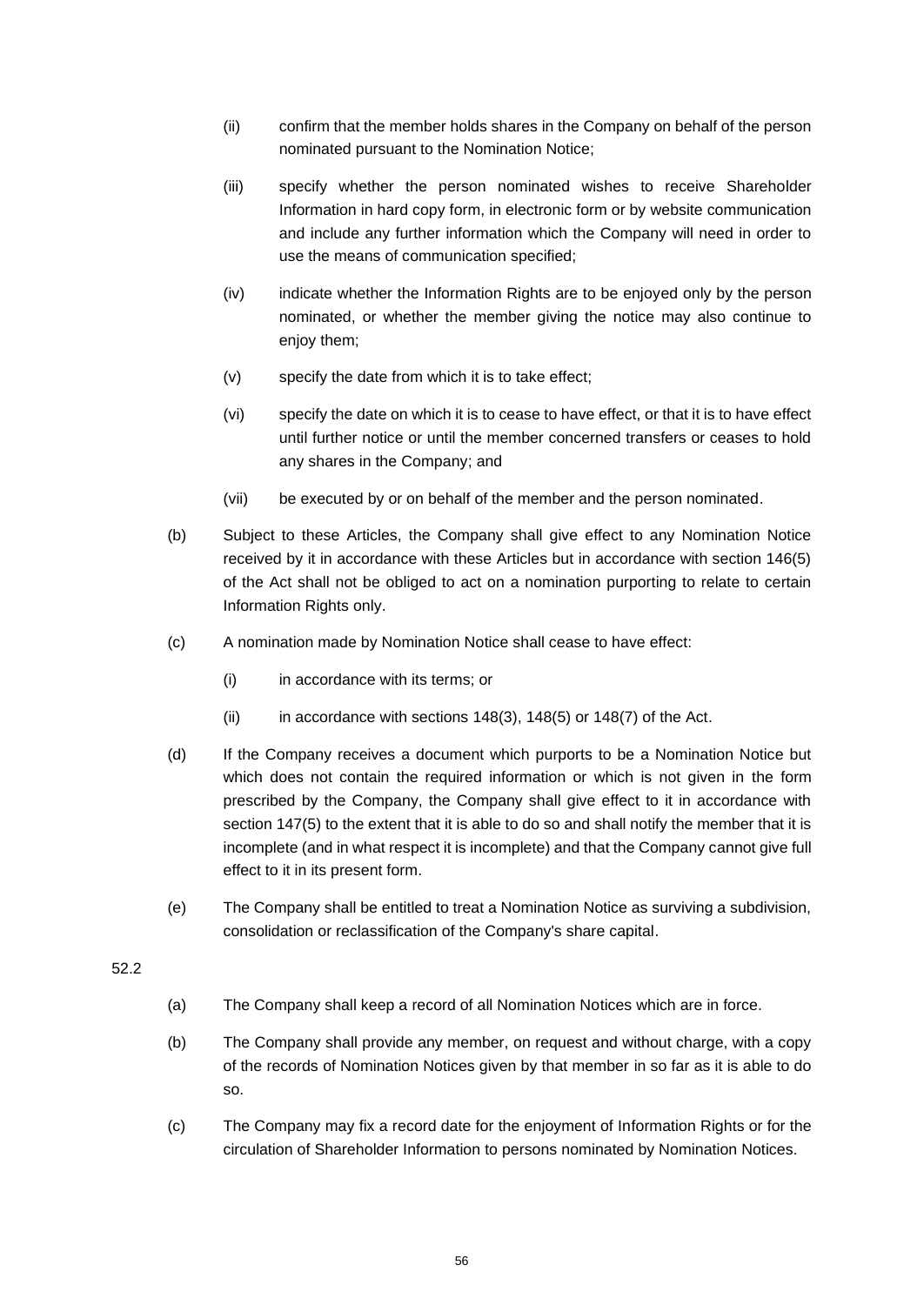52.3 Anything to be carried out by the Company in Articles [52.2\(a\)](#page-58-0) and [52.2\(b\)](#page-58-1) may instead be carried out by the Company through its agents.

#### <span id="page-59-0"></span>53. **Compulsory Transfer**

53.1 Where, in the opinion of the Directors, shares are being held, directly or indirectly, by any member (a **Non-Qualifying Person**) (i) whose ownership of shares may cause the Company's assets to be deemed "plan assets" for the purposes of ERISA or the US Internal Revenue Code, or (ii) whose ownership of shares may cause the Company to be required to register as an "investment company" under the US Investment Company Act (including because the purchaser of the shares is not a "qualified purchaser" as defined in the US Investment Company Act) or members of the senior management of the Company to register as an "investment adviser" under the US Investment Advisers Act of 1940, or (iii) whose ownership of shares may cause the Company to register under the US Exchange Act or any similar legislation, or (iv) whose ownership of shares may cause the Company not being considered a "Foreign Private Issuer" as such term is defined in rule 3b-4(c) under the Exchange Act, or (v) whose ownership may result in a person holding shares in violation of the transfer restrictions put forth in any prospectus published by the Company, from time to time, in connection with any increase in the Company's share capital pursuant to Article [15.1,](#page-17-3) or (vi) whose ownership of shares may cause the Company to be a "controlled foreign corporation" for the purposes of the US Internal Revenue Code, or may cause the Company to suffer any pecuniary disadvantage (including any excise tax, penalties or liabilities under ERISA or the US Internal Revenue Code or FATCA) including as a result of the relevant shareholder failing to provide information concerning itself as requested by the Company in accordance with these Articles or (vii) whose ownership of shares may cause the Company to be required to comply with any registration or filing requirements in any jurisdiction with which the Company would not otherwise be required to comply, the Directors, following service of notice on the holder may require the Non-Qualifying Person (or if more than one, the member or members whose act of coming to hold shares or more shares caused this Article to be activated) to transfer his shares to a person who is qualified to hold them and would not by reason of a transfer become a Non-Qualifying Person. Notwithstanding any provisions to the contrary in these Articles or on any resolution of the Directors altering the rights of any shares, until such transfer is effected, the holder of such shares will not be entitled to any rights or privileges attaching to such shares. If the required transfer is not effected within 14 days after service of a notice to do so and the said member directed to transfer his shares has not established to the reasonable satisfaction of the Board of Directors (whose judgement shall be final and binding) that he is not a Non-Qualifying Person, the Company may, in accordance with the Regulations, issue a written notification to the Operator requiring the conversion into certificated form of any shares held by the holder in uncertificated form and the Operator to deal with such shares in accordance with these Articles. At any time following the recertification of the relevant shares having taken place, any or all of such shares may be sold by the Company on behalf of the said member. The said member shall be entitled to receive the sate proceeds in respect of his shares so sold and such sale proceeds to be paid to such member in the manner described and subject as provided in these Articles. The consent of such member for the recertification or sale of his shares by the Company is not required. To give effect to any such sale the Board of Directors may authorise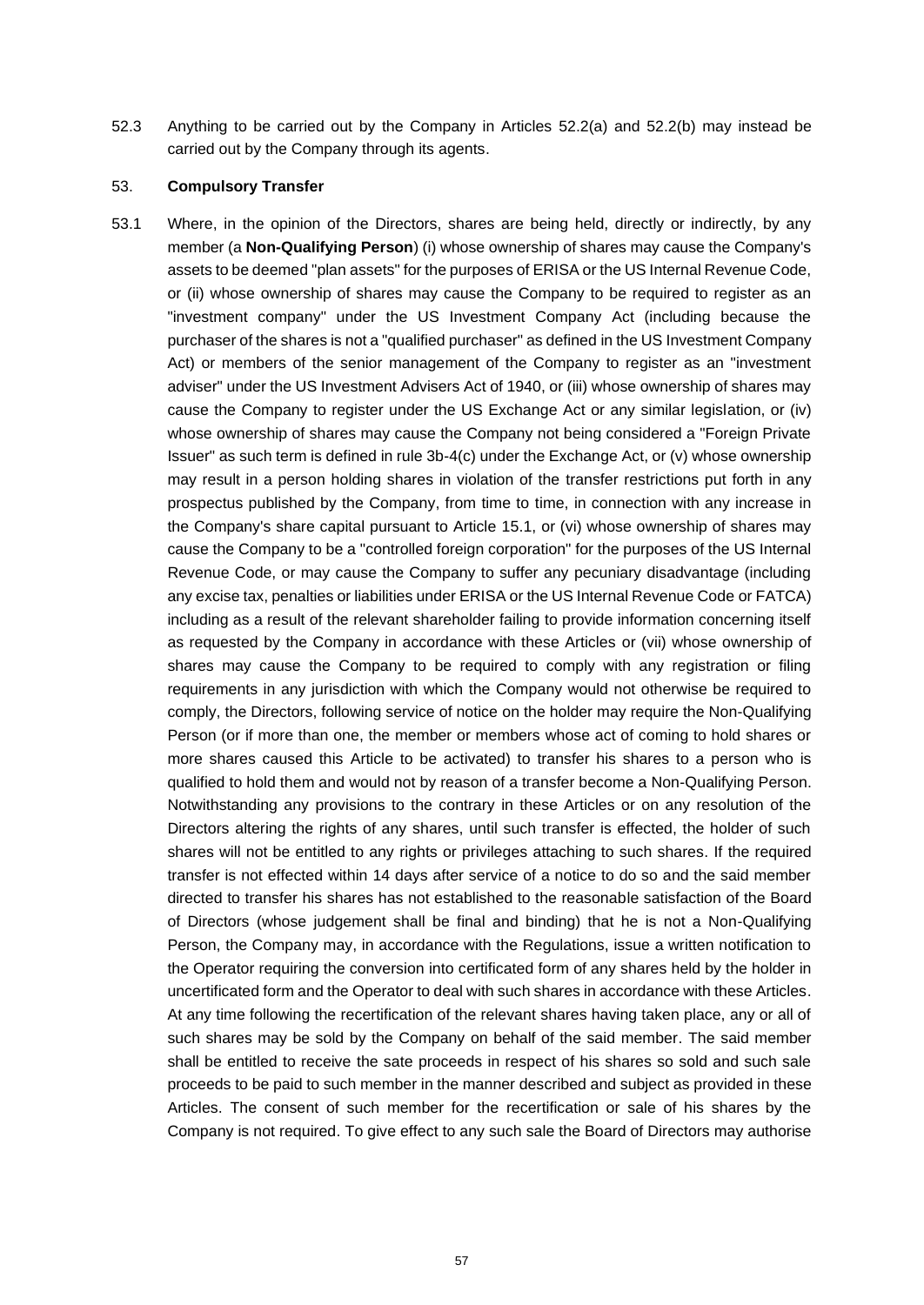any person to transfer the shares to be sold A person who becomes aware that he is a Non-Qualifying Person, shall forthwith notify the Company in writing.

# <span id="page-60-0"></span>54. **Substantial Shareholders**

- <span id="page-60-1"></span>54.1
- (a) For the purposes of this Section, the following words and expressions shall bear the following meanings:

| business day                                                 | means a day (not being a Saturday or Sunday) on which<br>banks are normally open for business in London;                                                                                                                                                                                                                                                                                                                                                                                                          |
|--------------------------------------------------------------|-------------------------------------------------------------------------------------------------------------------------------------------------------------------------------------------------------------------------------------------------------------------------------------------------------------------------------------------------------------------------------------------------------------------------------------------------------------------------------------------------------------------|
| <b>Distribution</b>                                          | means any dividend or other distribution on or in respect<br>of the shares of the Company and references to a<br>Distribution being paid include a distribution not<br>involving a cash payment being made;                                                                                                                                                                                                                                                                                                       |
| <b>Distribution Transfer</b>                                 | means a disposal or transfer (however effected) by a<br>Person of his rights to a Distribution from the Company<br>such that he is not beneficially entitled (directly or<br>indirectly) to such a Distribution and no Person who is<br>so entitled subsequent to such disposal or transfer<br>(whether the immediate transferee or not) is (whether as<br>a result of the transfer or not) a Substantial Shareholder;                                                                                            |
| <b>Distribution</b><br><b>Transfer</b><br><b>Certificate</b> | means a certificate in such form as the Directors may<br>specify from time to time to the effect that the relevant<br>Person has made a Distribution Transfer, which<br>certificate may be required by the Directors to satisfy<br>them that a Substantial Shareholder is not beneficially<br>entitled (directly or indirectly) to a Distribution;                                                                                                                                                                |
| <b>Excess Charge</b>                                         | means, in relation to a Distribution which is paid or<br>payable to a Person, all tax or other amounts which the<br>Directors consider may become payable by the<br>Company or any other member of the Group under<br>section 551 of the Corporation Tax Act 2010 (as such<br>section may be modified, supplemented or replaced<br>from time to time) and any interest, penalties, fines or<br>surcharge attributable to such tax as a result of such<br>Distribution being paid to or in respect of that Person; |
| Group                                                        | means the Company and the other companies in its<br>group for the purposes of section 606 of the Corporation<br>Tax Act 2010 (as such section may be modified,<br>supplemented or replaced from time to time);                                                                                                                                                                                                                                                                                                    |
| <b>HMRC</b>                                                  | means HM Revenue & Customs;                                                                                                                                                                                                                                                                                                                                                                                                                                                                                       |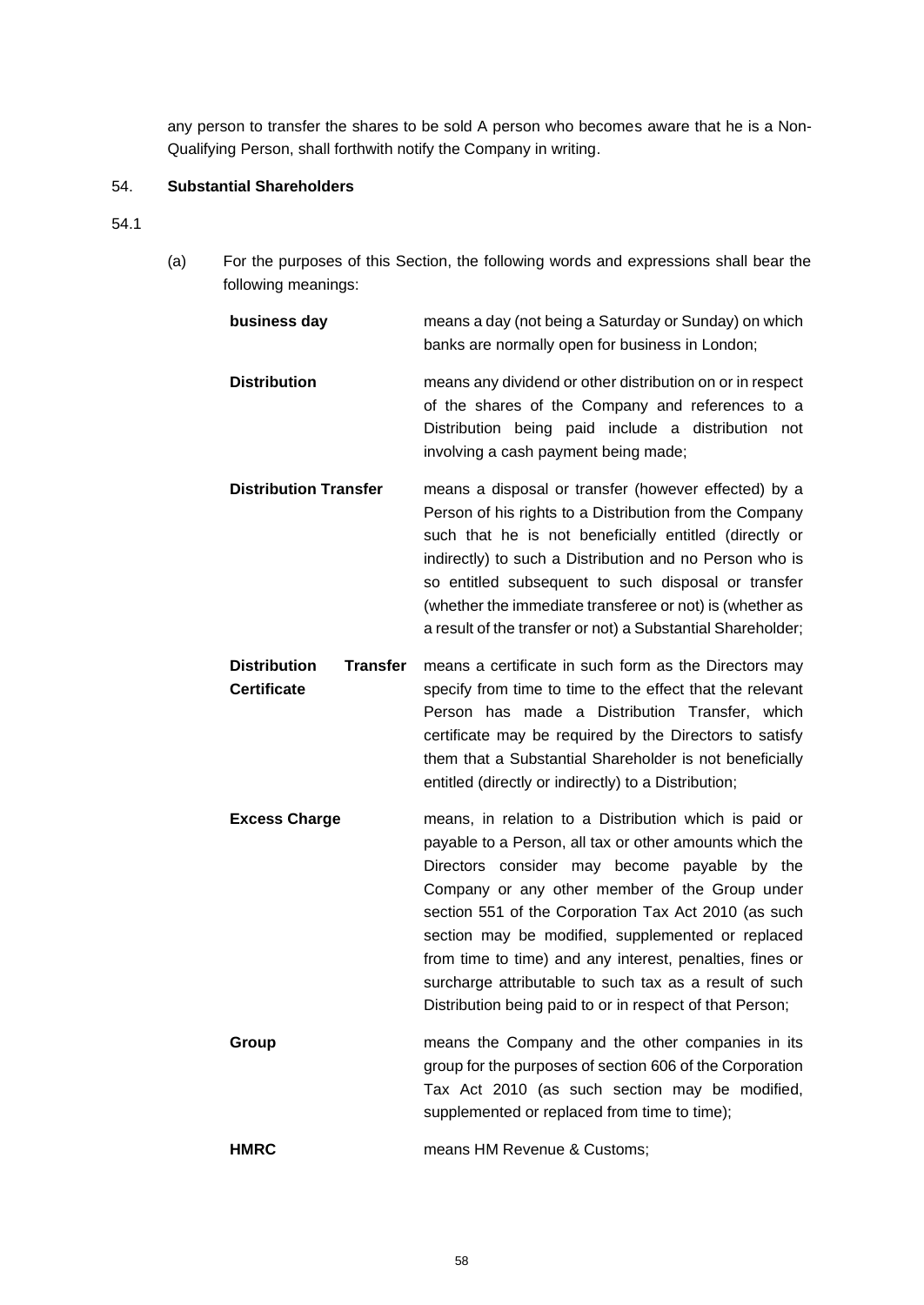| interest in the Company                             | includes, without limitation, an interest in a Distribution<br>made or to be made by the Company;                                                                                                                                                                                                                                                                                                                                                                                                    |  |
|-----------------------------------------------------|------------------------------------------------------------------------------------------------------------------------------------------------------------------------------------------------------------------------------------------------------------------------------------------------------------------------------------------------------------------------------------------------------------------------------------------------------------------------------------------------------|--|
| Person                                              | includes<br>body<br>of<br>Persons,<br>a<br>corporate<br>or<br>unincorporated, wherever domiciled or resident;                                                                                                                                                                                                                                                                                                                                                                                        |  |
| <b>REIT</b>                                         | means a Real Estate Investment Trust as defined in Part<br>12 of the Corporation Tax Act 2010, as such Part may<br>be amended from time to time;                                                                                                                                                                                                                                                                                                                                                     |  |
| <b>Relevant</b><br><b>Registered</b><br>Shareholder | means a holder who holds all or some of the shares in<br>the Company that comprise a Substantial Shareholding<br>(whether or not a Substantial Shareholder);                                                                                                                                                                                                                                                                                                                                         |  |
| <b>Reporting Obligation</b>                         | means any obligation from time to time of the Company<br>to provide information or reports to HMRC that would<br>arise as a result of or in connection with the Company's<br>status as a REIT or the principal company of a group<br>REIT;                                                                                                                                                                                                                                                           |  |
| <b>Section</b>                                      | means Articles 54 to 59 (inclusive) of these Articles;                                                                                                                                                                                                                                                                                                                                                                                                                                               |  |
| Substantial<br><b>Shareholder</b>                   | means any Person whose interest in the Company,<br>whether legal or beneficial, direct or indirect, may, cause<br>any member of the Group to be liable to an Excess<br>Charge on or in connection with the making of a<br>Distribution to or in respect of such Person including, at<br>the date of adoption of this Section any Person who<br>would be "the holder of excessive rights" as defined in<br>section 553 of the Corporation Tax Act 2010 if such<br>section applied to the Company; and |  |
| <b>Substantial</b><br>Shareholding                  | means the shares in the Company in relation to which<br>or by virtue of which (in whole or in part) a Person is a<br>Substantial Shareholder.                                                                                                                                                                                                                                                                                                                                                        |  |

- (b) Where under this Section any certificate or declaration may be or is required to be provided by any Person (including, without limitation, a Distribution Transfer Certificate), such certificate or declaration may be required by the Directors (without limitation):
	- (i) to be addressed to the Company, the Directors or such other Persons as the Directors may determine (including HMRC);
	- (ii) to include such information as the Directors consider is required for the Company to comply with any Reporting Obligation;
	- (iii) to contain such legally binding representations and obligations as the Directors may determine;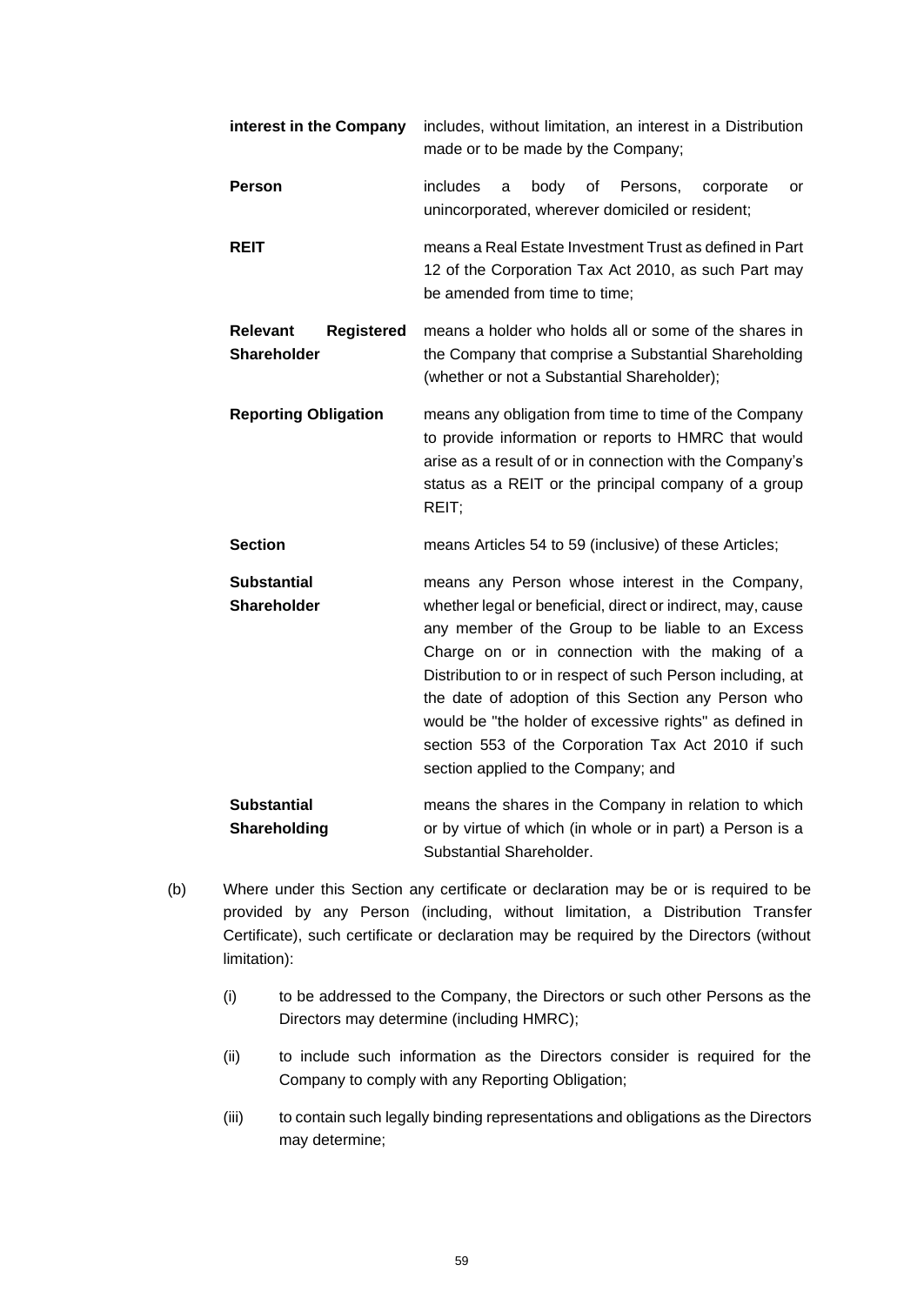- (iv) to include an undertaking to notify the Company if the information in the certificate or declaration becomes incorrect, including prior to such change;
- (v) to be copied or provided to such Persons as the Directors may determine (including HMRC); and
- (vi) to be executed in such form (including as a deed or deed poll) as the Directors may determine.
- (c) The Articles in this Section shall apply notwithstanding any provisions to the contrary in any other Article (including, without limitation, Articles [42](#page-44-1) to [44](#page-48-1) (Dividends, Reserves and Capitalisation of Profits)).

# <span id="page-62-0"></span>55. **Notification of Substantial Shareholder and Other Status**

- 55.1 Each member and any other relevant Person shall serve notice in writing on the Company at its registered office on (i) him becoming a Substantial Shareholder or him being a Substantial Shareholder on the date this Section comes into effect (together with the percentage of voting rights, share capital or dividends he controls or is beneficially entitled to, details of the identity of the member(s) who hold(s) the relevant Substantial Shareholding and such other information, certificates or declarations as the Directors may require from time to time), (ii) him becoming a Relevant Registered Shareholder or being a Relevant Registered Shareholder on the date this Section comes into effect (together with such details of the relevant Substantial Shareholder and such other information, certificates or declarations as the Directors may require from time to time), and (iii) any change to the particulars contained in any such notice, including on the relevant Person ceasing to be a Substantial Shareholder or a Relevant Registered Shareholder.
- 55.2 Any such notice shall be delivered by the end of the second business day after the day on which the Person becomes a Substantial Shareholder or a Relevant Registered Shareholder (or the date this Section comes into effect, as the case may be) or the change in relevant particulars or within such shorter or longer period as the Directors may specify from time to time.
- <span id="page-62-3"></span>55.3 The Directors may at any time give notice in writing to any Person requiring him, within such period as may be specified in the notice (being seven days from the date of service of the notice or such shorter or longer period as the Directors may specify in the notice), to deliver to the Company at its registered office such information, certificates and declarations as the Directors may require to establish whether or not he is a Substantial Shareholder or a Relevant Registered Shareholder or to comply with any Reporting Obligation. Each such Person shall deliver such information, certificates and declarations within the period specified in such notice.

# <span id="page-62-1"></span>56. **Distributions in respect of Substantial Shareholdings**

<span id="page-62-2"></span>56.1 In respect of any Distribution, the Directors may (but are not required to), if the Directors determine that the condition set out in Article [56.2](#page-63-0) is satisfied in relation to any shares in the Company, withhold payment of such Distribution on or in respect of such shares. Any Distribution so withheld shall be paid as provided in Article [56.3](#page-63-1) and until such payment the Persons who would otherwise be entitled to the Distribution shall have no right to the Distribution or its payment.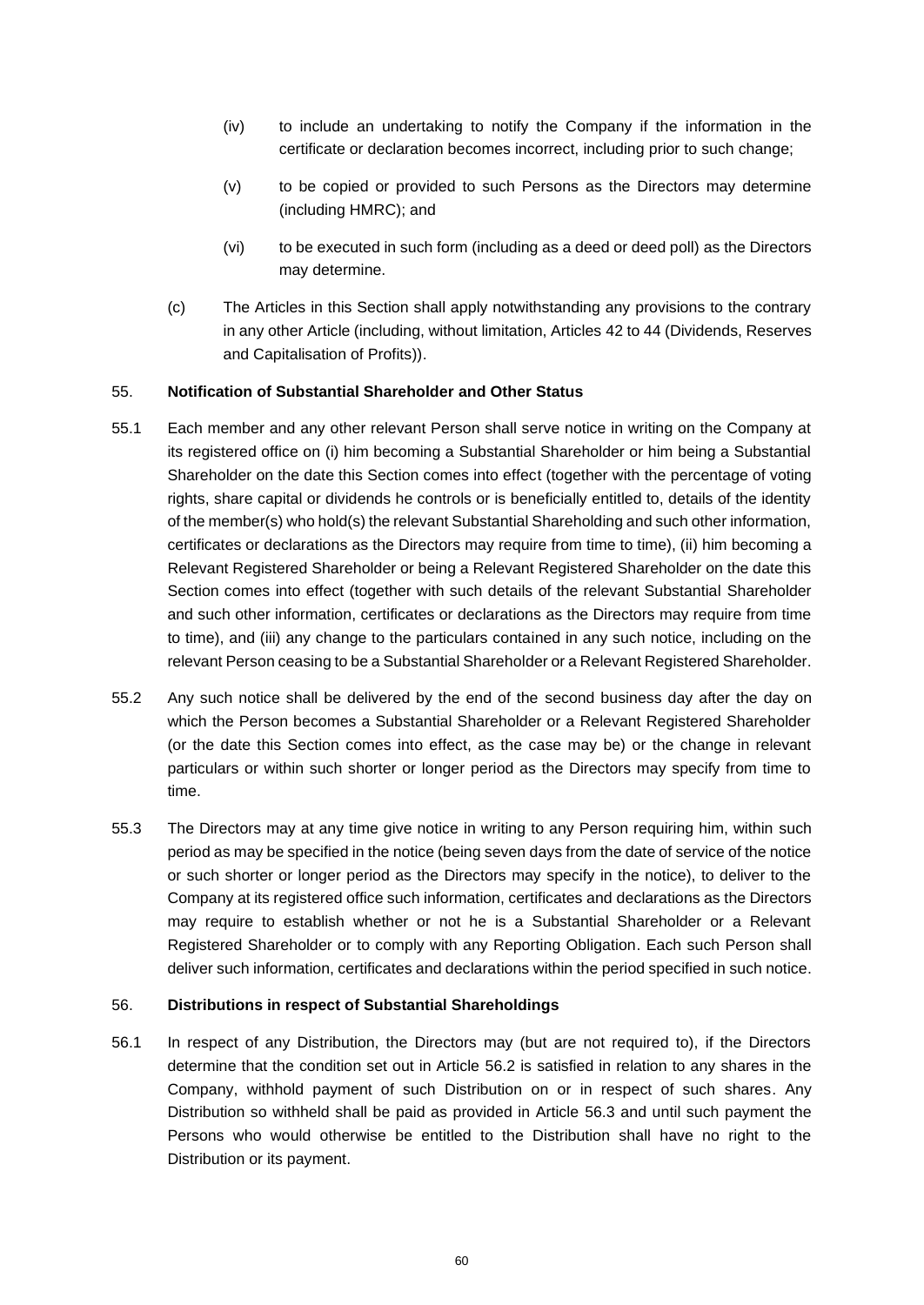- <span id="page-63-0"></span>56.2 The condition referred to in Article [56.1](#page-62-2) is that, in relation to any shares in the Company, and any Distribution to be paid or made on and in respect of such shares:
	- (a) the Directors believe that such shares comprise all or part of a Substantial Shareholding of a Substantial Shareholder;
	- (b) the Directors are not satisfied that such Substantial Shareholder would not be beneficially entitled to the Distribution if it was paid; and
	- (c) the Directors are not satisfied that no member of the Group will be liable to an Excess Charge on or in connection with the making of the Distribution to or in respect of the Substantial Shareholder,

and, for the avoidance of doubt, if the shares comprise all or part of a Substantial Shareholding in respect of more than one Substantial Shareholder this condition is not satisfied unless it is satisfied in respect of all such Substantial Shareholders. In considering whether no Excess Charge will arise, the Directors may rely on written clearances received from HMRC.

- <span id="page-63-2"></span><span id="page-63-1"></span>56.3 If a Distribution has been withheld on or in respect of any shares in the Company in accordance with Article [56.1,](#page-62-2) it shall be paid as follows:
	- (a) if it is subsequently established to the satisfaction of the Directors that the condition in Article [56.2](#page-63-0) is not or is no longer satisfied in relation to such shares, in which case the whole amount of the Distribution withheld shall be paid, or
	- (b) if the Directors are satisfied that sufficient interests in all or some of the shares concerned have been transferred to a third party so that such transferred shares no longer form part of the Substantial Shareholding, in which case the Distribution attributable to such shares shall be paid (provided the Directors are satisfied that following such transfer such shares do not form part of a Substantial Shareholding); or
	- (c) if the Directors are satisfied that as a result of a transfer of interests in shares referred to in Article [56.3\(b\)](#page-63-2) above the remaining shares no longer form part of a Substantial Shareholding, in which case the Distribution attributable to such shares shall be paid.

In this Article [56.3,](#page-63-1) references to the "transfer" of a share include the disposal (by any means) of beneficial ownership of, control of voting rights in respect of and beneficial entitlement to dividends in respect of, that share.

- 56.4 A Substantial Shareholder may satisfy the Directors that he is not beneficially entitled to a Distribution by providing a Distribution Transfer Certificate. The Directors shall be entitled to (but shall not be bound to) accept a Distribution Transfer Certificate as evidence of the matters therein stated and the Directors shall be entitled to require such other information, certifications or declarations as they think fit.
- <span id="page-63-3"></span>56.5 The Directors may withhold payment of a Distribution on or in respect of any shares in the Company if any notice given by the Directors pursuant to Article [55.3](#page-62-3) in relation to such shares shall not have been complied with to the satisfaction of the Directors within the period specified in such notice. Any Distribution so withheld will be paid when the notice is complied with to the satisfaction of the Directors unless the Directors withhold payment pursuant to Articl[e 56.1](#page-62-2) and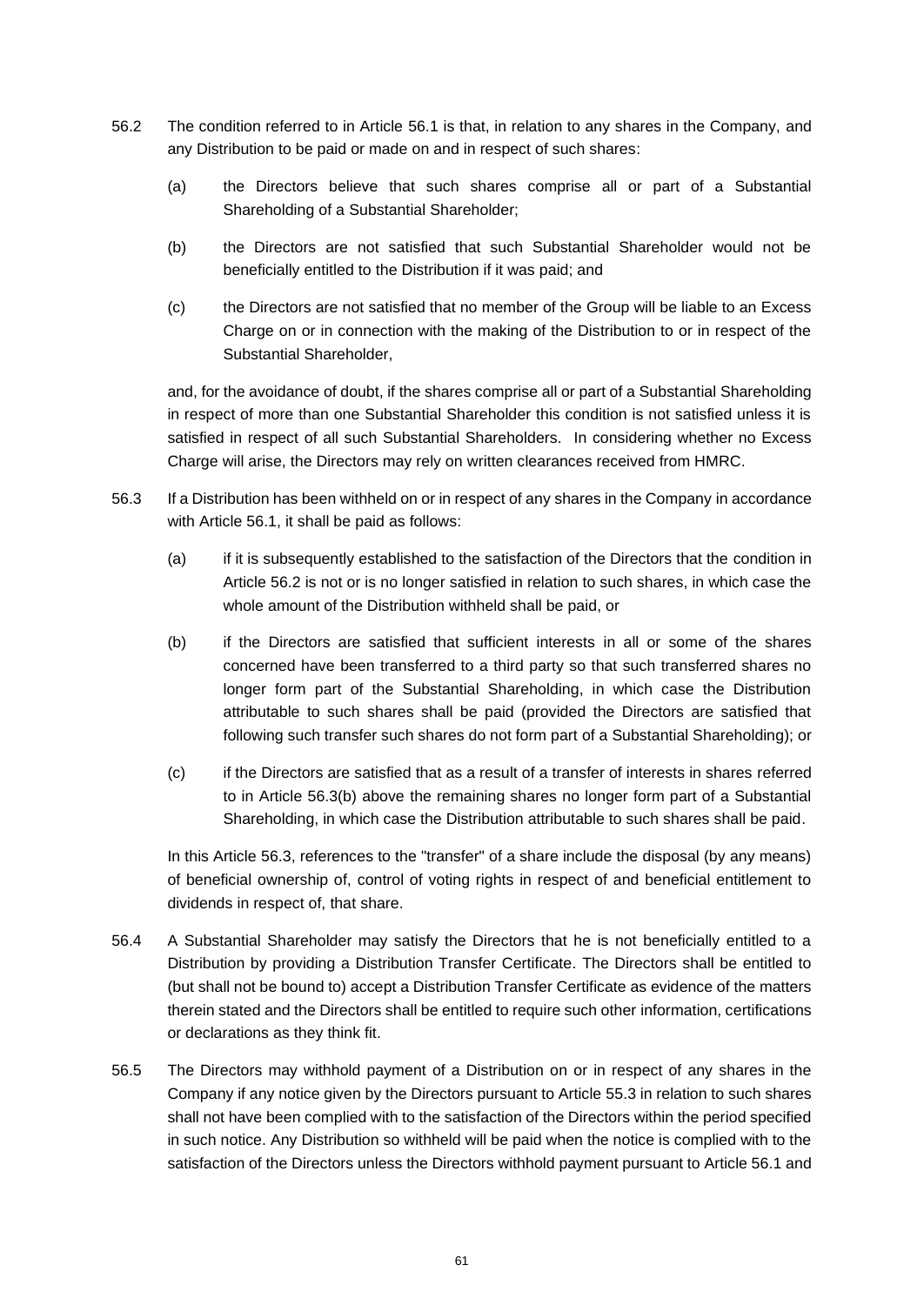until such payment the persons who would otherwise be entitled to the Distribution shall have no right to the Distribution or its payment.

- 56.6 If the Directors decide that payment of a Distribution should be withheld under Articles [56.1](#page-62-2) or [56.5,](#page-63-3) they shall within five business days give notice in writing of that decision to the Relevant Registered Shareholder.
- 56.7 If any Distribution shall be paid on a Substantial Shareholding and an Excess Charge becomes payable, the Substantial Shareholder shall pay the amount of such Excess Charge and all costs and expenses incurred by the Company in connection with the recovery of such amount to the Company on demand by the Company. Without prejudice to the right of the Company to claim such amount from the Substantial Shareholder, such recovery may be made out of the proceeds of any disposal pursuant to Articles [58.2](#page-65-1) or out of any subsequent Distribution in respect of the shares to such Person or to the members of all shares in relation to or by virtue of which the Directors believe that Person has an interest in the Company (whether that Person is at that time a Substantial Shareholder or not).

# <span id="page-64-0"></span>57. **Distribution Trust**

- <span id="page-64-2"></span>57.1 If a Distribution is paid on or in respect of a Substantial Shareholding (which, for avoidance of doubt, shall not include a Distribution paid in circumstances where the Substantial Shareholder is not beneficially entitled to the Distribution or where the Directors are satisfied that no member of the Group will be liable to an Excess Charge on or in connection with the making of the Distribution to or in respect of the Substantial Shareholder), the Distribution and any income arising from it shall be held by the payee or other recipient to whom the Distribution is transferred by the payee on trust absolutely for the Persons nominated by the Relevant Substantial Shareholder under Article [57.2](#page-64-1) in such proportions as the Relevant Substantial Shareholder shall in the nomination direct or, subject to and in default of such nomination being validly made within 12 years after the date the Distribution is made, for the Company or such other Person as may be nominated by the Directors from time to time.
- <span id="page-64-1"></span>57.2 The relevant Substantial Shareholder of shares of the Company in respect of which a Distribution is paid shall be entitled to nominate in writing any two or more Persons (not being Substantial Shareholders) to be the beneficiaries of the trust on which the Distribution is held under Article [57.1](#page-64-2) and the Substantial Shareholder may in any such nomination state the proportions in which the Distribution is to be held on trust for the nominated Persons, failing which the Distribution shall be held on trust for the nominated Persons in equal proportions. No Person may be nominated under this Article who is or would, on becoming a beneficiary in accordance with the nomination, become a Substantial Shareholder. If the Substantial Shareholder making the nomination is not by virtue of Article [57.1](#page-64-2) the trustee of the trust, the nomination shall not take effect until it is delivered to the Person who is the trustee.
- 57.3 Any income arising from a Distribution which is held on trust under Article [57.1](#page-64-2) shall until the earlier of (i) the making of a valid nomination under Article [57.2](#page-64-1) and (ii) the expiry of the period of 12 years from the date when the Distribution is paid be accumulated as an accretion to the Distribution Income shall be treated as arising when payable, so that no apportionment shall take place.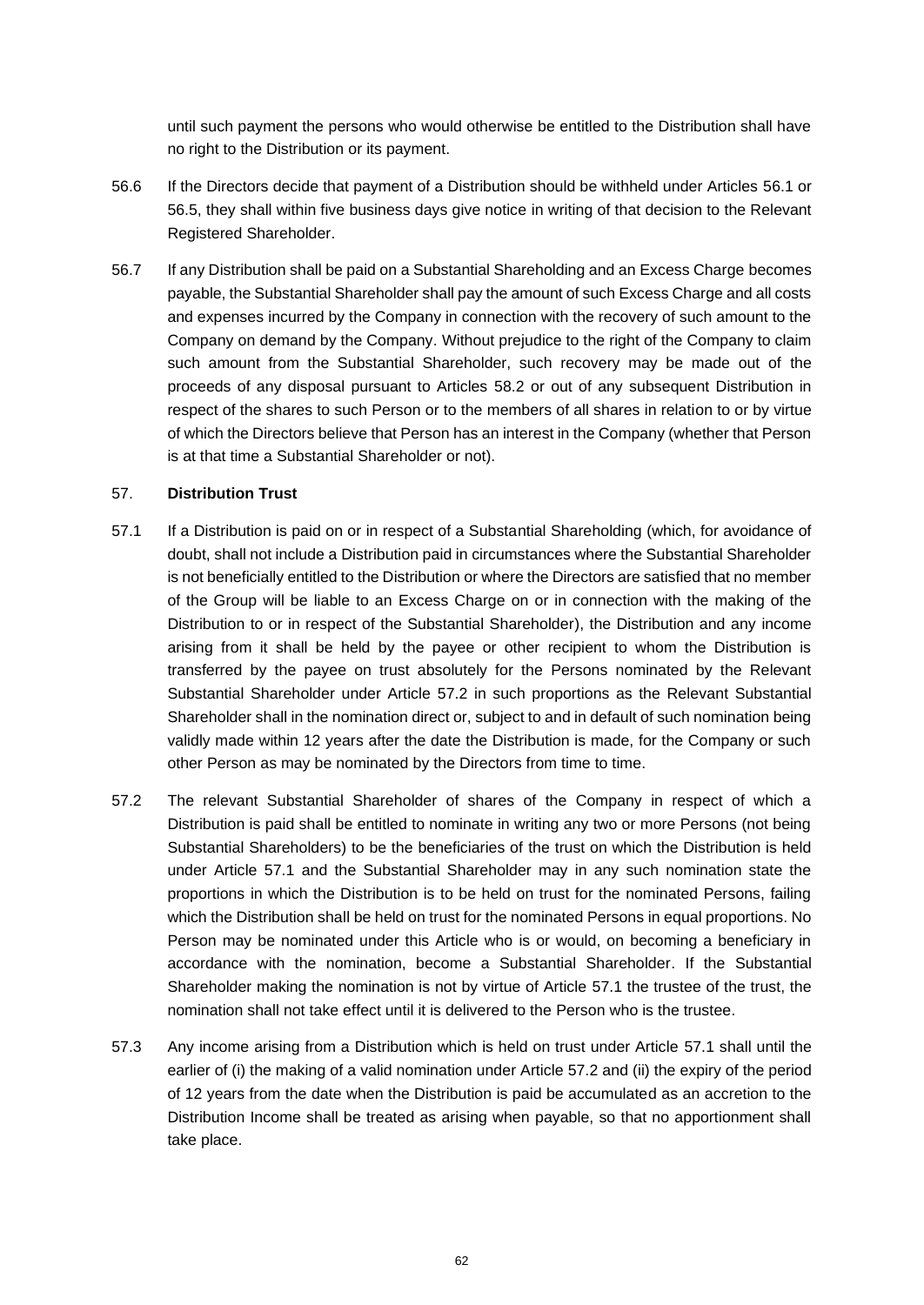- 57.4 No Person who by virtue of Articl[e 57.1](#page-64-2) holds a Distribution on trust shall be under any obligation to invest the Distribution or to deposit it in an interest-bearing account.
- 57.5 No Person who by virtue of Article [57.1](#page-64-2) holds a Distribution on trust shall be liable for any breach of trust unless due to his own wilful fraud or wrongdoing or, in the case of an incorporated Person, the fraud or wilful wrongdoing of its directors, officers or employees.

# <span id="page-65-0"></span>58. **Obligation to Disclose**

- <span id="page-65-2"></span>58.1 If at any time, the Directors believe that:
	- (a) in respect of any Distribution declared or announced, the condition set out in Article [56.2](#page-63-0) is satisfied in respect of any shares in the Company in relation to that Distribution;
	- (b) notice given by the Directors pursuant to Article [56.3](#page-63-1) in relation to any shares in the Company has not been complied with to the satisfaction of the Directors within the period specified in such notice; or
	- (c) any information, certificate or declaration provided by a Person in relation to any shares in the Company for the purposes of the preceding provisions of Articles [54.1](#page-60-1) to [59.5](#page-66-1) was materially inaccurate or misleading,

the Directors may give notice in writing (a **Disposal Notice**) to any Persons they believe are Relevant Registered Shareholders in respect of the relevant shares requiring such Relevant Registered Shareholders within 21 days of the date of service of the notice (or such longer or shorter time as the Directors consider to be appropriate in the circumstances) to dispose of such number of shares as the Directors may in such notice specify or to take such other steps as will cause the condition set out in Article [56.2](#page-63-0) no longer to be satisfied. The Directors may, if they think fit, withdraw a Disposal Notice.

- <span id="page-65-1"></span>58.2 If:
	- (a) the requirements of a Disposal Notice are not complied with to the satisfaction of the Directors within the period specified in the relevant notice and the relevant Disposal Notice is not withdrawn; or
	- (b) a Distribution is paid on a Substantial Shareholding and an Excess Charge becomes payable,

the Directors may arrange for the Company to sell all or some of the shares to which the Disposal Notice relates or, as the case may be, that form part of the substantial Shareholding concerned. For this purpose, the Directors may take such arrangements as they deem appropriate. In particular, without limitation, they may authorise any officer or employee of the Company to execute any transfer or other document on behalf of the holder or holders of the relevant share and, in the case of a share in an uncertificated form, may make such arrangements as they think fit on behalf of the relevant holder or holders to transfer title to the relevant share through a relevant system.

58.3 Any sale pursuant to Article [58.1](#page-65-2) above shall be at the price which the Directors consider is the best price reasonably obtainable and the Directors shall not be liable to the holder or holders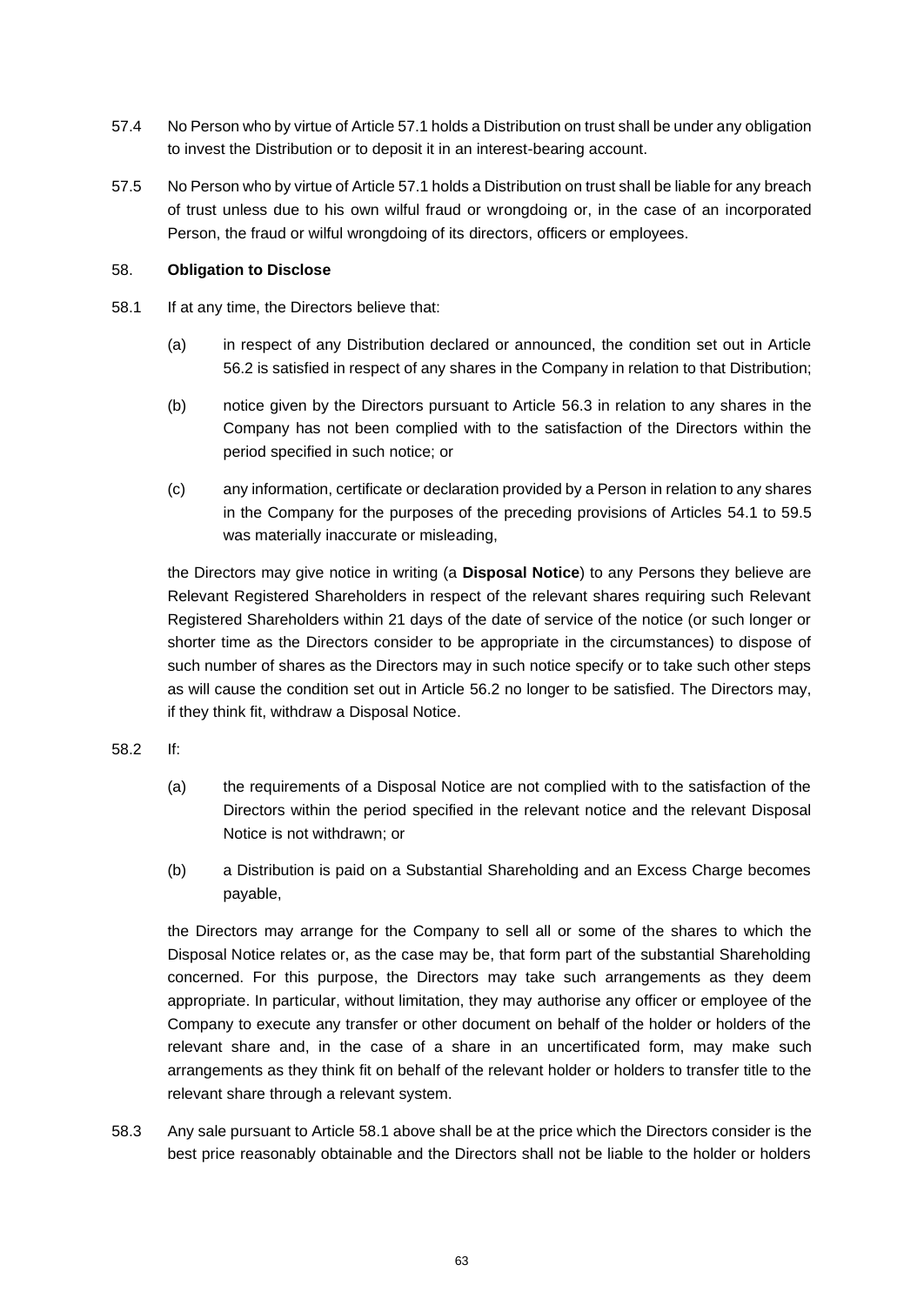of the relevant share for any alleged deficiency in the amount of the sale proceeds or any other matter relating to the sale.

- 58.4 The net proceeds of the sale of any share under Article [58.1](#page-65-2) (less any amount to be retained pursuant to this Section and the expenses of sale) shall be paid over by the Company to the former holder or holders of the relevant share upon surrender of any certificate or other evidence of title relating to it, without interest. The receipt of the Company shall be a good discharge for the purchase money.
- 58.5 The title of any transferee of shares shall not be affected by an irregularity or invalidity of any actions purportedly taken pursuant to Articles [54](#page-60-0) to [59.](#page-66-0)

# <span id="page-66-0"></span>59. **General**

- 59.1 The Directors shall be entitled to presume without enquiry, unless any Director has reason to believe otherwise, that a Person is not a Substantial Shareholder or a Relevant Registered Shareholder.
- 59.2 The Directors shall not be required to give any reasons for any decision or determination (including any decision or determination not to take action in respect of a particular Person) pursuant to this Section and any such determination or decision shall be final and binding on all Persons unless and until it is revoked or changed by the Directors. Any disposal or transfer made or other thing done by or on behalf of the Board or any Director pursuant to this Section shall be binding on all Persons and shall not be open to challenge on any ground whatsoever.
- 59.3 Without limiting their liability to the Company, the Directors shall be under no liability to any other Person, and the Company shall be under no liability to any member or any other Person, for identifying or failing to identify any Person as a Substantial Shareholder or a Relevant Registered Shareholder.
- 59.4 The Directors shall not be obliged to serve any notice required under this Section upon any Person if they do not know either his identity or his address. The absence of service of such a notice in such circumstances or any accidental error in or failure to give any notice to any Person upon whom notice is required to be served under this Section shall not prevent the implementation of or invalidate any procedure under this Section.
- <span id="page-66-1"></span>59.5 The provisions of Article [45](#page-49-0) shall apply to the service upon any Person of any notice required by this Section. Any notice required by this Section to be served upon a Person who is not a member or upon a Person who is a member but whose address is not within the United Kingdom and who has failed to supply to the Company an address within the United Kingdom pursuant to Article [45.4,](#page-50-2)shall be deemed validly served if such notice is sent through the post in a pre-paid cover addressed to that Person or member at the address if any, at which the Directors believe him to be resident or carrying on business or, in the case of a holder of depository receipts or similar securities, to the address, if any, in the register of holders of the relevant securities Service shall, in such a case be deemed to be effected on the day of posting and it shall be sufficient proof of service if that notice was properly addressed, stamped and posted.